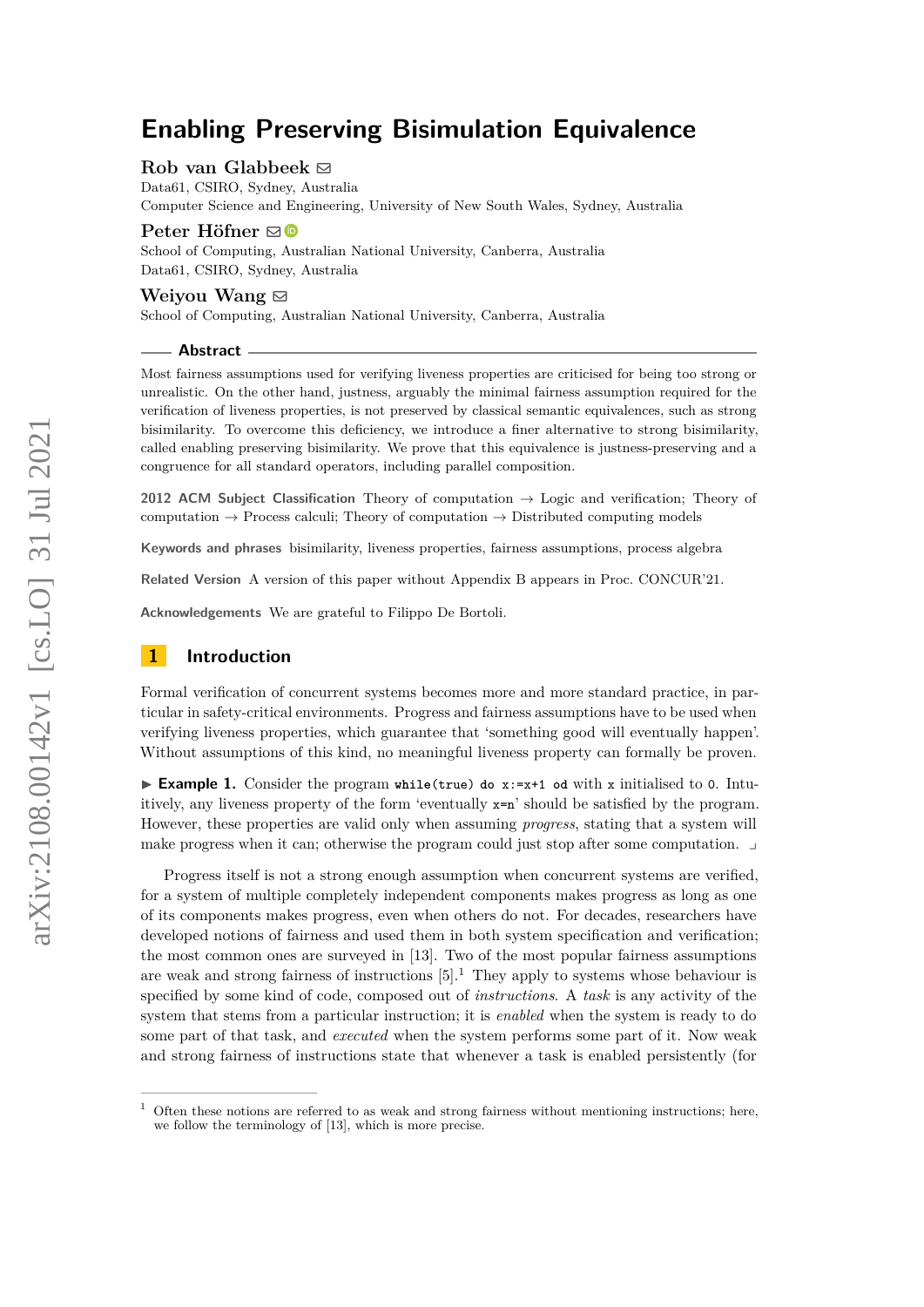weak fairness) or infinitely often (for strong fairness), then it will be executed by the system. These fairness assumptions, as well as all others surveyed in  $[13],^2$  $[13],^2$  $[13],^2$  imply progress.

Despite being commonly used, it has been argued that most fairness assumptions, including weak and strong fairness of instructions, are often too strong or unrealistic, "in the sense that run-of-the-mill implementations tend not to be fair" [\[13\]](#page-15-0).

(Reactive) systems are often described by *labelled transition systems*, which model all activities as transitions going from state to state, labelled with *actions*. Some actions require synchronisation of the modelled system with its environment; they can occur only when both the system and the environment are ready to engage in this action. Such actions, and the transitions labelled with them, are called *blocking*.

<span id="page-1-1"></span>▶ **Example 2.** Assume that every morning Alice has a choice between a slice of bread with jam or a bacon and egg roll. A corresponding transition system consists of one state with two transitions, each standing for one kind of breakfast. Both weak and strong fairness (of instructions) will force Alice to eventually have both types of breakfast, ruling out the possibility that Alice picks up jam every day as she is a vegetarian.

To address this issue, a weaker assumption, called justness, has been proposed. It has been formulated for reactive systems, modelled as labelled transition systems. *Justness* is the assumption that

*Once a non-blocking transition is enabled that stems from a set of parallel components, one (or more) of these components will eventually partake in a transition.* [\[13\]](#page-15-0)

Example [2](#page-1-1) features only one component, Alice. Assuming justness, as expected, she now has the option to eat jam for the rest of her life. Let us now look at a more technical example.

<span id="page-1-3"></span>▶ **Example 3.** We consider the following two programs, and assume that all variables are initialised by 0.

```
while ( true ) do
  choose
    if true then y := y+1;
    if x = 0 then x := 1;
  end
od
                                      while ( true ) do
                                      y := y +1;
od ∥
                                                           x : = 1;
```
The example on the left presents an infinite loop containing an internal nondeterministic choice. The conditional write **if** x = 0 then x := 1 describes an atomic read-modify-write (RMW) operation<sup>[3](#page-1-2)</sup>. Such operators, supported by modern hardware, read a memory location and simultaneously write a new value into it. This example is similar to Example [2](#page-1-1) in the sense that the liveness property 'eventually  $x=1$ ' should not be satisfied as the program has a choice every time the loop body is executed.

The example on the right-hand side is similar, but the handling of variables  $x$  and  $y$  are managed by different components. As the two programs are independent from each other – they could be executed on different machines – the property 'eventually  $x=1$ ' should hold.

Justness differentiates these behaviour, whereas weak and strong fairness fail to do so. ⌟

The above example illustrates that standard notions of fairness are regularly too strong,

<span id="page-1-0"></span><sup>2</sup> Many other notions of fairness are obtained by varying the definition of task. In *fairness of components* a task refers to all activity stemming from a component of a system that is a parallel composition.

<span id="page-1-2"></span> $^3$  <https://en.wikipedia.org/wiki/Read-modify-write>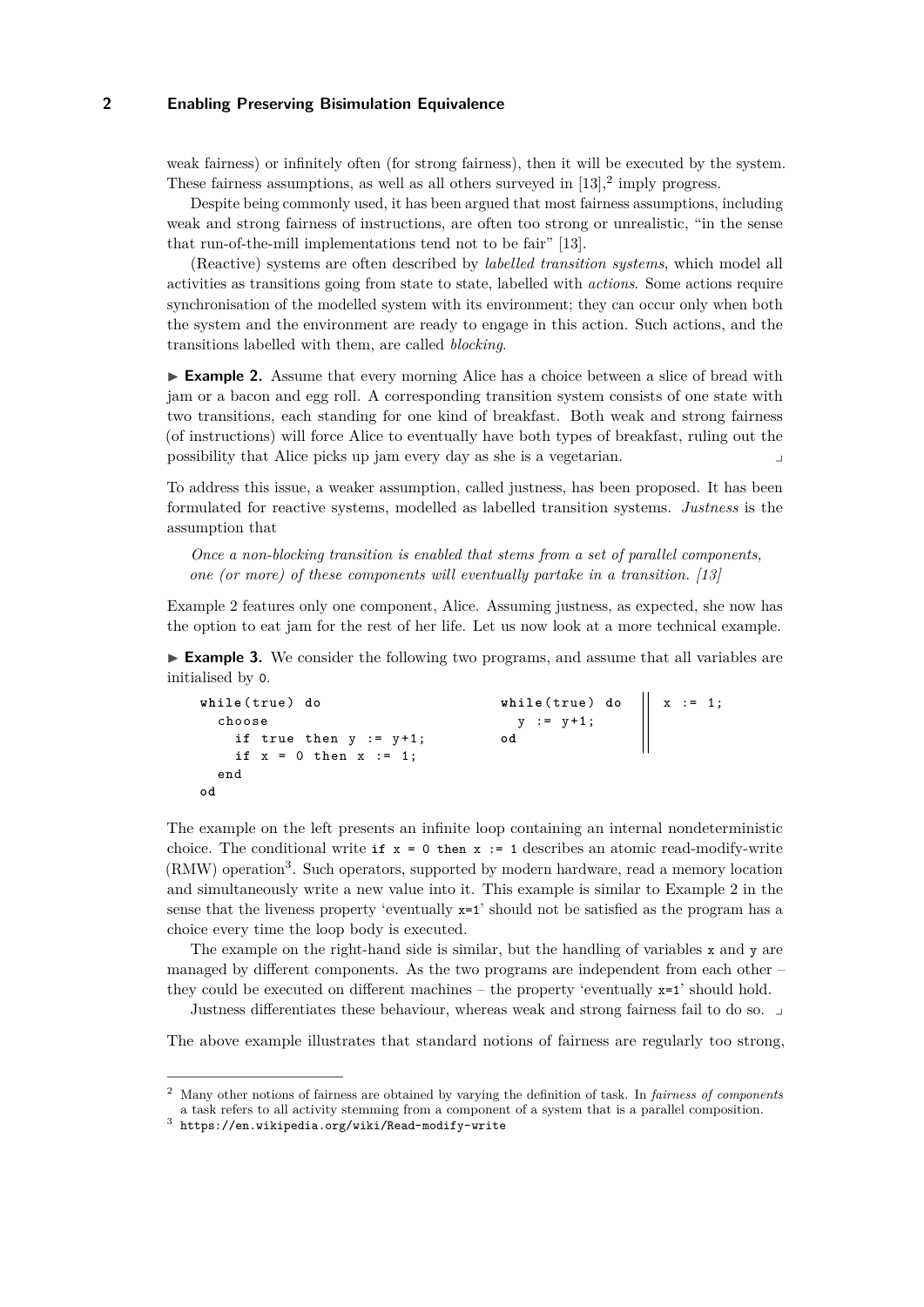and the notion of justness may be a good replacement. When it comes to verification tasks, semantic equivalences, such as strong bisimilarity [\[17\]](#page-15-1), are a standard tool to reduce the state space of the systems under consideration. Unfortunately, these semantic equivalences do not accord well with justness. The problem is that they are based on labelled transition systems, which do not capture the concept of components. The different behaviour of the two programs

in Example [3](#page-1-3) stems from the components involved. In fact, both programs give rise to the same transition system, depicted on the right. Systems featuring the same transition system cannot



be distinguished by any semantic equivalence found in the literature. Consequently, the verification of the stated liveness property will fail for one of the two programs of Example [3.](#page-1-3)

To overcome this deficiency, we introduce *enabling preserving bisimilarity*, a finer alternative to strong bisimilarity, which respects justness. It is based on extended labelled transition systems that take components involved in particular transitions into account.

# <span id="page-2-0"></span>**2 Labelled Transition Systems with Successors**

As discussed in the introduction, one reason why strong bisimilarity does not preserve liveness properties under justness is that necessary information is missing, namely components.

The definition of *(parallel) components* was based on the parallel composition operator in process algebras when justness was first introduced in [\[4,](#page-14-1) [12\]](#page-15-2), and has been generalised in later work to allow the use of justness in different contexts.

Here we define a justness-preserving semantic equivalence on an extension of labelled transition systems. Using labelled transition systems rather than process algebra as underlying concept makes our approach more general, for other models of concurrency, such as Petri nets or higher-dimensional automata, induce a semantics based on transition systems as well.

The essence of justness is that when a non-blocking transition *t* is enabled in a state *s*, eventually the system must perform an action *u* that *interferes* with it [\[13\]](#page-15-0), notation  $t \searrow u$ , in the sense that a component affected by  $u$  is necessary for the execution of  $t$  – or, to be more precise, for the variant  $t'$  of  $t$  that is enabled after the system has executed some actions that do not interfere with *t*. The present paper abstracts from the notion of component, but formalises justness, as well as our enabling preserving bisimilarity, in terms of a *successor relation*  $t \rightarrow_\pi t'$ , marking  $t'$  as a successor of t, parametrised with the noninterfering actions  $\pi$  happening in between. This relation also encodes the above relation  $\varphi$ . The advantage of this approach over one that uses components explicitly, is that it also applies to models like higher-dimensional automata [\[20,](#page-15-3) [6,](#page-14-2) [15,](#page-15-4) [8\]](#page-14-3) in which the notion of a component is more fluid, and changes during execution.

A *labelled transition system* (LTS) is a tuple (*S, Tr, source, target, ℓ*) with *S* and *Tr* sets (of *states* and *transitions*), *source*, *target* :  $Tr \rightarrow S$  and  $\ell : Tr \rightarrow \mathcal{L}$ , for some set  $\mathcal{L}$  of transition labels. A transition  $t \in Tr$  of an LTS is *enabled* in a state  $p \in S$  if *source*(*t*) = *p*. Let  $en(p)$  be the set of transitions that are enabled in  $p$ .

A *path* in an LTS is an alternating sequence  $p_0 u_0 p_1 u_1 p_2 \ldots$  of states and transitions, starting with a state and either being infinite or ending with a state, such that  $source(u_i) = p_i$ and  $target(u_i) = p_{i+1}$  for all relevant *i*. The *length*  $l(\pi) \in \mathbb{N} \cup \{\infty\}$  of a path  $\pi$  is the number of transitions in it. If  $\pi$  is a path, then  $\hat{\pi}$  is the sequence of transitions occurring in  $\pi$ .

▶ **Definition 4** (LTSS)**.** A *labelled transition system with successors* (LTSS) is a tuple  $(S, Tr, source, target, \ell, \rightarrow)$  with  $(S, Tr, source, target, \ell)$  an LTS, and  $\sim \mathbb{C}$   $Tr \times Tr \times Tr$ , the *successor relation*, such that if  $(t, u, v) \in \infty$  then *source* $(t) = source(u)$  and *source* $(v) =$ *target*(*u*). We write  $t \sim_u v$  for  $(t, u, v) \in \sim_u$ .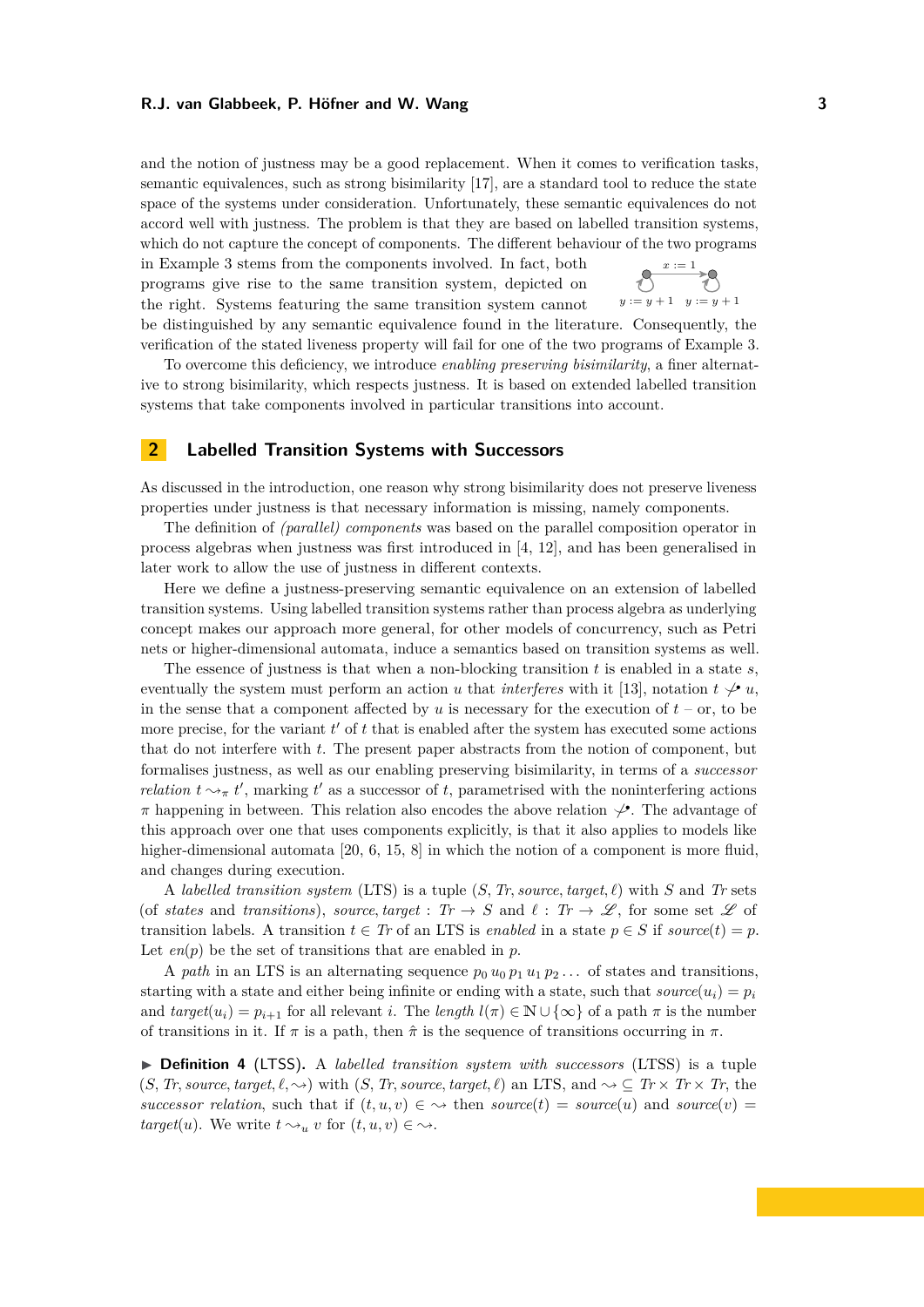We use this successor relation to define the concept of (un)affected transitions. Let two transitions *t* and *u* be enabled in a state *p*, i.e.,  $t, u \in en(p)$  for some  $p \in S$ ; the *concurrency relation*  $\triangleright$  is defined as  $t \triangleright u$  : $\Leftrightarrow \exists v. t \rightsquigarrow_u v$ . Its negation  $t \not\triangleright u$  says that the possible occurrence of *t* is *affected* by the occurrence of *u*. In case *t* is unaffected by *u* (i.e.,  $t \rightarrow u$ ), each *v* with  $t \sim u$  *v* denotes a variant of *t* that can occur after *u*. Note that the concurrency relation can be asymmetric. Examples are traffic lights – a car passing traffic lights should be affected by them, but the lights do not care whether the car is there; and read-write operations – reading shared memory can be affected by a write action, but, depending on how the memory is implemented, the opposite might not hold. In case *t* and *u* are mutually unaffected we write  $t \smile u$ , i.e.,  $t \smile u \Rightarrow t \smile u \wedge u \smile t$ .

It is possible to have  $t \rightarrow t$ , namely when executing transition  $t$  does not disable (a future variant of) *t* to occur again. This can happen when *t* is a signal emission, say of a traffic light shining red, for even after shining for some time it keeps on shining; or when *t* is a broadcast receive action, for receiving a broadcast does not invalidate a system's perpetual readiness to again accept a broadcast, either by receiving or ignoring it.

**Example 5.** Consider the labelled transition system of Example [3,](#page-1-3) let  $t_1$  and  $t_2$  be the two transitions corresponding to y:=y+1 in the first and second state, respectively, and let *u* be the transition for assignment  $x:=1$ . The assignments of x and y in the right-hand program are independent, hence  $t_1 \sim_u t_2$ ,  $u \sim_{t_1} u$  and  $t_1 \sim u$ .

For the program on the left-hand side, the situation is different. As the instructions stem from the same component (program), all transitions affect each other, i.e.,  $\rightarrow = \mathcal{I} = \emptyset$ .

The successor relation relates transitions one step apart. We lift it to sequences of transitions.

<span id="page-3-1"></span>**▶ Definition 6** (Successor along Path). The relation  $\sim$  is extended to  $\sim$  ⊂ *Tr* × *Tr*<sup>\*</sup> × *Tr* by (i)  $t \rightarrow_{\varepsilon} w$  iff  $w = t$ , and (ii)  $t \rightarrow_{\pi} w$  iff there is a *v* with  $t \rightarrow_{\pi} v$  and  $v \rightarrow_{u} w$ .

Here,  $\varepsilon$  denotes the empty sequence, and  $\pi u$  the sequence  $\pi$  followed by transition  $u$ . We define a concurrency relation  $\mathcal{I} \subseteq Tr \times Tr^*$  considering sequences of transitions by  $t \to \pi : \Rightarrow \exists v. t \leadsto_{\pi} v$ . Intuitively,  $t \to \pi$  means that there exists a successor of *t* after  $\pi$  has been executed. Thus, *t* is unaffected by all transitions of  $\pi$ .

We are ready to define justness, which is parametrised by a set *B* of blocking actions.

**• Definition 7** (Justness). Given an LTSS =  $(S, Tr, source, target, l, \rightarrow)$  labelled over  $\mathscr{L}$ , and  $B \subseteq \mathscr{L}$ , a path  $\pi$  in is *B-just* if for each suffix  $\pi_0$  of  $\pi$  and for each transition  $t \in T_r^{\bullet}$  with  $\ell(t) \notin B$  and *source*(*t*) the first state of  $\pi_0$ , the path  $\pi_0$  has a finite prefix  $\rho$  such that  $t \not\downarrow \hat{\rho}$ . Here  $Tr^{\bullet} := \{ t \in Tr \mid t \not\smile t \}.$ 

### **3 Enabling Preserving Bisimulation Equivalence**

<span id="page-3-0"></span>In this section we introduce enabling preserving bisimulation equivalence, and show how it preserves justness. In contrast to classical bisimulations, which are relations of type  $S \times S$ , the new equivalence is based on triples. The essence of justness is that a transition  $t$  enabled in a state *s* must eventually be affected by the sequence  $\pi$  of transitions the system performs. As long as  $\pi$  does not interfere with *t*, we obtain a transition *t'* with  $t \sim_\pi t'$ . This transition *t*<sup>*t*</sup> represents the interests of *t*, and must eventually be affected by an extension of *π*. Here, executing t or t' as part of this extension is a valid way of interfering. To create a bisimulation that respects such considerations, for each related pair of states *p* and *q* we also match each enabled transition of  $p$  with one of  $q$ , and vice versa. These relations are maintained during the evolution of the two related systems, so that when one system finally interferes with a descendant of *t*, the related system interferes with the related descendant.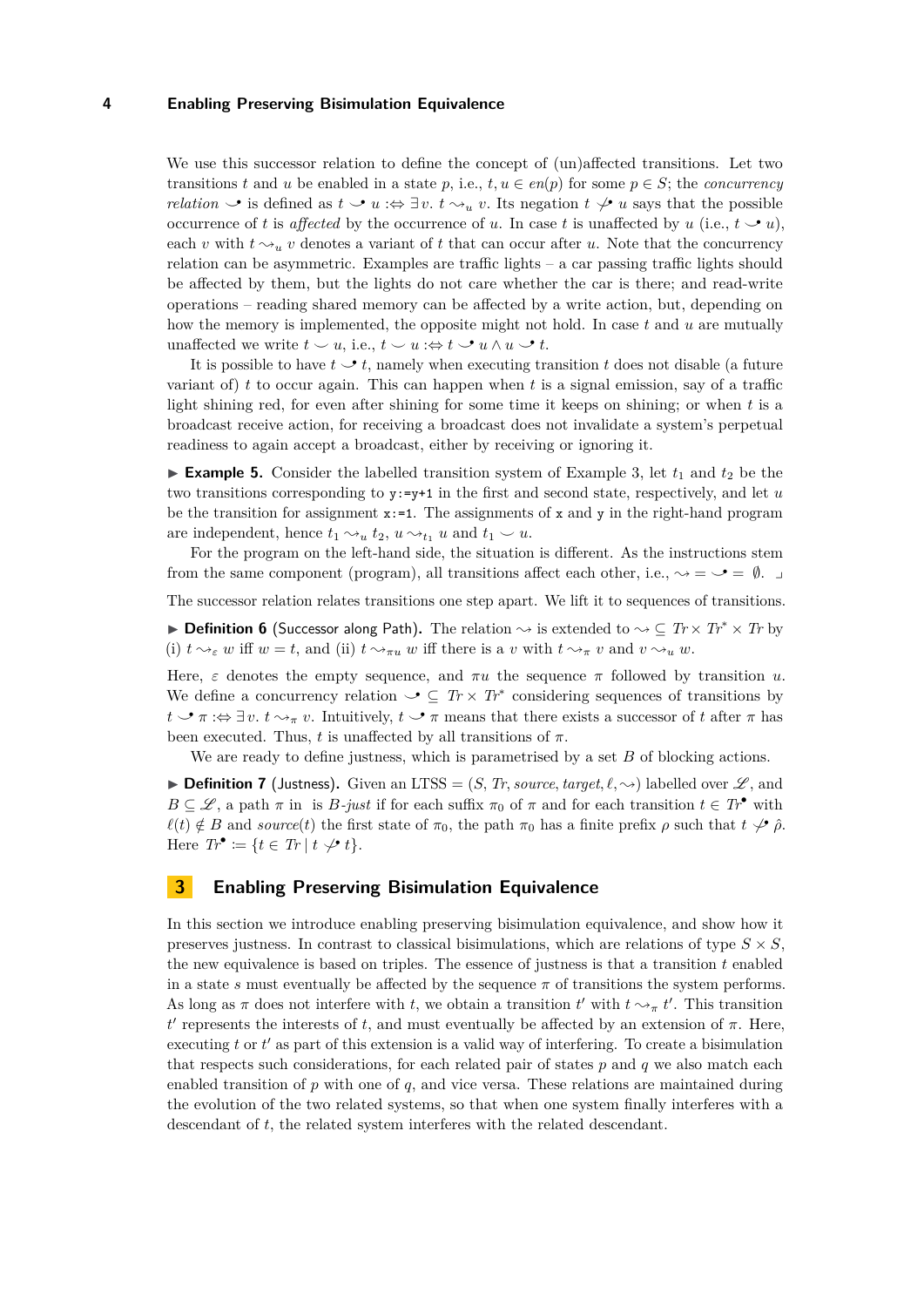$\triangleright$  **Definition 8** (Ep-bisimilarity). Given an LTSS (*S, Tr, source, target,*  $\ell$ *,*  $\rightsquigarrow$ ), an *enabling preserving bisimulation* (*ep-bisimulation*) is a relation  $\mathcal{R} \subseteq S \times S \times \mathcal{P}(Tr \times Tr)$  satisfying **1.** if  $(p, q, R) \in \mathcal{R}$  then  $R \subseteq en(p) \times en(q)$  such that

- **a.** ∀*t* ∈ *en*(*p*)*.* ∃ *u* ∈ *en*(*q*)*. t R u*,
- **b.** ∀*u* ∈ *en*(*q*). ∃*t* ∈ *en*(*p*). *t R u*,
- **c.** if *t R u* then  $\ell(t) = \ell(u)$ , and
- <span id="page-4-0"></span>**2.** if  $(p, q, R) \in \mathcal{R}$  and *v R w*, then  $(target(v), target(w), R') \in \mathcal{R}$  for some *R'* such that
	- **a.** if *t R u* and  $t \sim v$ , *t'*, then  $\exists u'$ .  $u \sim w$  *u'*  $\wedge t'$  *R' u'*, and
	- **b.** if  $t R u$  and  $u \sim_w u'$ , then  $\exists t'$ .  $t \sim_v t' \wedge t' R' u'$ .

<span id="page-4-1"></span>Two states p and q in an LTSS are *enabling preserving bisimilar* (ep-bisimilar),  $p \leftrightarroweq_{ep} q$ , if there exists an enabling preserving bisimulation  $\mathscr R$  such that  $(p, q, R) \in \mathscr R$  for some R.

Definition [8](#page-3-0) without Items [2a](#page-4-0) and [2b](#page-4-1) is nothing else than a reformulation of the classical definition of strong bisimilarity. An ep-bisimulation additionally maintains for each pair of related states *p* and *q* a relation *R* between the transitions enabled in *p* and *q*. Items [2a](#page-4-0) and [2b](#page-4-1) strengthen the condition on related target states by requiring that the successors of related transitions are again related relative to these target states. It is this requirement (and in particular its implication stated in the following observation) which distinguishes the transition systems for Example [3.](#page-1-3)

<span id="page-4-2"></span>▶ Observation 9. Ep-bisimilarity respects the concurrency relation. For a given ep-bisimulation  $\mathcal{R}$ , if  $(p, q, R) \in \mathcal{R}$ ,  $t \, R \, u$  and  $v \, R \, w$  then  $t \sim v$  iff  $u \sim w$ .

**• Proposition 10.**  $\leftrightarrow$ <sub>*ep*</sub> is an equivalence relation.

**Proof.** *Reflexivity:* Let  $(S, Tr, source, target, l, \rightarrow)$  be an LTSS. The relation

$$
\mathscr{R}_{Id} \coloneqq \{ (s, s, Id_s) \mid s \in S \}
$$

is an ep-bisimulation. Here  $Id_s := \{(t, t) | t \in en(s)\}.$ 

*Symmetry:* For a given ep-bisimulation  $\mathcal{R}$ , the relation

$$
\mathcal{R}^{-1} \coloneqq \{(q, p, R^{-1}) \mid (p, q, R) \in \mathcal{R}\}
$$

is also an ep-bisimulation. Here  $R^{-1} := \{(u, t) | (t, u) \in R\}.$ 

*Transitivity*: For given ep-bisimulations  $\mathcal{R}_1$  and  $\mathcal{R}_2$ , the relation

$$
\mathscr{R}_1; \mathscr{R}_2 \coloneqq \{ (p, r, R_1; R_2) \mid \exists q. (p, q, R_1) \in \mathscr{R}_1 \land (q, r, R_2) \in \mathscr{R}_2 \}
$$

is also an ep-bisimulation. Here  $R_1$ ;  $R_2 := \{(t, v) | \exists u. (t, u) \in R_1 \land (u, v) \in R_2\}.$ 

▶ **Observation 11.** The union of any collection of ep-bisimulations is itself an ep-bisimulation.

Consequently there exists a largest ep-bisimulation.

Before proving that ep-bisimilarity preserves justness, we lift this relation to paths.

<span id="page-4-3"></span> $\triangleright$  **Definition 12** (Ep-bisimilarity of Paths). Given an ep-bisimulation  $\mathcal{R}$  and two paths  $\pi = p_0 u_0 p_1 u_1 p_2 \ldots$  and  $\pi' = p'_0 u'_0 p'_1 u'_1 p'_2 \ldots$ , we write  $\pi \mathcal{R} \pi'$  iff  $l(\pi) = l(\pi')$ , and there exists  $R_i \subseteq Tr \times Tr$  for all  $i \in \mathbb{N}$  with  $i \leq l(\pi)$ , such that

**1.**  $(p_i, p'_i, R_i) \in \mathcal{R}$  for each  $i \in \mathbb{N}$  with  $i \leq l(\pi)$ ,

**2.** *u<sub>i</sub>*  $R_i$  *u'*<sub>i</sub> for each  $i < l(\pi)$ ,

**3.** if  $t R_i t'$  and  $t \sim_{u_i} v$  with  $i < l(\pi)$ , then  $\exists v'$ .  $t' \sim_{u'_i} v' \wedge v R_{i+1} v'$ , and

**4.** if  $t R_i t'$  and  $t' \sim_{u'_i} v'$  with  $i < l(\pi)$ , then  $\exists v. t \sim_{u_i} v \wedge v R_{i+1} v'$ .

Paths  $\pi$  and  $\pi'$  are *enabling preserving bisimilar*, notation  $\pi \leftrightarrow_{ep} \pi'$ , if there exists an ep-bisimulation  $\mathscr R$  with  $\pi \mathscr R \pi'$ . If  $\pi \Leftrightarrow_{e_p} \pi'$ , we also write  $\pi \vec R \pi'$  if  $\vec R := (R_0, R_1, \dots)$  are the  $R_i$  required above.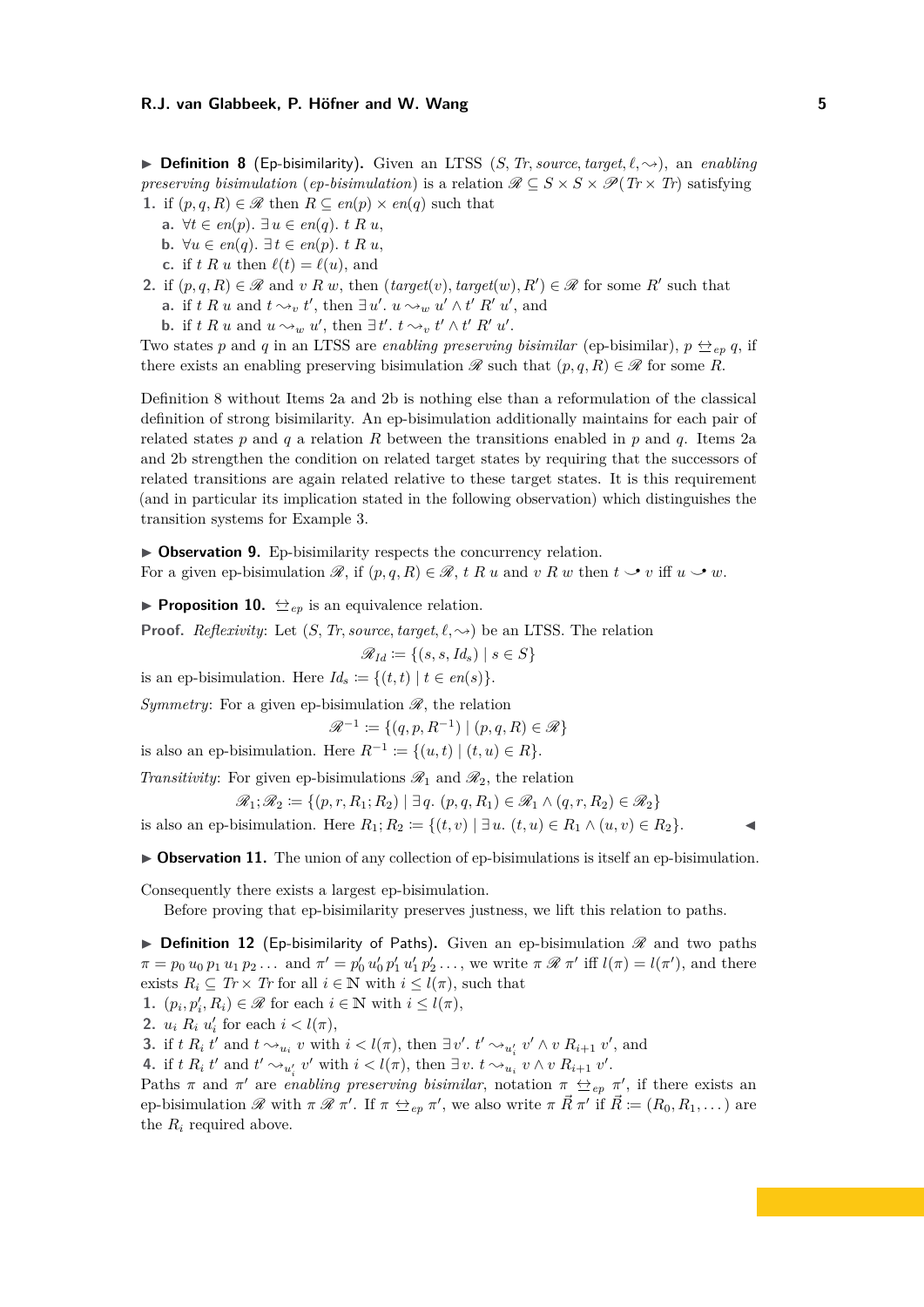Note that if  $p \leftrightarrow e_p q$  and  $\pi$  is any path starting from p, then, by Definition [8,](#page-3-0) there is a path  $π'$  starting from *q* with  $π$   $\leftrightarrow$ <sub>ep</sub>  $π'$ . The following lemma lifts Observation [9.](#page-4-2)

<span id="page-5-0"></span> $\blacktriangleright$  **Lemma 13.** If  $\pi \vec{R} \rho$  with  $\pi$  finite and  $t R_0 t'$  then  $t \sim \hat{\pi}$  iff  $t' \sim \hat{\rho}$ .

**Proof.** We have to show that  $\exists v. t \rightarrow_{\hat{\pi}} v$  iff  $\exists v'. t' \rightarrow_{\hat{\rho}} v'$ . Using symmetry, we may restrict attention to the 'only if' direction. We prove a slightly stronger statement, namely that for every transition *v* with  $t \rightsquigarrow_{\hat{\pi}} v$  there exists a *v*' such that  $t' \rightsquigarrow_{\hat{\rho}} v'$  and *v*  $R_{l(\pi)} v'$ .

We proceed by induction on the length of  $\pi$ .

The base case, where  $l(\pi) = 0$ ,  $\hat{\pi} = \varepsilon$  and thus  $v = t$ , holds trivially, taking  $v' \coloneqq t'$ .

So assume  $\pi up \vec{R}$   $\rho u'p'$  and  $t \rightarrow_{\hat{\pi}u} w$ . Then there is a *v* with  $t \rightarrow_{\hat{\pi}} v$  and  $v \rightarrow_{u} w$ . By induction there is a transition *v*' such that  $t' \sim_{\hat{\rho}} v'$  and *v*  $R_{l(\pi)} v'$ . By Definition [12\(](#page-4-3)3), there is a *w*' with  $v' \sim_{u'} w'$  and *w*  $R_{l(\pi)+1} w'$ . Thus  $t' \sim_{\hat{\rho}u'} w'$  by Definition [6.](#page-3-1)

<span id="page-5-1"></span>**Theorem 14.** Ep-bisimilarity preserves justness: Given two paths  $\pi$  and  $\pi'$  in an LTSS with  $\pi \leftrightarrow e_p \pi'$ , and a set *B* of blocking actions, then  $\pi$  is *B*-just iff  $\pi'$  is *B*-just.

**Proof.** Let  $\pi = p_0 u_0 p_1 u_1 p_2 ...$  and  $\pi' = p'_0 u'_0 p'_1 u'_1 p'_2 ...$  Suppose  $\pi$  is *B*-unjust, so there exist an  $i \in \mathbb{N}$  with  $i \leq l(\pi)$  and a transition  $t \in Tr^{\bullet}$  with  $\ell(t) \notin B$  and source $(t) = p_i$  such that  $t \to \hat{\rho}$  for each finite prefix  $\rho$  of the suffix  $p_i u_i p_{i+1} u_{i+1} p_{i+2} \ldots$  of  $\pi$ . It suffices to show that also  $\pi'$  is *B*-unjust.

Take an ep-bisimulation  $\mathscr R$  such that  $\pi \mathscr R \pi'$ . Choose  $R_i \subseteq Tr \times Tr$  for all  $i \in \mathbb N$  with  $i \leq l(\pi)$ , satisfying the four conditions of Definition [12.](#page-4-3) Pick any  $t' \in Tr$  with  $t R_i t'$ such a *t'* must exist by Definition [8.](#page-3-0) Now *source*(*t'*) =  $p'_i$ . By Definition [8,](#page-3-0)  $t' \in Tr^{\bullet}$  and  $\ell(t') = \ell(t) \notin B$ . It remains to show that  $t' \rightarrow \hat{\rho}'$  for each finite prefix  $\rho'$  of the suffix  $p'_i u'_i p'_{i+1} u'_{i+1} p'_{i+2} \ldots$  of  $\pi'$ . This follows by Lemma [13.](#page-5-0)

# **4 Stating and Verifying Liveness Properties**

The main purpose of ep-bisimilarity is as a vehicle for proving liveness properties. A *liveness property* is any property saying that eventually something good will happen [\[16\]](#page-15-5). Liveness properties are *linear-time properties*, in the sense that they are interpreted primarily on the (complete) *runs* of a system. When a distributed system is formalised as a state in an (extended) LTS, a run of the distributed system is modelled as a path in the transition system, starting from that state. However, not every such path models a realistic system run. A *completeness criterion* [\[9\]](#page-15-6) selects some of the paths of a system as *complete paths*, namely those that model runs of the represented system.

A state *s* in an (extended) LTS is said to satisfy a linear time property  $\varphi$  when employing the completeness criterion *CC*, notation  $s \models^{CC} \varphi$ , if each complete run of *s* satisfies  $\varphi$  [\[10\]](#page-15-7). Writing  $\pi \models \varphi$  when property  $\varphi$  holds for path  $\pi$ , we thus have  $s \models^{CC} \varphi$  iff  $\pi \models \varphi$  for all complete paths  $\pi$  starting from *s*. When simplifying a system *s* into an equivalent system  $s'$ , so that  $s \sim s'$  for some equivalence relation  $\sim$ , it is important that judgements  $\models^{CC} \varphi$  are preserved:

$$
s \sim s' \quad \Rightarrow \quad (s \models^{CC} \varphi \Leftrightarrow s' \models^{CC} \varphi).
$$

This is guaranteed when for each path  $\pi$  of *s* there exists a path  $\pi'$  of *s'*, such that (a)  $\pi \models \varphi$ iff  $\pi' \models \varphi$ , and (b)  $\pi'$  is complete iff  $\pi$  is complete. Here (a) is already guaranteed when  $\pi$ and *π* ′ are related by strong bisimilarity. Taking *CC* to be *B*-justness for any classification of a set of actions *B* as blocking, and ∼ to be  $\triangleq_{ep}$ , Theorem [14](#page-5-1) now ensures (b) as well.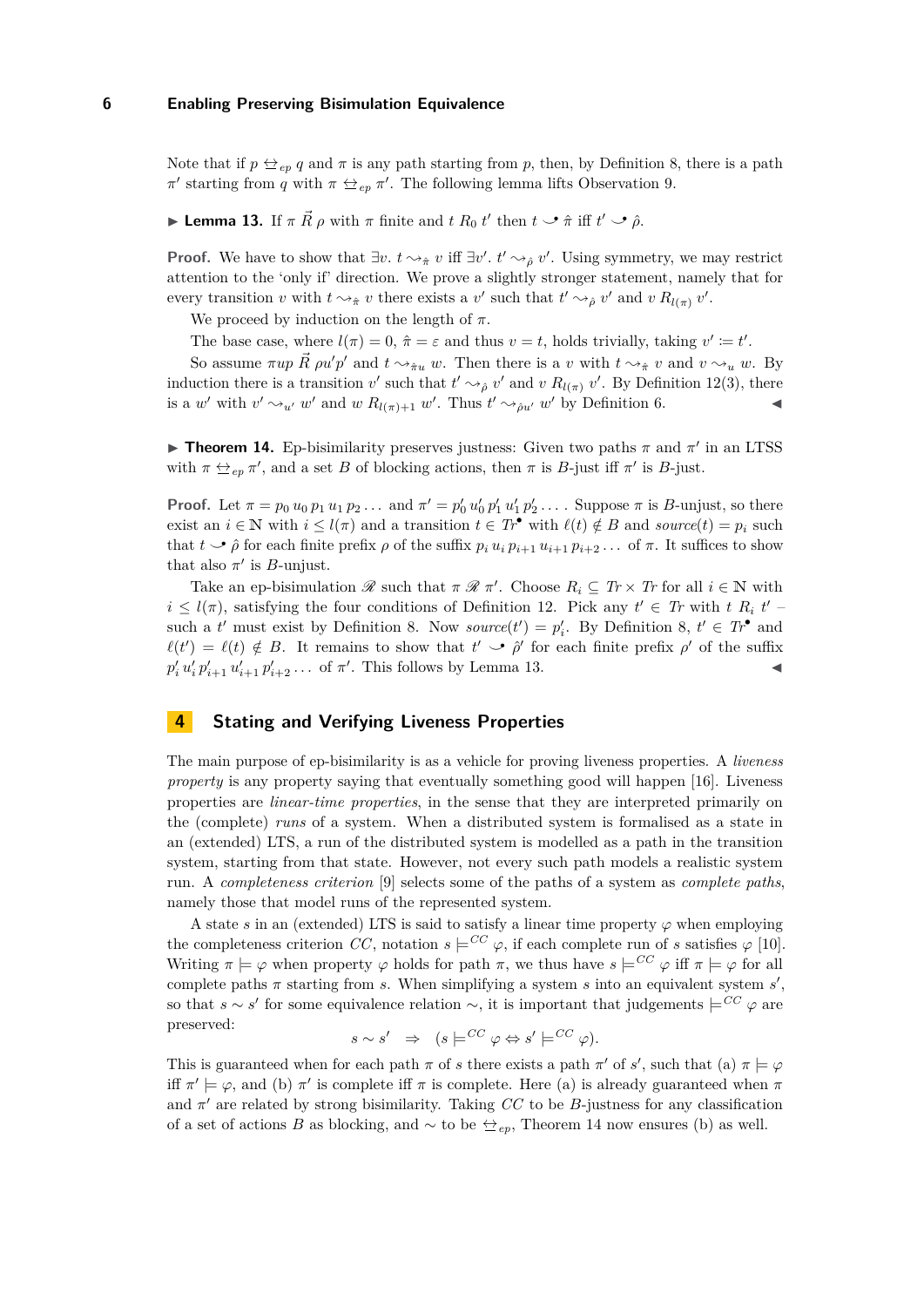# **5 Interpreting Justness in Process Algebras**

Rather than using LTSs directly to model distributed systems, one usually employs other formalisms such as process algebras or Petri nets, for they are often easier to use for system modelling. Their formal semantics maps their syntax into states of LTSs. In this section we introduce the *Algebra of Broadcast Communication with discards and Emissions* (ABCdE), an extension of Milner's *Calculus of Communication Systems* (CCS) [\[17\]](#page-15-1) with broadcast communication and signal emissions. In particular, we give a structural operational semantics [\[18\]](#page-15-8) that interprets process expressions as states in an LTS. Subsequently, we define the successor relation  $\sim$  for ABCdE, thereby enriching the LTS into an LTSS.

We use ABCdE here, as for many realistic applications CCS is not expressive enough [\[7,](#page-14-4) [11\]](#page-15-9). The presented approach can be applied to a wide range of process algebras. ABCdE is largely designed to be a starting point for transferring the presented theory to algebras used for 'real' applications. For example, broadcast communication is needed for verifying routing protocols (e.g. [\[14\]](#page-15-10)); signals are employed to correctly render and verify protocols for mutual exclusion [\[11,](#page-15-9) [3\]](#page-14-5). Another reason is that broadcasts as well as signals, in different ways, give rise to asymmetric concurrency relations, and we want to show that our approach is flexible enough to handle this.

# <span id="page-6-0"></span>**5.1 Algebra of Broadcast Communication with Discards and Emissions**

ABCdE is parametrised with sets  $\mathscr A$  of *agent identifiers*,  $\mathscr C$  of *handshake communication names*,  $\mathscr B$  of *broadcast communication names*, and  $\mathscr S$  of *signals*; each  $A \in \mathscr A$  comes with a defining equation  $A \stackrel{def}{=} P$  with *P* being a guarded ABCdE expression as defined below.  $\overline{\mathscr{C}} := {\overline{c} \mid c \in \mathscr{C}}$  is the set of *handshake communication co-names*, and  $\overline{\mathscr{S}} := {\overline{s} \mid s \in \mathscr{S}}$  is the set of signal emissions. The collections B!, B?, and B: of *broadcast*, *receive*, and *discard* actions are given by  $\mathscr{B} \sharp := \{b\sharp \mid b \in \mathscr{B}\}\$  for  $\sharp \in \{!,\,\}:$ .  $Act := \mathscr{C} \cup \mathscr{C} \cup \{\tau\} \cup \mathscr{B}! \cup \mathscr{B} \cup \mathscr{S}$ is the set of *actions*, where  $\tau$  is a special *internal action.*  $\mathscr{L} := Act \cup \mathscr{F}$  is the set of *transition labels.* Complementation extends to  $\mathscr{C} \cup \overline{\mathscr{C}} \cup \mathscr{S} \cup \overline{\mathscr{S}}$  by  $\overline{\overline{c}} = c$ .

Below, *c* ranges over C ∪· C¯∪· S ∪· S¯, *η* over C ∪· C¯∪{· *τ*}∪· S ∪· S¯, *α* over *Act*, *ℓ* over L , *b* over  $\mathscr{B}, \sharp, \sharp_1, \sharp_2$  over  $\{!, ?, :\}$  and  $s, r$  over  $\mathscr{S}$ . A *relabelling* is a function  $f : (\mathscr{C} \to \mathscr{C}) \cup (\mathscr{B} \to \mathscr{B})$  $∪$  ( $\mathscr{S} \rightarrow \mathscr{S}$ ); it extends to  $\mathscr{L}$  by  $f(\bar{c}) = \overline{f(c)}$ ,  $f(\tau) := \tau$ , and  $f(b\sharp) = f(b)\sharp$ .

The set P of ABCdE expressions or *processes* is the smallest set including:

| $\Omega$       |                                                                                                  | inaction                                              |  | $\alpha.P$ for $\alpha \in Act$ and $P \in \mathbb{P}$      | <i>action prefixing</i>     |
|----------------|--------------------------------------------------------------------------------------------------|-------------------------------------------------------|--|-------------------------------------------------------------|-----------------------------|
|                | $P + Q$ for $P, Q \in \mathbb{P}$                                                                | choice                                                |  | $P Q \text{ for } P,Q \in \mathbb{P}$                       | <i>parallel composition</i> |
|                | $P \backslash L$ for $L \subseteq \mathscr{C} \cup \mathscr{S}$ , $P \in \mathbb{P}$ restriction |                                                       |  | $ P[f]$ for f a relabelling, $P \in \mathbb{P}$ relabelling |                             |
| $\overline{A}$ | for $A \in \mathscr{A}$                                                                          | <i>agent identifier</i> $P^s$ for $s \in \mathcal{S}$ |  |                                                             | signalling                  |

We abbreviate  $\alpha$ .**0** by  $\alpha$ , and  $P\{c\}$  by  $P\{c\}$ . An expression is guarded if each agent identifier occurs within the scope of a prefixing operator.

The semantics of ABCdE is given by the labelled transition relation  $\rightarrow \subseteq \mathbb{P} \times \mathscr{L} \times \mathbb{P}$ , where transitions  $P \stackrel{\ell}{\longrightarrow} Q$  are derived from the rules of Tables [1–](#page-7-0)[3.](#page-8-0) Here  $\overline{L} := \{ \overline{c} \mid c \in L \}.$ 

Table [1](#page-7-0) shows the basic operational semantics rules, identical to the ones of CCS [\[17\]](#page-15-1). The process  $\alpha.P$  performs the action  $\alpha$  first and subsequently acts as P. The choice operator *P* + *Q* may act as either *P* or *Q*, depending on which of the processes is able to act at all. The parallel composition *P*|*Q* executes an action *η* from *P*, an action *η* from *Q*, or in the case where  $P$  and  $Q$  can perform complementary actions  $c$  and  $\bar{c}$ , the process can perform a synchronisation, resulting in an internal action  $\tau$ . The restriction operator  $P\backslash L$  inhibits execution of the actions from *L* and their complements. The relabelling  $P[f]$  acts like process *P* with all labels  $\ell$  replaced by  $f(\ell)$ . Finally, an agent *A* can do the same actions as the body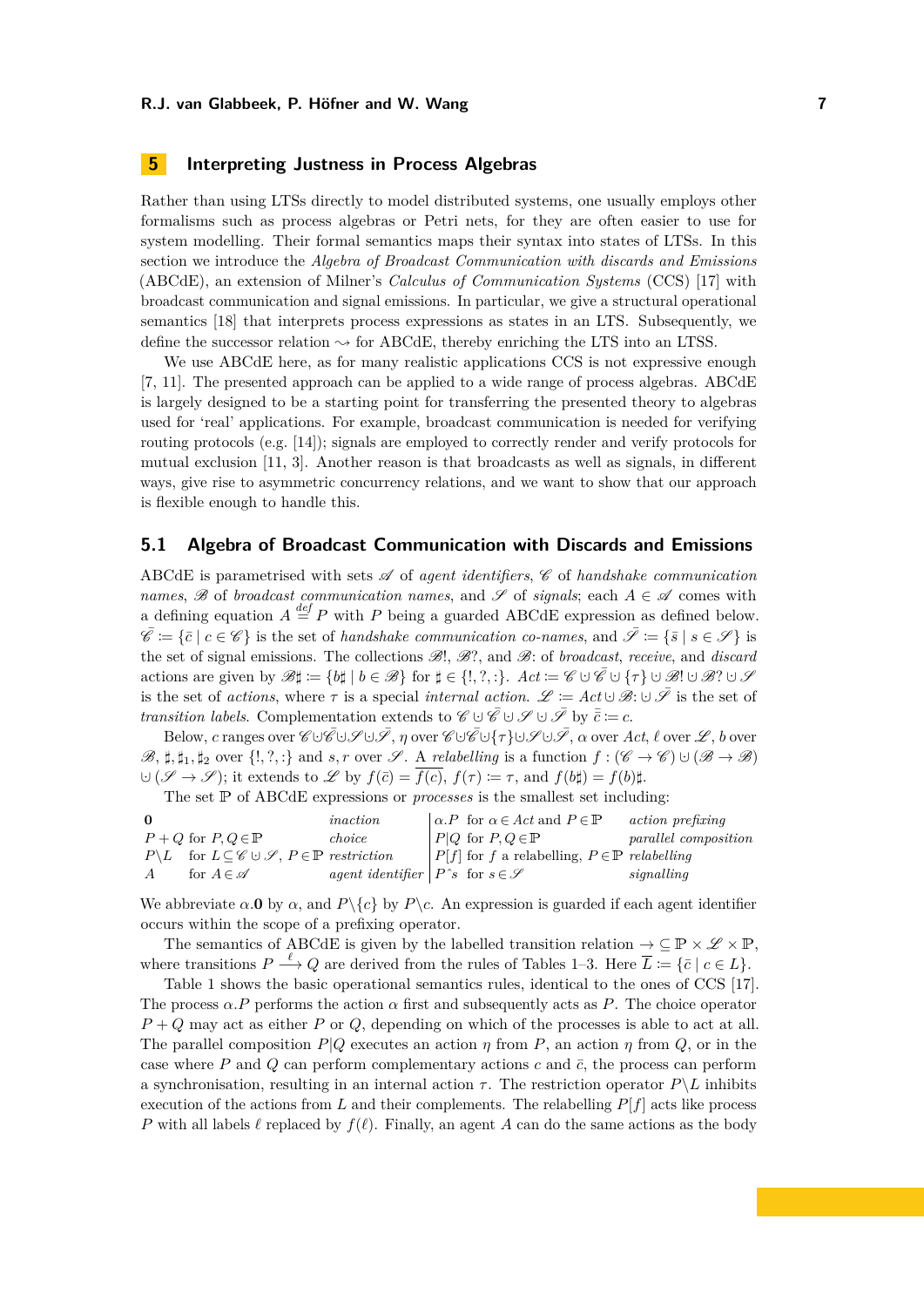<span id="page-7-14"></span><span id="page-7-11"></span><span id="page-7-10"></span><span id="page-7-9"></span><span id="page-7-8"></span><span id="page-7-7"></span><span id="page-7-6"></span>

| $\alpha.P \xrightarrow{\alpha} P$ (ACT)                                                                                                                         | $\frac{P \stackrel{\alpha}{\longrightarrow} P'}{P + Q \stackrel{\alpha}{\longrightarrow} P'} \text{ (SUM-L)}$                      | $\frac{Q \stackrel{\alpha}{\longrightarrow} Q'}{P + Q \stackrel{\alpha}{\longrightarrow} Q'} \text{ (SUM-R)}$              |
|-----------------------------------------------------------------------------------------------------------------------------------------------------------------|------------------------------------------------------------------------------------------------------------------------------------|----------------------------------------------------------------------------------------------------------------------------|
| $\frac{P \stackrel{\eta}{\longrightarrow} P'}{P Q \stackrel{\eta}{\longrightarrow} P' Q} (\text{Par-L})$                                                        | $\frac{P \stackrel{c}{\longrightarrow} P', Q \stackrel{c}{\longrightarrow} Q'}{P Q \stackrel{\tau}{\longrightarrow} P' Q'}$ (COMM) | $\frac{Q \stackrel{\eta}{\longrightarrow} Q'}{P Q \stackrel{\eta}{\longrightarrow} P Q'}$ (PAR-R)                          |
| $\frac{P \stackrel{\ell}{\longrightarrow} P'}{P \backslash L \stackrel{\ell}{\longrightarrow} P' \backslash L} (\ell \notin L \cup \overline{L}) \text{ (Res)}$ | $\frac{P \stackrel{\ell}{\longrightarrow} P'}{P[f] \stackrel{f(\ell)}{\longrightarrow} P'[f]}$ (REL)                               | $\frac{P \stackrel{\alpha}{\longrightarrow} P'}{A \stackrel{\alpha}{\longrightarrow} P'}$ (A $\stackrel{def}{=} P$ ) (REC) |

<span id="page-7-0"></span>**Table 1** Structural operational semantics of ABCdE – Basic

<span id="page-7-13"></span><span id="page-7-12"></span>*P* of its defining equation. When we take  $\mathscr{B} = \mathscr{S} := \emptyset$ , only the rules of Table [1](#page-7-0) matter, and ABCdE simplifies to CCS.

Table [2](#page-7-1) augments CCS with a mechanism for broadcast communication. The rules are similar to the ones for the Calculus of Broadcasting Systems (CBS) [\[19\]](#page-15-11); they also appear in the process algebra ABC [\[12\]](#page-15-2), a strict subalgebra of ABCdE. The Rule [\(Bro\)](#page-7-2) presents the core of broadcast communication, where any broadcast-action *b*! performed by a component in a parallel composition is guaranteed to be received by any other component that is ready to do so, i.e., in a state that admits a *b*?-transition. Since it is vital that the sender of a broadcast can always proceed with it, regardless of the state of other processes running in parallel, the process algebra features discard actions *b*:, in such a way that each process in any state can either receive a particular broadcast *b*, by performing the action *b*?, or discard it, by means of a *b*:, but not both. A broadcast transmission *b*! can synchronise with either *b*? or *b*:, and thus is never blocked by lack of a listening party. In order to ensure associativity of the parallel composition, one requires rule (B<sub>RO</sub>) to consider receipt at the same time  $(\sharp_1 = \sharp_2 = ?)$ . The remaining four rules of Table [2](#page-7-1) generate the discard-actions. The Rule [\(Dis-nil\)](#page-7-3) allows the nil process (inaction) to discard any incoming message; in the same spirit (DIS-ACT) allows a message to be discarded by a process that cannot receive it. A process offering a choice can only perform a discard-action if neither choice-option can handle it (Rule [\(Dis-sum\)](#page-7-5)). Finally, an agent A can discard a broadcast iff the body *P* of its defining equation can discard it. Note that in all these cases a process does not change state by discarding a broadcast.

There exists a variant of CBS, ABC and ABCdE without discard actions, see [\[12,](#page-15-2) [9\]](#page-15-6). This approach, however, features negative premises in the operational rules. As a consequence, the semantics are not in De Simone format [\[22\]](#page-15-12). Making use of discard actions and staying within the De Simone format allows us to use meta-theory about this particular format. For example we know, without producing our own proof, that the operators  $+$  and  $\vert$  of ABC and ABCdE are associative and commutative, up to strong bisimilarity [\[2\]](#page-14-6). Moreover, strong bisimilarity [\[17\]](#page-15-1) is a congruence for all operators of ABCdE.

Next to the standard operators of CCS and a broadcast mechanism, ABCdE features also signal emission. Informally, the signalling operator  $P^s$  emits the signal *s* to be read by another process. Signal emissions cannot block other actions of *P*. Classical examples are

<span id="page-7-1"></span>**Table 2** Structural operational semantics of ABCdE – Broadcast

<span id="page-7-5"></span><span id="page-7-4"></span><span id="page-7-3"></span><span id="page-7-2"></span>

| $0 \stackrel{b:}{\longrightarrow} 0$ (Dis-NIL) | $\alpha.P \xrightarrow{b:} \alpha.P \ (\alpha \neq b?)$ (DIS-ACT)                                                                                                                                                                                                                                                                                                                                                                                                                                                      | $\frac{P \xrightarrow{b:} P', Q \xrightarrow{b:} Q'}{P + Q \xrightarrow{b:} P' + Q'} \text{ (DIS-SUM)}$ |
|------------------------------------------------|------------------------------------------------------------------------------------------------------------------------------------------------------------------------------------------------------------------------------------------------------------------------------------------------------------------------------------------------------------------------------------------------------------------------------------------------------------------------------------------------------------------------|---------------------------------------------------------------------------------------------------------|
|                                                | $\frac{P \stackrel{b \sharp_1}{\longrightarrow} P', \ Q \stackrel{b \sharp_2}{\longrightarrow} Q'}{P   Q \stackrel{b \sharp_1}{\longrightarrow} P'   Q'} (\sharp_1 \circ \sharp_2 = \sharp \neq \_ ) \text{ with } \begin{array}{ c c c c c c c } \hline \begin{array}{c} \circ & \vdots & \vdots & \vdots & \vdots \cr \hline \uparrow & \multicolumn{3}{c}{\top} & \multicolumn{3}{c}{\top} & \multicolumn{3}{c}{\top} \cr \hline \uparrow & \multicolumn{3}{c}{\top} & \multicolumn{3}{c}{\top} & \multicolumn{3}{$ | $\frac{P \xrightarrow{b:} P'}{A \xrightarrow{b:} A}$ $(A \stackrel{def}{=} P)$ (DIS-REC)                |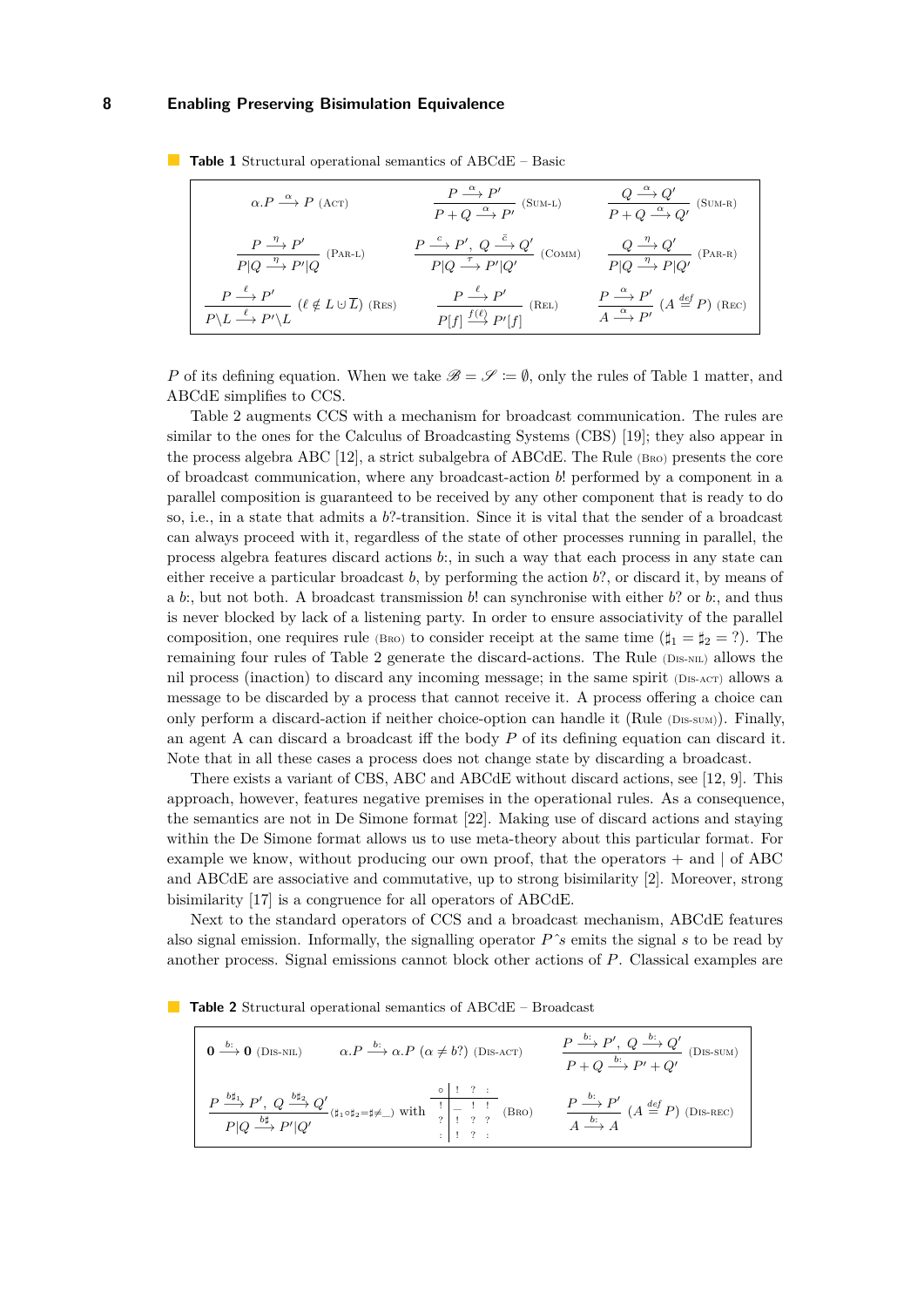<span id="page-8-5"></span><span id="page-8-1"></span>

| $P \hat{\phantom{\alpha}} s \stackrel{\bar{s}}{\longrightarrow} P \hat{\phantom{\alpha}} s$ (Sig) | $\frac{P \stackrel{\bar{s}}{\longrightarrow} P'}{P+Q \stackrel{\bar{s}}{\longrightarrow} P'+Q} \text{ (SIG-SUM-L)}$ | $P+Q \stackrel{\overline{Q} \longrightarrow Q}{\longrightarrow} P+Q'$ (S<br>$(SIG-SUM-R)$                                                                                                                                                                                                                                                                                                                                                                                                                                                            |
|---------------------------------------------------------------------------------------------------|---------------------------------------------------------------------------------------------------------------------|------------------------------------------------------------------------------------------------------------------------------------------------------------------------------------------------------------------------------------------------------------------------------------------------------------------------------------------------------------------------------------------------------------------------------------------------------------------------------------------------------------------------------------------------------|
|                                                                                                   |                                                                                                                     | $\begin{array}{cc} P \stackrel{\overline{s}}{\longrightarrow} P'\\ \hline P' \overline{r} \stackrel{\overline{s}}{\longrightarrow} P' \hat{r} \end{array}$ (SIG-SIG) $\begin{array}{cc} P \stackrel{\overline{s}}{\longrightarrow} P'\\ A \stackrel{\overline{s}}{\longrightarrow} A \end{array}$ (A $\stackrel{def}{=} P$ ) (SIG-REC) $\begin{array}{cc} P \stackrel{\alpha}{\longrightarrow} P'\\ \hline P' \overline{r} \stackrel{\alpha}{\longrightarrow} P' \end{array}$ (ACT-SIG) $\begin{array}{cc} P \stackrel{b:}{\longrightarrow} P'\\ \h$ |

<span id="page-8-6"></span><span id="page-8-0"></span>**Table 3** Structural operational semantics of ABCdE – Signals

<span id="page-8-7"></span><span id="page-8-4"></span><span id="page-8-3"></span><span id="page-8-2"></span>the modelling of read-write processes or traffic lights (see Section [2\)](#page-2-0).

Formally, our process algebra features a set  $\mathscr S$  of signals. The semantics of signals is presented in Table [3.](#page-8-0) The first rule (S<sub>IG</sub>) models the emission  $\bar{s}$  of signal  $s$  to the environment. The environment (processes running in parallel) can read the signal by performing a read action *s*. This action synchronises with the emission  $\bar{s}$ , via the rules of Table [1.](#page-7-0) Reading does not change the state of the emitter. The next four rules describe the interaction between signal emission and other operators, namely choice, signal emission and recursion. In short, these operators do not prevent the emission of a signal, and emitting signals never changes the state of the emitting process. Other operators, such as relabelling and restriction do not need special attention as they are already handled by the corresponding rules in Table [1.](#page-7-0) This is achieved by carefully selecting the types of the labels: while (SUM-L) features a label *α* of type *Act*, the rules for restriction and relabelling use a label  $\ell \in \mathcal{L}$ . In case a process performs a 'proper' action, the signal emission ceases (Rule [\(Act-sig\)](#page-8-2)), but if the process performs a broadcast discard transition, it does not (Rule [\(Dis-sig\)](#page-8-3)).

The presented semantics stays within the realm of the De Simone format [\[22\]](#page-15-12), which brings many advantages. However, there exists an alternative, equivalent semantics, which is based on predicates. Rather than explicitly modelling *P* emitting *s* by the transition  $P \stackrel{\bar{s}}{\longrightarrow} P$ , one can introduce the predicate  $P^{\frown s}$ . The full semantics can be found in [\[3\]](#page-14-5). Some readers might find this notation more intuitive as signal emitting processes do not perform an actual action when a component reads the emitted signal.

### **5.2 Naming Transitions**

The operational semantics of ABCdE presented in Section [5.1](#page-6-0) interprets the language as an LTS. In Section [5.3,](#page-9-0) we aim to extend this LTS into an LTSS by defining a successor relation ❀ on the transitions, and thereby also a concurrency relation *⌣*• . However, the standard interpretation of CCS-like languages, which takes as transitions the triples  $P \stackrel{\alpha}{\longrightarrow} Q$  that are derivable from the operational rules, does not work for our purpose.

**Example 15.** Let  $P = A|B$  with  $A \stackrel{def}{=} \tau.A + a.A$  and  $B \stackrel{def}{=} \bar{a}.B$ . Now the transition  $P \stackrel{\tau}{\longrightarrow} P$  arises in two ways; either as a transition solely of the left component, or as a synchronisation between both components. The first form of that transition is concurrent with the transition  $P \stackrel{\bar{a}}{\longrightarrow} P$ , but the second is not. In fact, an infinite path that would only perform the  $\tau$ -transition stemming from the left component would not be just, whereas a path that schedules both *τ* -transitions infinitely often is. This shows that we want to distinguish these two *τ*-transitions, and hence not see a transition as a triple  $P \stackrel{\alpha}{\longrightarrow} Q$ .

Instead, we take as the set *Tr* of transitions in our LTSS the *derivations* of the *transition triples*  $P \stackrel{\alpha}{\longrightarrow} Q$  from our operational rules. This is our reason to start with a definition of an LTS that features transitions as a primitive rather than a derived concept.

▶ **Definition 16** (Derivation)**.** A *derivation* of a transition triple *φ* is a *well-founded* (without infinite paths that keep going up), ordered, upwardly branching tree with the nodes labelled by transition triples, such that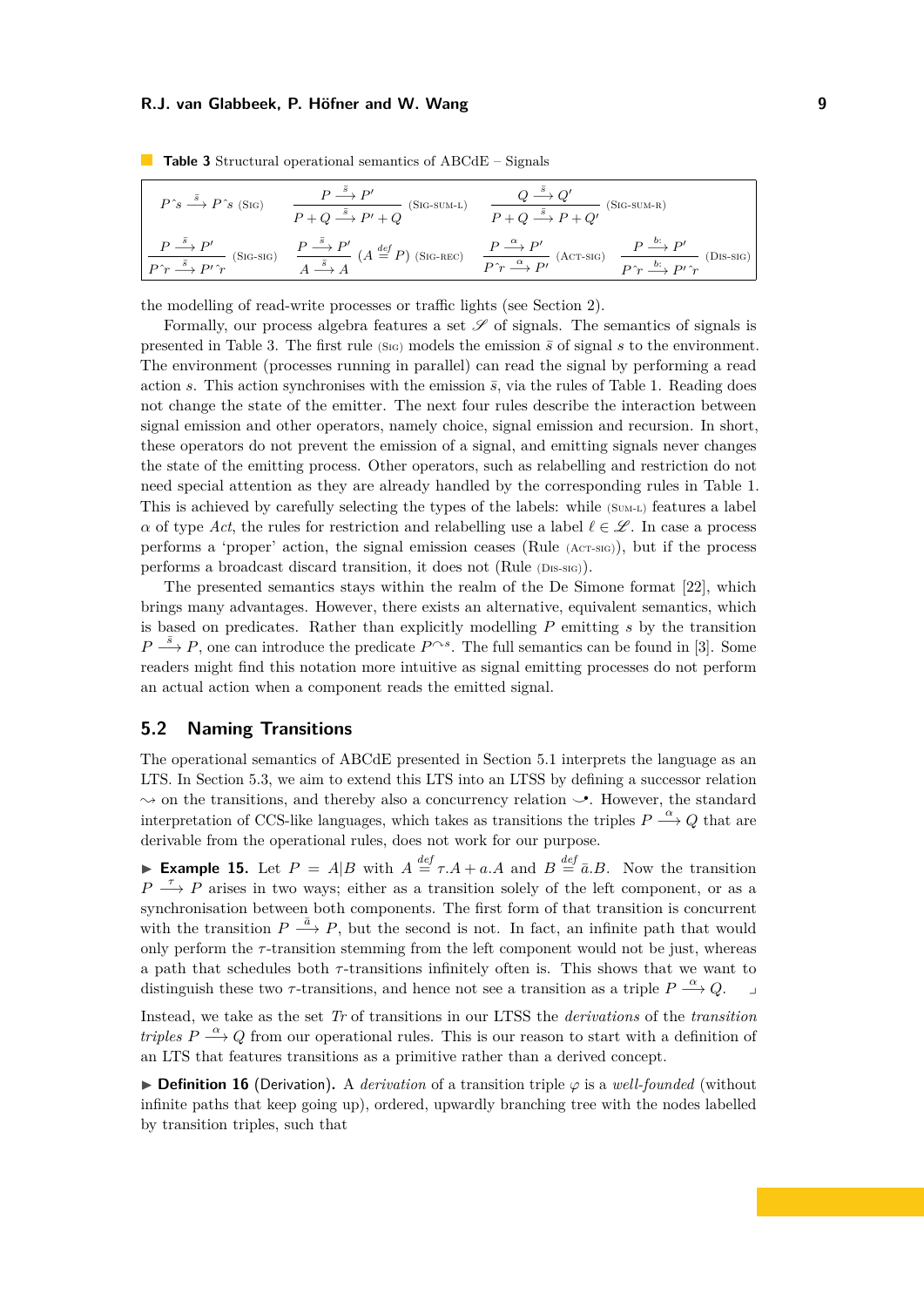- **1.** the root is labelled by  $\varphi$ , and
- **2.** if  $\mu$  is the label of a node and *K* is the sequence of labels of this node's children then  $\frac{K}{\mu}$ is a substitution instance of a rule from Tables [1–](#page-7-0)[3.](#page-8-0)

Given a derivation, we refer to the subtrees obtained by deleting the root node as its *direct subderivations*. Furthermore, by definition,  $\frac{K_{\varphi}}{\varphi}$  is a substitution instance of a rule, where  $\varphi$ is the label of the derivation's root and  $K_{\varphi}$  is the sequence of labels of the root's children; the derivation is said to be *obtained* by this rule.

We interpret ABCdE as an LTS  $(S, Tr, source, target, \ell)$  by taking as states *S* the ABCdE expressions  $\mathbb{P}$  and as transitions *Tr* the derivations of transition triples  $P \stackrel{\alpha}{\longrightarrow} Q$ . Given a derivation *t* of a triple  $P \stackrel{\alpha}{\longrightarrow} Q$ , we define its label  $\ell(t) := \alpha$ , its source *source*(*t*) := *P*, and its target  $target(t) := Q$ .

 $\triangleright$  **Definition 17** (Name of Derivation). The derivation obtained by application of  $(ACT)$  is called  $\overset{\alpha}{\rightarrow} P$ . The derivation obtained by application of (COMM) or (BRO) is called *t*|*u*, where *t, u* are the names of its direct subderivations.[4](#page-9-1) The derivation obtained by application of [\(Par-l\)](#page-7-9) is called *t*|*Q* where *t* is the direct subderivation's name and *Q* is the process on the right hand side of | in the derivation's source. In the same way, the derivation obtained by application of (PAR-R) is called  $P|t$ , while (SUM-L), (SUM-R), (RES), (REL), and (REC) yield  $t+Q$ ,  $P+t$ ,  $t\setminus L$ ,  $t\left(f\right)$  and *A*:*t*, where *t* is the direct subderivation's name. The remaining four rules of Table [2](#page-7-1) yield *b*:**0**, *b*:*α.P*, *t*+*u* and *A*:*t*, where *t, u* are direct subderivations' names. The derivation of  $P \hat{s} \stackrel{\bar{s}}{\longrightarrow} P \hat{s}$  obtained by [\(Sig\)](#page-8-1) is called  $P \rightarrow s$ . Rules [\(Act-sig\)](#page-8-2), [\(Dis-sig\)](#page-8-3) and [\(Sig-sig\)](#page-8-4) yield  $t<sup>~</sup>r$ , and rules (SIG-SUM-L), (SIG-SUM-R) and (SIG-REC) yield  $t+Q$ ,  $P+t$  and  $A:t$ , where  $t$  is the direct subderivation's name.

A derivation's name reflects the syntactic structure of that derivation. The derivations' names not only provide a convenient way to identify derivations but also highlight the compositionality of derivations. For example, given a derivation *t* of  $P \stackrel{c}{\longrightarrow} P'$  and a derivation *u* of  $Q \stackrel{\bar{c}}{\longrightarrow} Q'$  with  $c \in \mathscr{C} \cup \overline{\mathscr{C}} \cup \mathscr{S} \cup \mathscr{S}$ ,  $t|u$  will be a derivation of  $P|Q \stackrel{\tau}{\longrightarrow} P'|Q'.$ 

Hereafter, we refer to a derivation of a transition triple as a 'transition'.

### <span id="page-9-0"></span>**5.3 Successors**

In this section we extend the LTS of ABCdE into an LTSS, by defining the successor relation  $\sim$ . For didactic reasons, we do so first for CCS, and then extend our work to ABCdE.

Note that  $\chi \sim_\zeta \chi'$  can hold only when *source*( $\chi$ ) = *source*( $\zeta$ ), i.e., transitions  $\chi$  and *ζ* are both enabled in the state  $O := source(\chi) = source(\zeta)$ . It can thus be defined by structural induction on *O*. The meaning of  $\chi \sim_\zeta \chi'$  is (a) that  $\chi$  is unaffected by  $\zeta$  – denoted  $\chi \rightarrow \zeta$  – and (b) that when doing  $\zeta$  instead of  $\chi$ , afterwards a variant  $\chi'$  of  $\chi$  is still enabled. Restricted to CCS, the relation *⌣*• is moreover symmetric, and we can write *χ ⌣ ζ*.

In the special case that  $O = 0$  or  $O = \alpha \cdot Q$ , there are no two concurrent transitions enabled in *O*, so this yields no triples  $\chi \sim_\zeta \chi'$ . When  $O = P + Q$ , any two concurrent transitions  $\chi \smile \zeta$  enabled in *O* must either stem both from *P* or both from *Q*. In the former case, these transitions have the form  $\chi = t + Q$  and  $\zeta = v + Q$ , and we must have  $t \smile v$ , in the sense that *t* and *v* stem from different parallel components within *P*. So  $t \sim_v t'$  for

<span id="page-9-1"></span><sup>4</sup> The order of a rule's premises should be maintained in the names of derivations obtained by it. Here *t* should be the derivation corresponding to the first premise and *u* to the second. As a result,  $t \neq u \implies t|u \neq u|t.$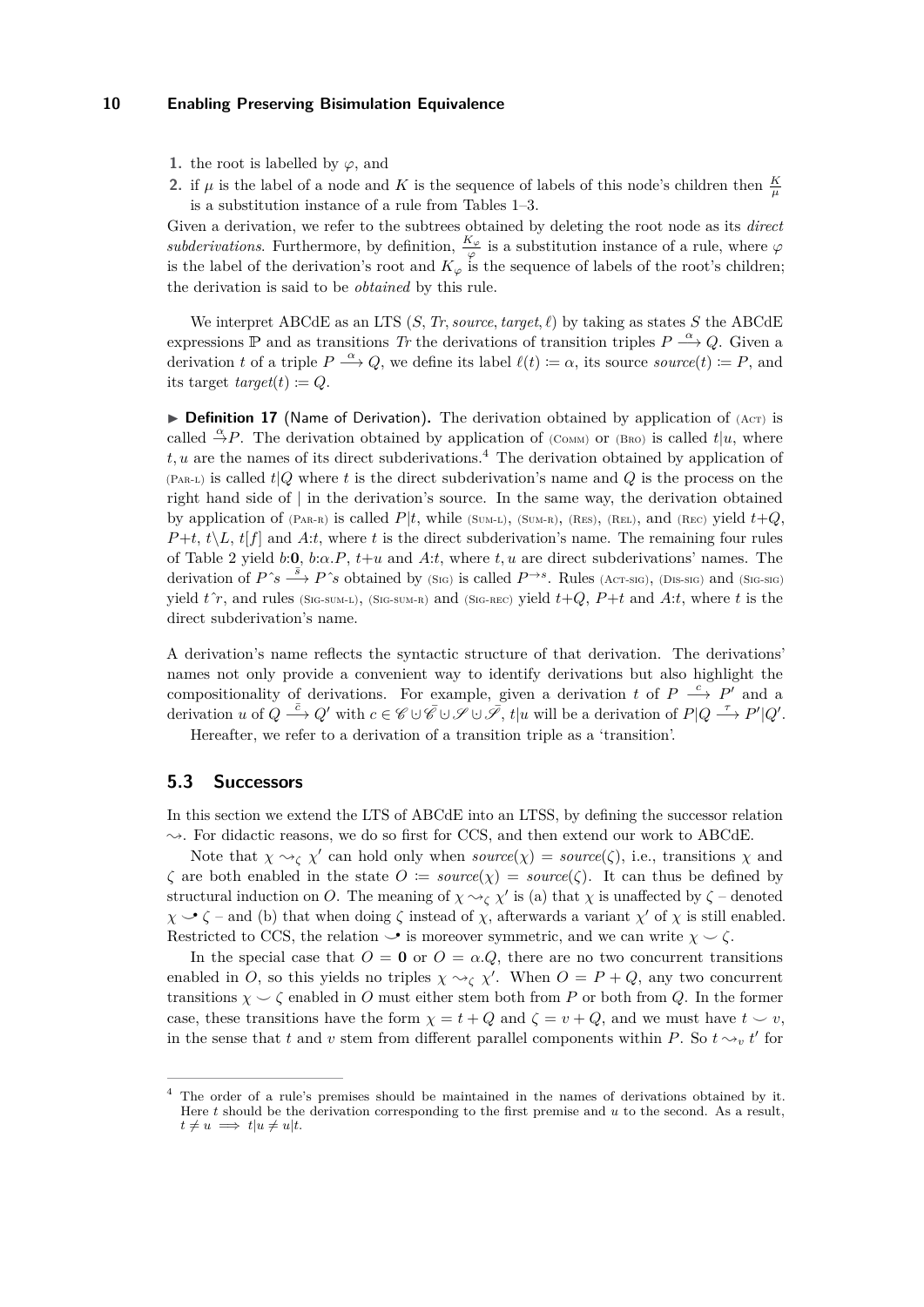some transition *t'*. As the execution of  $\zeta$  discards the summand *Q*, we also obtain  $\chi \sim_\zeta t'$ . This motivates Item [1](#page-10-0) in Definition [18](#page-10-1) below. Item [2](#page-10-2) follows by symmetry.

Let  $O = P|Q$ . One possibility for  $\chi \sim_\zeta \chi'$  is that  $\chi$  comes from the left component and  $\zeta$ from the right. So  $\chi$  has the form  $t|Q$  and  $\zeta = P|w$ . In that case  $\chi$  and  $\zeta$  must be concurrent: we always have  $\chi \sim \zeta$ . When doing *w* on the right, the left component does not change, and afterwards *t* is still possible. Hence  $\chi \sim_{\mathcal{C}} t$  *target*(*w*). This explains Item [3](#page-10-3) in Definition [18.](#page-10-1)

Another possibility is that  $\chi$  and  $\zeta$  both stem from the left component. In that case  $\chi = t|Q$  and  $\zeta = v|Q$ , and it must be that  $t \sim u$  within the left component. Thus  $t \sim_v t'$ for some transition  $t'$ , and we obtain  $\chi \sim_\zeta t' |Q$ . This motivates the first part of Item [4.](#page-10-4)

It can also happen that  $\chi$  stems form the left component, whereas  $\zeta$  is a synchronisation, involving both components. Thus  $\chi = t|Q$  and  $\zeta = v|w$ . For  $\chi \smile \zeta$  to hold, it must be that  $t \sim v$ , whereas the *w*-part of  $\zeta$  cannot interfere with *t*. This yields the second part of Item [4.](#page-10-4)

The last part of Item [4](#page-10-4) is explained in a similar vain from the possibility that  $\zeta$  stems from the left while  $\chi$  is a synchronisation of both components. Item [5](#page-10-5) follows by symmetry.

In case both  $\chi$  and  $\zeta$  are synchronisations involving both components, i.e.,  $\chi = t | u$  and  $\zeta = v | w$ , it must be that  $t \smile v$  and  $u \smile w$ . Now the resulting variant  $\chi'$  of  $\chi$  after  $\zeta$  is simply  $t'|v'$ , where  $t \sim_v t'$  and  $u \sim_v u'$ . This underpins Item [6.](#page-10-6)

If *O* has the form  $P[f]$ ,  $\chi$  and  $\zeta$  must have the form  $t[f]$  and  $v[f]$ , respectively. Whether *t* and *v* are concurrent is not influenced by the renaming operator. So  $t \sim v$ . The variant of *t* that remains after doing *v* is also not affected by the renaming, so if  $t \sim_v t'$  then  $\chi \sim_\zeta t'[f]$ . The case that *O* has the form  $P\backslash L$  is equally trivial. This yields the first two parts of Item [7.](#page-10-7)

In case  $O = A$  with  $A \stackrel{def}{=} P$ , then  $\chi$  and  $\zeta$  must have the forms A:*t* and A:*v*, respectively, where *t* and *v* are enabled in *P*. Now  $\chi \sim \zeta$  only if  $t \sim v$ , so  $t \sim_v t'$  for some transition  $t'$ . As the recursion around *P* disappears upon executing  $\zeta$ , we obtain  $\chi \sim_{\zeta} t'$ . This yields the last part of Item [7.](#page-10-7) Together, this motivates the following definition.

<span id="page-10-1"></span>▶ **Definition 18** (Successor Relation for CCS)**.** The relation ❀ ⊆ *Tr* × *Tr* × *Tr* is the smallest relation satisfying

- <span id="page-10-0"></span>1.  $t \rightarrow v$ ,  $t'$  implies  $t + Q \rightarrow v + Q$ ,  $t'$ ,
- <span id="page-10-2"></span>**2.**  $u \rightsquigarrow_w u'$  implies  $P + u \rightsquigarrow_{P+w} u'$ ,
- <span id="page-10-3"></span>**3.**  $t|Q \sim_{P|w} (t|target(w))$  and  $P|u \sim_{v|Q} (target(v)|u)$ ,
- <span id="page-10-4"></span>4.  $t \rightsquigarrow_v t'$  implies  $t|Q \rightsquigarrow_{v|Q} t'|Q$ ,  $t|Q \rightsquigarrow_{v|w} (t'|target(w))$ , and  $t|u \rightsquigarrow_{v|Q} t'|u$ ,
- <span id="page-10-5"></span>**5.**  $u \rightsquigarrow_w u'$  implies  $P|u \rightsquigarrow_{P|w} P|u', P|u \rightsquigarrow_{v|w} (target(v)|u'),$  and  $t|u \rightsquigarrow_{P|w} t|u',$
- <span id="page-10-6"></span>**6.**  $t \sim_v t' \wedge u \sim_w u'$  implies  $t|u \sim_{v|w} t'|u'$ ,

<span id="page-10-7"></span>**7.**  $t \sim_v t'$  implies  $t \setminus L \sim_{v \setminus L} t' \setminus L$ ,  $t[f] \sim_{v[f]} t'[f]$  and  $A:t \sim_{A:v} t'$ .

for all  $t, t', u, u', v, w \in Tr, P, Q \in \mathbb{P}$  and  $L, f, A$  with  $source(t) = source(v) = P$ ,  $source(u) =$  $source(w) = Q$ ,  $source(t') = target(v)$ ,  $source(u') = target(w)$ ,  $L \subseteq \mathscr{C}$ ,  $f$  a relabelling and  $A \in \mathscr{A}$  – provided that the composed transitions exist.

By projecting the ternary relation  $\sim$  on its first two components, we obtain a characterisation of the concurrency relation  $\sim$  between CCS transitions:

<span id="page-10-8"></span>▶ **Observation 19** (Concurrency Relation for CCS)**.** The relation *⌣* ⊆ *Tr* × *Tr* is the smallest relation satisfying

- **1.**  $t \smile v$  implies  $t + Q \smile v + Q$ ,
- 2.  $u \smile w$  implies  $P + u \smile P + w$ ,
- **3.**  $t|Q \nightharpoonup P|w$  and  $P|u \nightharpoonup v|Q$ ,
- **4.**  $t \smile v$  implies  $t|Q \smile v|Q$ ,  $t|Q \smile v|w$ , and  $t|u \smile v|Q$ ,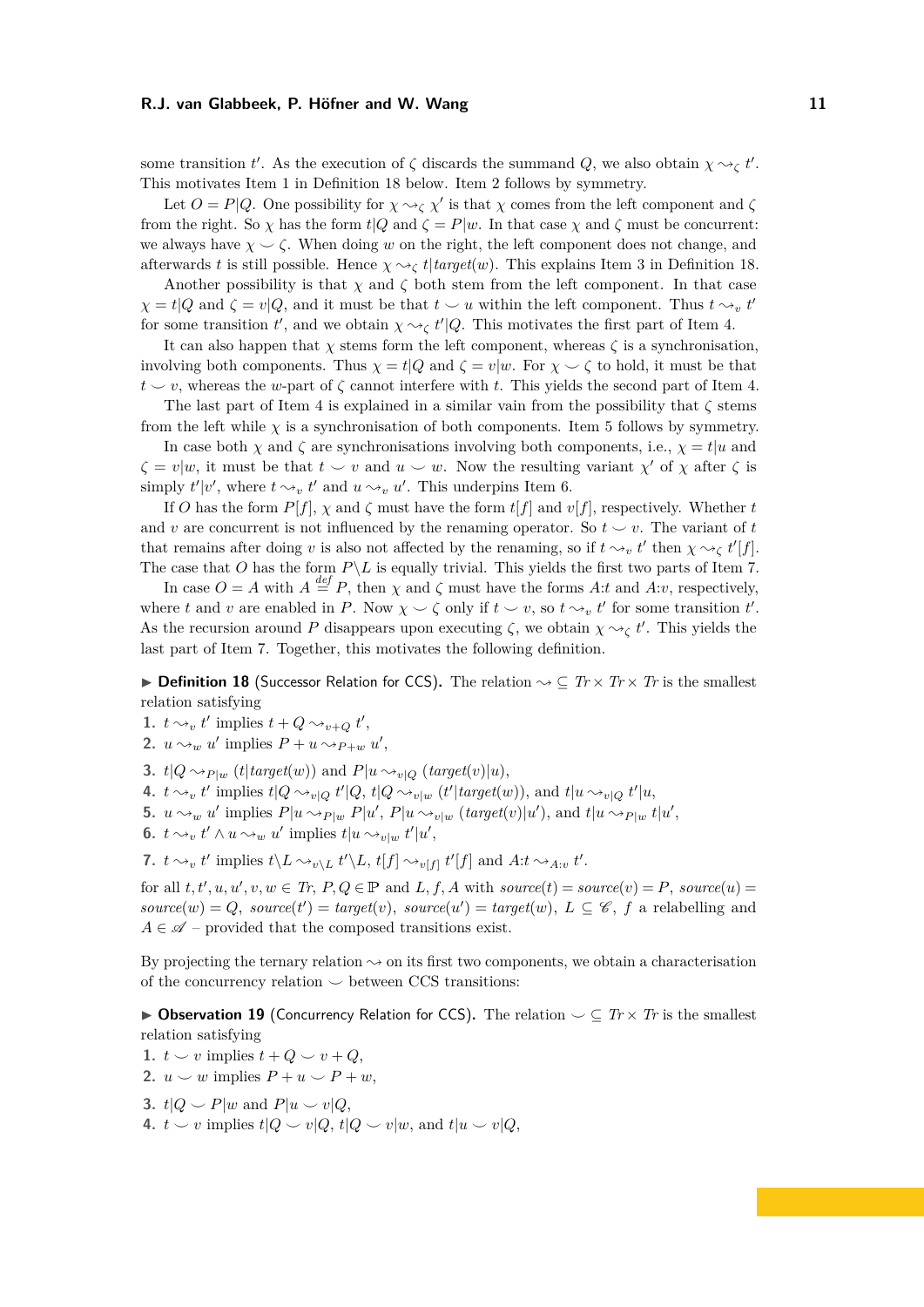**5.**  $u \smile w$  implies  $P|u \smile P|w$ ,  $P|u \smile v|w$ , and  $t|u \smile P|w$ ,

**6.**  $t \smile v \wedge u \smile w$  implies  $t|u \smile v|w$ ,

**7.**  $t \smile v$  implies  $t \backslash L \smile v \backslash L$ ,  $t[f] \smile v[f]$  and  $A:t \smile A:v$ ,

for all  $t, u, v, w \in Tr$ ,  $P, Q \in \mathbb{P}$  and  $L, f, A$  with  $source(t) = source(v) = P$ ,  $source(u) =$ *source*(*w*) = *Q*, *L* ⊆  $\mathscr{C}$ , *f* a relabelling and *A* ∈  $\mathscr{A}$  – provided that the composed transitions exist.

The same concurrency relation appeared earlier in [\[12\]](#page-15-2). Definition [18](#page-10-1) and Observation [19](#page-10-8) implicitly provide SOS rules for  $\sim$  and  $\sim$ , such as  $\frac{t \vee v'}{t+Q \vee v+Q}$ . It is part of future work to investigate a rule format for ep-bisimilarity.

Definition [20](#page-11-0) below generalises Definition [18](#page-10-1) to all of ABCdE. In the special case that *ζ* is a broadcast discard or signal emission, i.e.,  $\ell(\zeta) \in \mathscr{B}$ :  $\cup \overline{\mathscr{S}}$ , the transition  $\zeta$  does not change state – we have  $source(\zeta) = target(\zeta) = O$  – and is supposed not to interfere with any other transition *χ* enabled in *O*. Hence  $\chi \to \zeta$  and  $\chi \sim_{\zeta} \chi$ . This is Item [1](#page-11-1) from Definition [20.](#page-11-0)

Consequently, in Item [11,](#page-11-2) which corresponds to Item [7](#page-10-7) from Definition [18,](#page-10-1) we can now safely restrict attention to the case  $\ell(\zeta) \in Act$ . The last part of that item says that if within the scope of a signalling operator an action *v* occurs, one escapes from this signalling context, similarly to the cases of choice and recursion. That would not apply if  $v$  is a broadcast discard or signal emission, however.

An interesting case is when  $\chi$  is a broadcast receive or discard transition, i.e.,  $\ell(\chi) = b$ ? or *b*: . We postulate that one can never interfere with such an activity, as each process is always able to synchronise with a broadcast action, either by receiving or by discarding it. So we have  $\chi \to \zeta$  for all  $\zeta$  with  $O = source(\zeta) = source(\chi)$ . It could be, however, that in  $\chi \sim_{\zeta} \chi'$ , one has  $\ell(\chi) = b$ ? and  $\ell(\chi') = b$ :, or vice versa. Item [2](#page-11-3) says that if  $O = \alpha.P$ , with *ζ* the *α*-transition to *P*, then *χ* ′ can be any transition labelled *b*? or *b*: that is enabled in *P*. The second parts of Items [3](#page-11-4) and [4](#page-11-5) generalise this idea to discard actions enabled in a state of the form  $P + Q$ . Finally, Items [5](#page-11-6) and [6](#page-11-7) state that when  $\chi$  is a broadcast receive stemming from the left side of  $O = P + Q$  and  $\zeta$  an action from the right, or vice versa, then  $\chi'$  may be any transition labelled *b*? or *b*: that is enabled in  $target(\zeta)$ . In all other cases, successors of  $\chi$ are inherited from successors of their building block, similar to the cases of other transitions.

<span id="page-11-0"></span>▶ **Definition 20** (Successor Relation for ABCdE)**.** The relation ❀ ⊆ *Tr* × *Tr* × *Tr* is the smallest relation satisfying

<span id="page-11-1"></span>**1.**  $\ell(\zeta) \in \mathcal{B}: \cup \overline{\mathcal{S}}$  and  $source(\zeta) = source(\chi)$  implies  $\chi \sim_{\zeta} \chi$ ,

<span id="page-11-3"></span>**2.**  $\ell(t) \in \{b^?, b^. \}$  implies  $\stackrel{b^?}{\rightarrow} P \rightsquigarrow_{\stackrel{b^?}{\rightarrow} P}^{\ast} t$  and  $b:\alpha.P \rightsquigarrow_{\stackrel{\alpha}{\rightarrow} P}^{\ast} t$ ,

- <span id="page-11-4"></span>**3.**  $\ell(v) \notin \overline{\mathscr{S}} \wedge t \leadsto_v t'$  implies  $t + Q \leadsto_{v+Q} t'$  and  $t + u \leadsto_{v+Q} t'$ ,
- <span id="page-11-5"></span>**4.**  $\ell(w) \notin \bar{\mathscr{S}} \wedge u \leadsto_w u'$  implies  $P + u \leadsto_{P+w} u'$  and  $t + u \leadsto_{P+w} u'$ ,
- <span id="page-11-6"></span>**5.**  $\ell(w) \notin \bar{\mathscr{S}} \wedge \ell(t) = b$ ?  $\wedge \ell(u') \in \{b$ ?, *b*:} implies  $t + Q \sim_{P+w} u'$ ,
- <span id="page-11-7"></span>**6.**  $\ell(v) \notin \overline{\mathscr{S}} \wedge \ell(u) = b$ ?  $\wedge \ell(t') \in \{b$ ?, *b*:} implies  $P + u \leadsto_{v+Q} t'$ ,
- **7.**  $t|Q \sim_{P|w} (t|target(w))$  and  $P|u \sim_{v|Q} (target(v)|u)$ ,
- **8.**  $t \sim_v t'$  implies  $t|Q \sim_{v|Q} t'|Q$ ,  $t|Q \sim_{v|w} (t'|target(w))$ , and  $t|u \sim_{v|Q} t'|u$ ,
- **9.**  $u \rightsquigarrow_w u'$  implies  $P|u \rightsquigarrow_{P|w} P|u', P|u \rightsquigarrow_{v|w} (target(v)|u'),$  and  $t|u \rightsquigarrow_{P|w} t|u',$
- **10.**  $t \sim_v t' \wedge u \sim_w u'$  implies  $t|u \sim_{v|w} t'|u'$ ,

<span id="page-11-2"></span>11. 
$$
\ell(v) \in \text{Act} \land t \leadsto_v t'
$$
 implies  $t \setminus L \leadsto_{v \setminus L} t' \setminus L$ ,  $t[f] \leadsto_{v[f]} t'[f]$ ,  $\text{At} \leadsto_{A:v} t'$  and  $t \uparrow r \leadsto_{v \uparrow r} t'$ ,

for all  $t, t', u, u', v, w \in Tr$ ,  $P, Q \in \mathbb{P}$  and  $\alpha, L, f, A, b, r$  with  $source(t) = source(v) = P$ ,  $source(u) = source(w) = Q$ ,  $source(t') = target(v)$  and  $source(u') = target(w)$ ,  $\alpha \in Act$ ,  $L \subseteq \mathcal{C} \cup \mathcal{S}$ , *f* a relabelling,  $A \in \mathcal{A}$ ,  $b \in \mathcal{B}$  and  $r \in \mathcal{S}$  – provided that the composed transitions exist.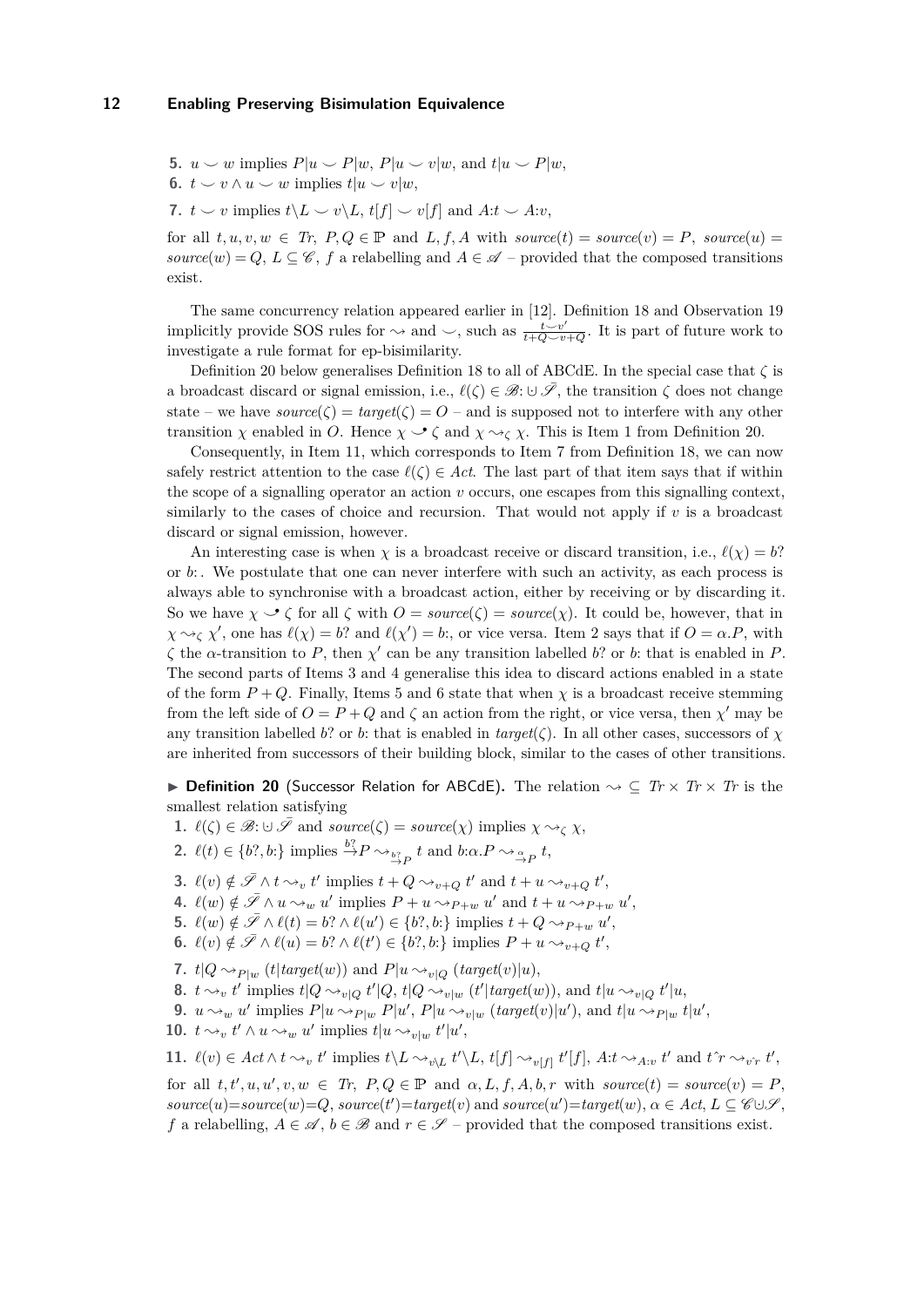Although we have chosen to inductively define the  $\sim$  relations, in Appendix [B](#page-20-0) we follow a different approach in which Definition [20](#page-11-0) appears as a theorem rather than a definition. Following [\[9\]](#page-15-6), we understand each transition as the synchronisation of a number of elementary particles called *synchrons*. Then relations on synchrons are proposed in terms of which the  $\sim$  relation is defined. That this leads to the same result indicates that the above definition is more principled than arbitrary.

# **5.4 Congruence and Other Basic Properties of Ep-bisimilarity**

As mentioned before, the operators  $+$  and  $|$  are associative and commutative up to strong bisimilarity. We can strengthen this result.

▶ **Theorem 21.** *The operators* + *and* | *are associative and commutative up to*  $\triangleq_{ep}$ *.* 

**Proof.** Remember that  $\mathbb P$  denotes the set of ABCdE expressions or processes.

*Commutativity of* +*, i.e.,*  $P + Q \leq_{ep} Q + P$ : The relation

$$
\{(I, I, Id_I) \mid I \in \mathbb{P}\} \cup \{(P + Q, Q + P, R_{P,Q}) \mid P, Q \in \mathbb{P}\}\
$$

is an ep-bisimulation. Here  $Id_I := \{(t, t) | t \in en(I)\}\$ and

$$
R_{P,Q} := \{(t+Q,Q+t) \mid t \in en(P) \land \ell(t) \notin \mathcal{B}:\} \cup
$$
  
\n
$$
\{(P+u,u+P) \mid u \in en(Q) \land \ell(u) \notin \mathcal{B}:\} \cup
$$
  
\n
$$
\{(t+u,u+t) \mid t \in en(P) \land u \in en(Q) \land \ell(t) = \ell(u) \in \mathcal{B}:\}.
$$

 $R_{P,Q}$  relates transitions, i.e., derivations of transition triples, that are composed of the same sets of direct subderivations, even though their order is reversed.

*Associativity of* +*, i.e.,*  $(O + P) + Q \trianglelefteq_{ep} O + (P + Q)$ : The relation

$$
\{(I, I, Id_I) \mid I \in \mathbb{P}\} \cup \{((O + P) + Q, O + (P + Q), R_{O, P, Q}) \mid O, P, Q \in \mathbb{P}\}\
$$

is an ep-bisimulation. Here  $Id_I$  and  $R_{O,P,Q}$  are defined similarly to the previous case.

*Commutativity of*  $|$ *, i.e.,*  $P|Q \nightharpoonup_{ep} Q|P$ : The relation  $\{(P|Q,Q|P,R_{P,Q}) | P,Q \in \mathbb{P}\}\$ is an ep-bisimulation. Here

$$
R_{P,Q} = \{(t|Q,Q|t) \mid t \in en(P) \land \ell(t) \notin \mathcal{B}! \cup \mathcal{B}! \cup \mathcal{B}! \} \cup
$$
  
\n
$$
\{(P|u,u|P) \mid u \in en(Q) \land \ell(u) \notin \mathcal{B}! \cup \mathcal{B}! \cup \mathcal{B}! \} \cup
$$
  
\n
$$
\{(t|u,u|t) \mid t \in en(P) \land u \in en(Q) \land \ell(t) = \overline{\ell(u)} \in \mathcal{C} \cup \mathcal{C} \cup \mathcal{F} \} \cup
$$
  
\n
$$
\{(t|u,u|t) \mid t \in en(P) \land u \in en(Q) \land
$$
  
\n
$$
\exists b \in \mathcal{B}. \{\ell(t),\ell(u)\} \in \{\{b!,b?\},\{b!,b:\},\{b?\},\{b?\},\{b:\},\{b:\}\} \}.
$$

*Associativity of*  $|$ , *i.e.*,  $(O|P)|Q \nightharpoonup_{ep} O|(P|Q)$ : The relation

$$
\{ (O|P)|Q,O|(P|Q), R_{O,P,Q}) | O,P,Q \in \mathbb{P} \}
$$

is an ep-bisimulation, where  $R_{O,P,Q}$  is defined similarly to the previous case.

<span id="page-12-0"></span>Additionally, not only strong bisimilarity should be a congruence for all operators of  $\text{ABCdE}$  – which follows immediately from the De Simone format – but also our new epbisimilarity. This means that if two process terms are ep-bisimilar, then they are also ep-bisimilar in any context.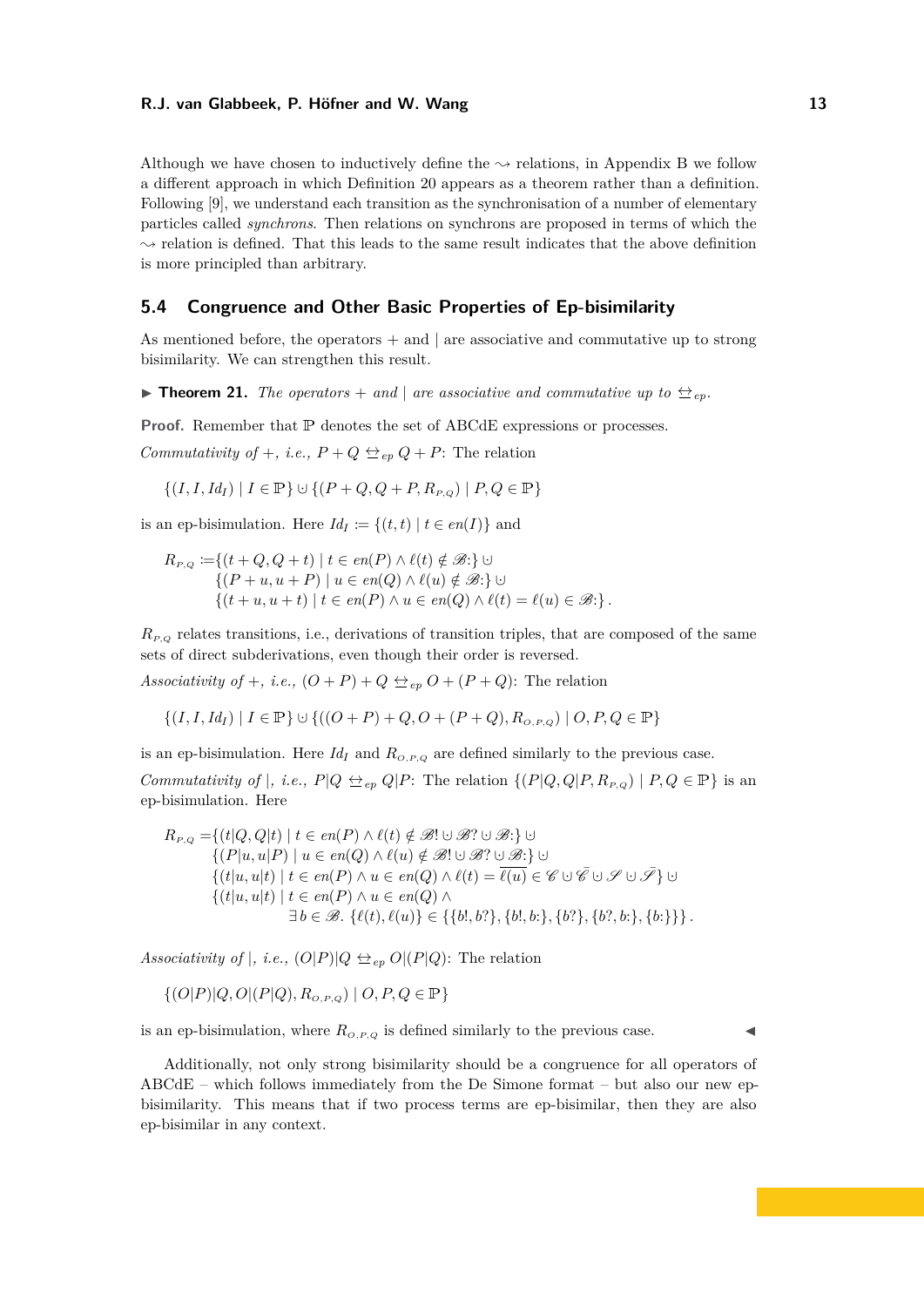▶ **Theorem 22.** *Ep-bisimilarity is a congruence for all operators of ABCdE.*

We cannot get it directly from the existing meta-theory on structural operational semantics, as nobody has studied ep-bisimilarity before. As is standard, the proof is a case distinction on the type of the operator. For example, the case for action prefixing requires

$$
P \Leftrightarrow_{ep} Q \Rightarrow \alpha.P \Leftrightarrow_{ep} \alpha.Q
$$
 for  $\alpha \in Act$ .

Such properties can be checked by inspecting the syntactic form of the transition rules, using structural induction. While proofs for some statements, such as the one for action prefixing, are merely a simple exercise, others require more care, including long and tedious case distinctions. A detailed proof of Theorem [22](#page-12-0) can be found in Appendix [A.](#page-16-0)

# **6 Failed Alternatives for Ep-Bisimulation**

On an LTSS  $(S, Tr, source, target, \ell, \rightarrow)$  an ep-bisimulation has the type  $S \times S \times \mathcal{P}(Tr \times Tr)$ . This is different from that of other classical bisimulations, which have the type  $S \times S$ . While developing ep-bisimulation we have also explored dozens of other candidates, many of them being of type  $(S \times S) \cup (Tr \times Tr)$ . The inclusion of a relation between transitions is necessary to reflect the concept of components or concurrency in one way or the other. One such candidate definition declares a relation  $\mathscr{R} \subseteq (S \times S) \cup (Tr \times Tr)$  a valid bisimulation iff the set of triples

 $\{(p, q, R) \mid (p, q) \in \mathcal{R} \cap (S \times S) \wedge R = \mathcal{R} \cap (en(p) \times en(q))\}$ 

is an ep-bisimulation. However, neither this candidate nor any of the others leads to a transitive notion of bisimilarity. The problem stems from systems, not hard to model in ABCdE, with multiple paths  $\pi_i$  from states p to p', such that a triple  $(p, q, R)$  in an epbisimulation  $\mathscr R$  forces triples  $(p', q', R'_i)$  to be in  $\mathscr R$  for multiple relations  $R_i \subseteq en(p') \times en(q')$ , depending on the chosen path  $\pi_i$ .

# **7 Related Work**

Our LTSSs generalise the concurrent transition systems of [\[23\]](#page-15-13). There  $t \sim v_y u$  is written as  $t\uparrow v = u$ , and  $\uparrow$  is a partial function rather than a relation, in the sense that for given *t* and *v* there can be at most one *u* with  $t \uparrow v = u$ . This condition is not satisfied by broadcast communication, which is one of the reasons we switched to the notation  $t \sim u$ . As an example, consider  $b!|a.(b? + b?)$ . The  $b!$ -transition after the *a*-transition has two variants, namely  $\stackrel{b!}{\rightarrow}$ **0**|( $\stackrel{b?}{\rightarrow}$ **0**+*b*?) and  $\stackrel{b!}{\rightarrow}$ **0**|( $b$ ?+ $\stackrel{b?}{\rightarrow}$ **0**). Another property of concurrent transition systems that is not maintained in our framework is the symmetry of the induced concurrency relation. Finally, [\[23\]](#page-15-13) requires that  $(v\uparrow t)\uparrow(u\uparrow t) = (v\uparrow u)\uparrow(t\uparrow u)$ , the *cube axiom*, whereas we have so far not found reasons to restrict attention to processes satisfying this axiom. We are, however, open to the possibility that for future applications of LTSSs, some closure properties may be imposed on them.

In [\[1\]](#page-14-7) a location-based bisimulation is proposed. It also keeps track of the components participating in transitions. The underlying model is quite different from ours, which makes it harder to formally argue that this notion of bisimilarity is incomparable to ours. We do not know yet whether it could be used to reason about justness.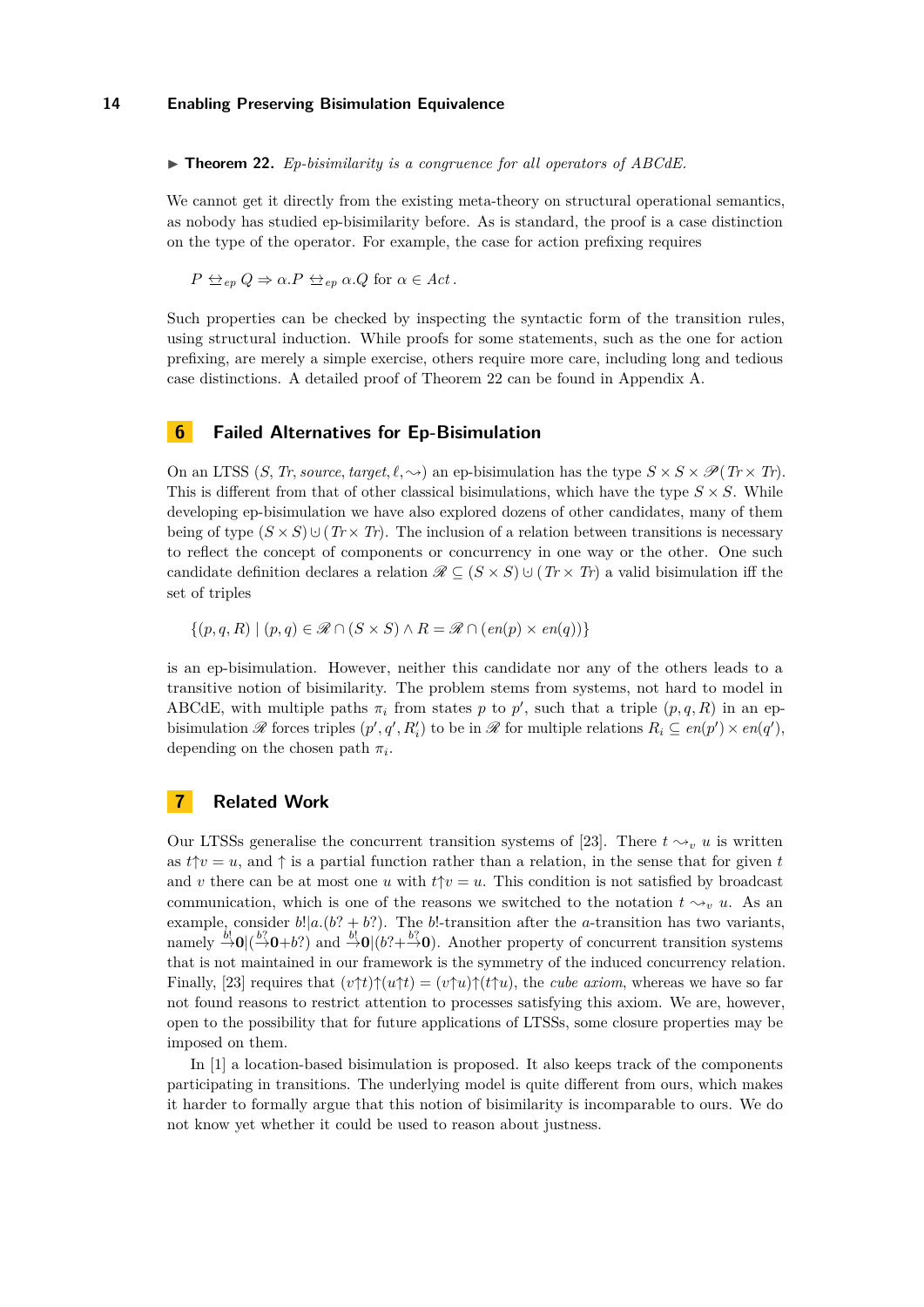# **8 Conclusion and Future Work**

In related work, it has been argued that fairness assumptions used for verifying liveness properties of distributed systems are too strong or unrealistic [\[13,](#page-15-0) [4,](#page-14-1) [12\]](#page-15-2). As a consequence, justness, a minimal fairness assumption required for the verification of liveness properties, has been proposed. Unfortunately, all classical semantic equivalences, such as strong bisimilarity, fail to preserve justness.

In this paper, we have introduced labelled transition systems augmented by a successor relation, and, based on that, the concept of enabling preserving bisimilarity, a finer variant of strong bisimilarity. We have proven that this semantic equivalence is a congruence for all classical operators. As it also preserves justness, it is our belief that enabling preserving bisimilarity in combination with justness can and should be used for verifying liveness properties of large-scale distributed systems.

Casually speaking, ep-bisimilarity is strong bisimilarity augmented with the requirement that the relation between enabled transitions is inherited by successor transitions. A straightforward question is whether this feature can be combined with other semantic equivalences, such as weak bisimilarity or trace equivalence.

We have further shown how process algebras can be mapped into LTSSs. Of course, process algebra is only one of many formal frameworks for modelling concurrent systems. For accurately capturing causalities between event occurrences, models like Petri nets [\[21\]](#page-15-14), event structures [\[24\]](#page-15-15) or higher dimensional automata [\[20,](#page-15-3) [8\]](#page-14-3) are frequently preferable. Part of future work is therefore to develop a formal semantics with respect to LTSSs for these frameworks.

In order to understand the scope of justness in real-world applications, we plan to study systems that depend heavily on liveness. As a starting point we plan to verify locks, such as ticket lock.

#### **References**

- <span id="page-14-7"></span>**1** Gérard Boudol, Ilaria Castellani, Matthew Hennessy, and Astrid Kiehn. A theory of processes with localities. *Formal Aspects Comput.*, 6(2):165–200, 1994. [doi:10.1007/BF01221098](http://dx.doi.org/10.1007/BF01221098).
- <span id="page-14-6"></span>**2** Sjoerd Cranen, Mohammad Reza Mousavi, and Michel A. Reniers. A rule format for associativity. In F. van Breugel and M. Chechik, editors, *Concurrency Theory (CONCUR '08)*, volume 5201 of LNCS, pages 447–461. Springer, 2008. [doi:10.1007/978-3-540-85361-9\\_35](http://dx.doi.org/10.1007/978-3-540-85361-9_35).
- <span id="page-14-5"></span>**3** Victor Dyseryn, Robert J. van Glabbeek, and Peter Höfner. Analysing mutual exclusion using process algebra with signals. In Kirstin Peters and Simone Tini, editors, Proc. Combined 24th International Workshop on *Expressiveness in Concurrency* and 14th Workshop on *Structural Operational Semantics*, volume 255 of *Electronic Proceedings in Theoretical Computer Science*, pages 18–34. Open Publishing Association, 2017. [doi:10.4204/EPTCS.255.2](http://dx.doi.org/10.4204/EPTCS.255.2).
- <span id="page-14-1"></span>**4** Ansgar Fehnker, Robert J. van Glabbeek, Peter Höfner, Annabelle K. McIver, Marius Portmann, and Wee Lum Tan. A process algebra for wireless mesh networks used for modelling, verifying and analysing AODV. Technical Report 5513, NICTA, 2013. [arXiv:1312.7645](http://arxiv.org/abs/1312.7645).
- <span id="page-14-0"></span>**5** Nissim Francez. *Fairness*. Springer, 1986. [doi:10.1007/978-1-4612-4886-6](http://dx.doi.org/10.1007/978-1-4612-4886-6).
- <span id="page-14-2"></span>**6** Robert J. van Glabbeek. Bisimulations for higher dimensional automata. Email message, July 7, 1991, 1991. URL: <http://theory.stanford.edu/~rvg/hda>.
- <span id="page-14-4"></span>**7** Robert J. van Glabbeek. On specifying timeouts. In L. Aceto and A.D. Gordon, editors, Short Contributions from the Workshop on *Algebraic Process Calculi: The First Twenty Five Years and Beyond,* PA '05, Bertinoro, Italy, 2005, volume 162 of *Electronic Notes in Theoretical Computer Science*, pages 112–113. Elsevier, 2005. [doi:10.1016/j.entcs.2005.12.083](http://dx.doi.org/10.1016/j.entcs.2005.12.083).
- <span id="page-14-3"></span>**8** Robert J. van Glabbeek. On the expressiveness of higher dimensional automata. *Theoretical Computer Science*, 368(1-2):169–194, 2006. [doi:10.1016/j.tcs.2006.06.024](http://dx.doi.org/10.1016/j.tcs.2006.06.024).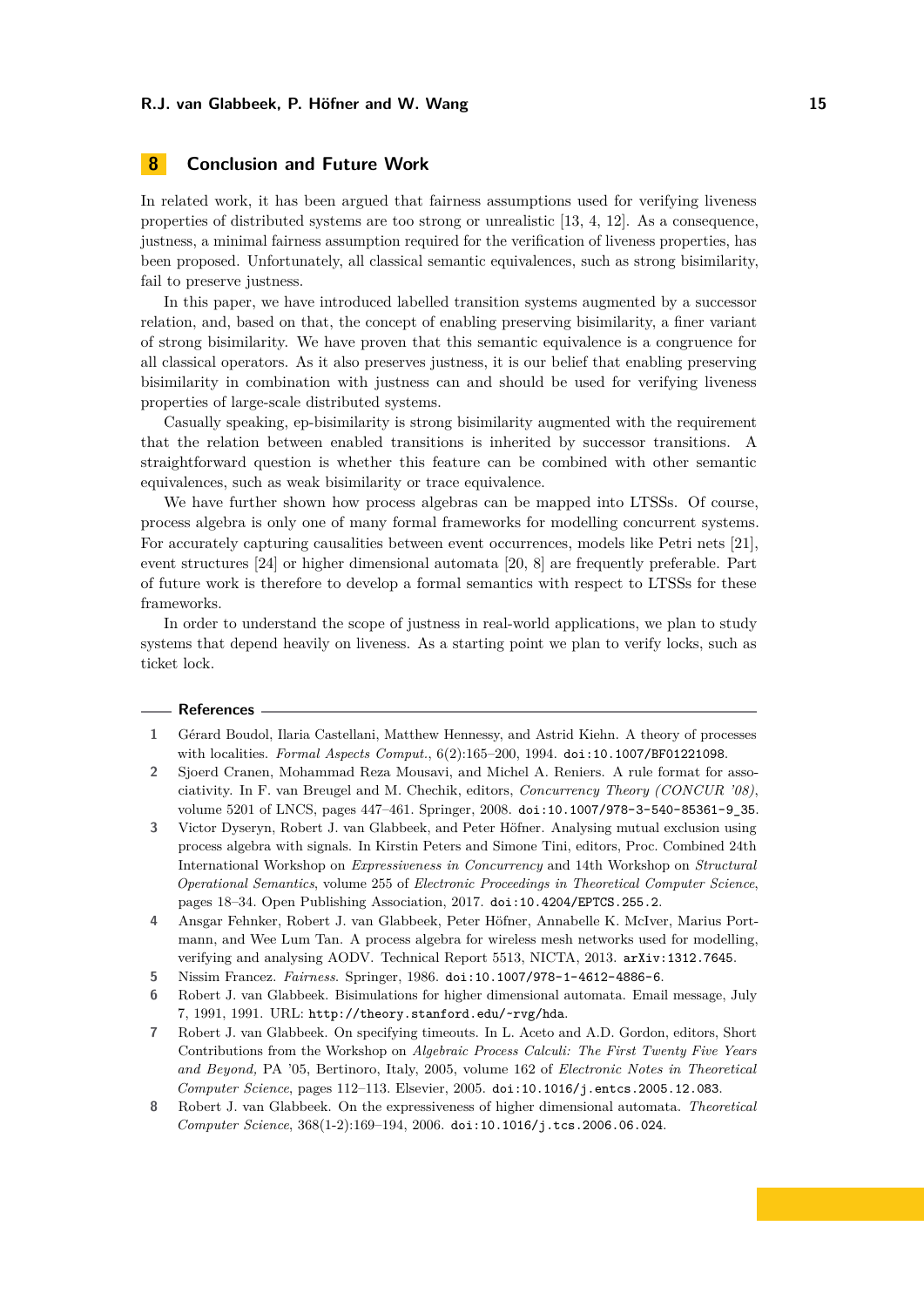- <span id="page-15-6"></span>**9** Robert J. van Glabbeek. Justness: A completeness criterion for capturing liveness properties. Technical report, Data61, CSIRO, 2019. Extended abstract in M. Bojańczyk & A. Simpson, editors: Proc. 22st International Conference on Foundations of Software Science and Computation Structures (FoSSaCS 2019); held as part of the European Joint Conferences on Theory and Practice of Software (ETAPS 2019), Prague, Czech Republic, 2019, LNCS 11425, Springer, pp. 505-522, doi[:10.1007/978-3-030-17127-8\\_29.](http:dx.doi.org/10.1007/978-3-030-17127-8_29) [arXiv:1909.00286](http://arxiv.org/abs/1909.00286).
- <span id="page-15-7"></span>**10** Robert J. van Glabbeek. Reactive temporal logic. In O. Dardha and J. Rot, editors, Proceedings Combined 27th International Workshop on *Expressiveness in Concurrency* and 17th Workshop on *Structural Operational Semantics,* Online, 31 August 2020, volume 322 of *Electronic Proceedings in Theoretical Computer Science*, pages 51–68. Open Publishing Association, 2020. [doi:10.4204/EPTCS.322.6](http://dx.doi.org/10.4204/EPTCS.322.6).
- <span id="page-15-9"></span>**11** Robert J. van Glabbeek and Peter Höfner. CCS: it's not fair! *Acta Informatica*, 52(2-3):175–205, 2015. [arXiv:1505.05964](http://arxiv.org/abs/1505.05964), [doi:10.1007/s00236-015-0221-6](http://dx.doi.org/10.1007/s00236-015-0221-6).
- <span id="page-15-2"></span>**12** Robert J. van Glabbeek and Peter Höfner. Progress, fairness and justness in process algebra. Technical Report 8501, NICTA, 2015. [arXiv:1501.03268](http://arxiv.org/abs/1501.03268).
- <span id="page-15-0"></span>**13** Robert J. van Glabbeek and Peter Höfner. Progress, justness, and fairness. *ACM Computing Surveys*, 52(4), 2019. [arXiv:1810.07414](http://arxiv.org/abs/1810.07414), [doi:10.1145/3329125](http://dx.doi.org/10.1145/3329125).
- <span id="page-15-10"></span>**14** Robert J. van Glabbeek, Peter Höfner, Marius Portmann, and Wee Lum Tan. Modelling and verifying the AODV routing protocol. *Distributed Computing*, 29(4):279–315, 2016. [arXiv:1512.08867](http://arxiv.org/abs/1512.08867), [doi:10.1007/s00446-015-0262-7](http://dx.doi.org/10.1007/s00446-015-0262-7).
- <span id="page-15-4"></span>**15** Eric Goubault and Thomas P. Jensen. Homology of higher dimensional automata. In W.R. Cleaveland, editor, *Proceedings CONCUR 92,* Stony Brook, NY, USA, volume 630 of LNCS, pages 254–268. Springer, 1992. [doi:10.1007/BFb0084796](http://dx.doi.org/10.1007/BFb0084796).
- <span id="page-15-5"></span>**16** Leslie Lamport. Proving the correctness of multiprocess programs. *IEEE Transactions on Software Engineering*, 3(2):125–143, 1977. [doi:10.1109/TSE.1977.229904](http://dx.doi.org/10.1109/TSE.1977.229904).
- <span id="page-15-1"></span>**17** Robin Milner. Operational and algebraic semantics of concurrent processes. In J. van Leeuwen, editor, *Handbook of Theoretical Computer Science*, chapter 19, pages 1201–1242. Elsevier Science Publishers B.V. (North-Holland), 1990. Alternatively see *Communication and Concurrency*, Prentice-Hall, Englewood Cliffs, 1989, of which an earlier version appeared as *A Calculus of Communicating Systems*, LNCS 92, Springer, 1980, doi[:10.1007/3-540-10235-3.](http:dx.doi.org/10.1007/3-540-10235-3)
- <span id="page-15-8"></span>**18** Gordon D. Plotkin. A structural approach to operational semantics. *Journal of Logic and Algebraic Programming*, 60–61:17–139, 2004. Originally appeared in 1981. [doi:10.1016/j.](http://dx.doi.org/10.1016/j.jlap.2004.05.001) [jlap.2004.05.001](http://dx.doi.org/10.1016/j.jlap.2004.05.001).
- <span id="page-15-11"></span>**19** K. V. S. Prasad. A calculus of broadcasting systems. In Samson Abramsky and T. S. E. Maibaum, editors, TAPSOFT'91: Proceedings of the International Joint Conference on *Theory and Practice of Software Development,* Volume 1: *Colloquium on Trees in Algebra and Programming* (CAAP'91), volume 493 of LNCS, pages 338–358. Springer, 1991. [doi:](http://dx.doi.org/10.1007/3-540-53982-4_19) [10.1007/3-540-53982-4\\_19](http://dx.doi.org/10.1007/3-540-53982-4_19).
- <span id="page-15-3"></span>**20** Vaughan R. Pratt. Modeling concurrency with geometry. In *Principles of Programming Languages (PoPL'91)*, pages 311–322, January 1991. [doi:10.1145/99583.99625](http://dx.doi.org/10.1145/99583.99625).
- <span id="page-15-14"></span>**21** Wolfgang Reisig. *Understanding Petri Nets — Modeling Techniques, Analysis Methods, Case Studies*. Springer, 2013. [doi:10.1007/978-3-642-33278-4](http://dx.doi.org/10.1007/978-3-642-33278-4).
- <span id="page-15-12"></span>**22** Robert de Simone. Higher-level synchronising devices in Meije-SCCS. *Theoretical Comp. Science*, 37:245–267, 1985. [doi:10.1016/0304-3975\(85\)90093-3](http://dx.doi.org/10.1016/0304-3975(85)90093-3).
- <span id="page-15-13"></span>**23** Eugine W. Stark. Concurrent transition systems. *Theoretical Computer Science*, 64:221–269, 1989. [doi:10.1016/0304-3975\(89\)90050-9](http://dx.doi.org/10.1016/0304-3975(89)90050-9).
- <span id="page-15-15"></span>**24** Glynn Winskel. Event structures. In W. Brauer, W. Reisig, and G. Rozenberg, editors, *Petri Nets: Applications and Relationships to Other Models of Concurrency, Advances in Petri Nets 1986, Part II*, volume 255 of LNCS, pages 325–392. Springer, 1987. [doi:10.1007/](http://dx.doi.org/10.1007/3-540-17906-2_31) [3-540-17906-2\\_31](http://dx.doi.org/10.1007/3-540-17906-2_31).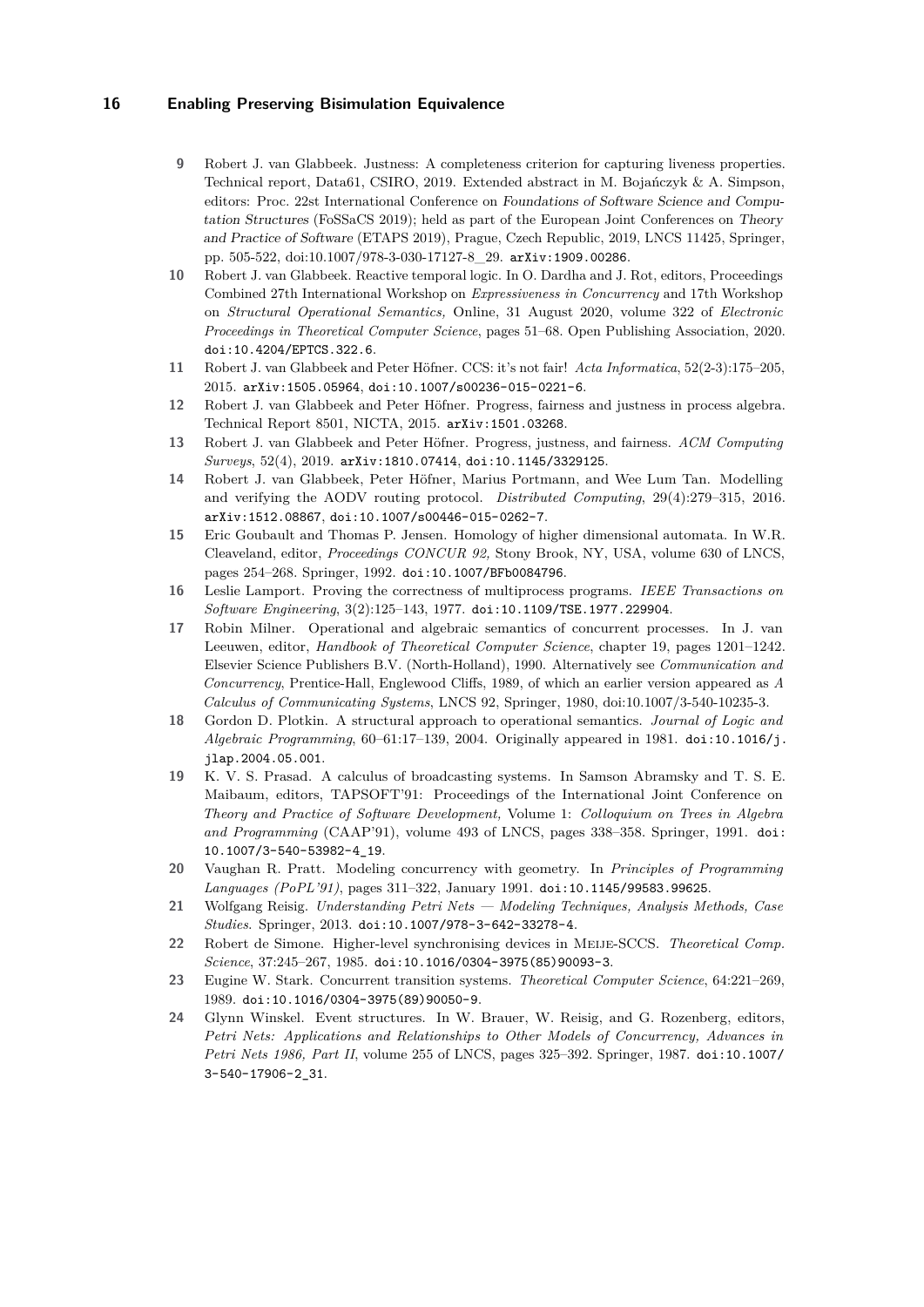# <span id="page-16-0"></span>**A Congruence Proofs**

Ep-bisimilarity is a congruence for all operators of ABCdE iff Propositions [23–](#page-16-1)[28](#page-19-0) below hold. We prove them one by one.

<span id="page-16-1"></span>▶ **Proposition 23.** If  $P \Leftrightarrow_{ep} Q$  and  $\alpha \in Act$  then  $\alpha.P \Leftrightarrow_{ep} \alpha.Q$ .

**Proof.** A transition enabled in  $\alpha.P$  is either  $\frac{\alpha}{\alpha}P$  or  $b:\alpha.P$  for some  $b \in \mathcal{B}$  with  $\alpha \neq b$ ?.

Let  $\mathscr{R} \subseteq \mathbb{P} \times \mathbb{P} \times \mathscr{P}(Tr \times Tr)$  be the smallest relation satisfying

**1.** if  $(P,Q,R) \in \mathcal{R}'$  for some ep-bisimulation  $\mathcal{R}'$  then  $(P,Q,R) \in \mathcal{R}$ ,

**2.** if  $(P, Q, R) \in \mathcal{R}$  and  $\alpha \in \text{Act}$  then  $(\alpha.P, \alpha.Q, \alpha.R) \in \mathcal{R}$ , where

$$
\alpha.R := \{ (\stackrel{\alpha}{\rightarrow} P, \stackrel{\alpha}{\rightarrow} Q) \} \cup \{ (b:\alpha.P, b:\alpha.Q) \mid b \in \mathcal{B} \land \alpha \neq b? \}.
$$

It suffices to show that  $\mathscr R$  is an ep-bisimulation. I.e., all entries in  $\mathscr R$  satisfy the requirements of Definition [8.](#page-3-0) We proceed by structural induction.

*Induction base:* Suppose  $(P,Q,R) \in \mathcal{R}'$  for some ep-bisimulation  $\mathcal{R}'$ . Since  $\mathcal{R}' \subseteq \mathcal{R}$ , all requirements of Definition [8](#page-3-0) are satisfied.

*Induction step*: Suppose  $(P, Q, R) \in \mathcal{R}$  satisfies all requirements of Definition [8,](#page-3-0) we prove that  $(P', Q', R')$ , where  $P' = \alpha.P$ ,  $Q' = \alpha.Q$ , and  $R' = \alpha.R$ , also satisfies those requirements. This follows directly with Definitions [8](#page-3-0) and [20.](#page-11-0)

▶ **Proposition 24.** If  $P_{\text{L}} \nleftrightarroweq_{ep} Q_{\text{L}}$  and  $P_{\text{R}} \nleftrightarroweq_{ep} Q_{\text{R}}$  then  $P_{\text{L}} + P_{\text{R}} \nleftrightarroweq_{ep} Q_{\text{L}} + Q_{\text{R}}$ .

**Proof.** A transition enabled in  $P + Q$  is either

- $t + Q$  for some  $t \in en(P)$  with  $\ell(t) \notin \mathcal{B}$ :
- $P + u$  for some  $u \in en(Q)$  with  $\ell(u) \notin \mathcal{B}$ ; or

 $t + u$  for some  $t \in en(P)$  and  $u \in en(Q)$  with  $\ell(t) = \ell(u) \in \mathcal{B}$ :

Let  $\mathcal{R} \subseteq \mathbb{P} \times \mathbb{P} \times \mathcal{P}(Tr \times Tr)$  be the smallest relation satisfying **1.** if  $(P,Q,R) \in \mathcal{R}'$  for some ep-bisimulation  $\mathcal{R}'$  then  $(P,Q,R) \in \mathcal{R}$ ,

**2.** if  $(P_L, Q_L, R_L)$ ,  $(P_R, Q_R, R_R) \in \mathcal{R}$  then  $(P_L + P_R, Q_L + Q_R, R_L + R_R) \in \mathcal{R}$ , where

$$
R_{\rm L} + R_{\rm R} := \{ (t + P_{\rm R}, v + Q_{\rm R}) \mid t \ R_{\rm L} \ v \wedge \ell(t) \notin \mathcal{B} : \} \cup
$$
  
\n
$$
\{ (P_{\rm L} + u, Q_{\rm L} + w) \mid u \ R_{\rm R} \ w \wedge \ell(u) \notin \mathcal{B} : \} \cup
$$
  
\n
$$
\{ (t + u, v + w) \mid t \ R_{\rm L} \ v \wedge u \ R_{\rm R} \ w \wedge \ell(t) = \ell(u) \in \mathcal{B} : \}.
$$

It suffices to show that  $\mathscr R$  is an ep-bisimulation. I.e., all entries in  $\mathscr R$  satisfy the requirements of Definition [8.](#page-3-0) We proceed by structural induction.

*Induction base*: Suppose  $(P,Q,R) \in \mathcal{R}'$  for some ep-bisimulation  $\mathcal{R}'$ . Since  $\mathcal{R}' \subseteq \mathcal{R}$ , all requirements of Definition [8](#page-3-0) are satisfied.

*Induction step*: Suppose  $(P_L, Q_L, R_L)$ ,  $(P_R, Q_R, R_R) \in \mathcal{R}$  satisfy all requirements of Defini-tion [8,](#page-3-0) we prove that  $(P, Q, R)$ , where  $P = P_L + P_R$ ,  $Q = Q_L + Q_R$  and  $R = R_L + R_R$ , also satisfies those requirements.

 $R \subseteq en(P) \times en(Q)$  follows from  $R_{\text{L}} \subseteq en(P_{\text{L}}) \times en(Q_{\text{L}})$  and  $R_{\text{R}} \subseteq en(P_{\text{R}}) \times en(Q_{\text{R}})$ .

*Requirement 1.a*: It suffices to find, for each  $\chi \in en(P)$ ,  $a \zeta \in en(Q)$  with  $\chi R \zeta$ .

- **1.** Suppose  $\chi = t + P_R$  for some  $t \in en(P_L)$  with  $\ell(t) \notin \mathcal{B}$ :
- We obtain  $v \in en(Q_L)$  with  $t R_L v$ , and pick  $\zeta = v + Q_R$ . **2.** Suppose  $\chi = P_L + u$  for some  $u \in en(P_R)$  with  $\ell(u) \notin \mathcal{B}$ :

We obtain  $w \in en(Q_R)$  with  $u R_R w$ , and pick  $\zeta = Q_L + w$ .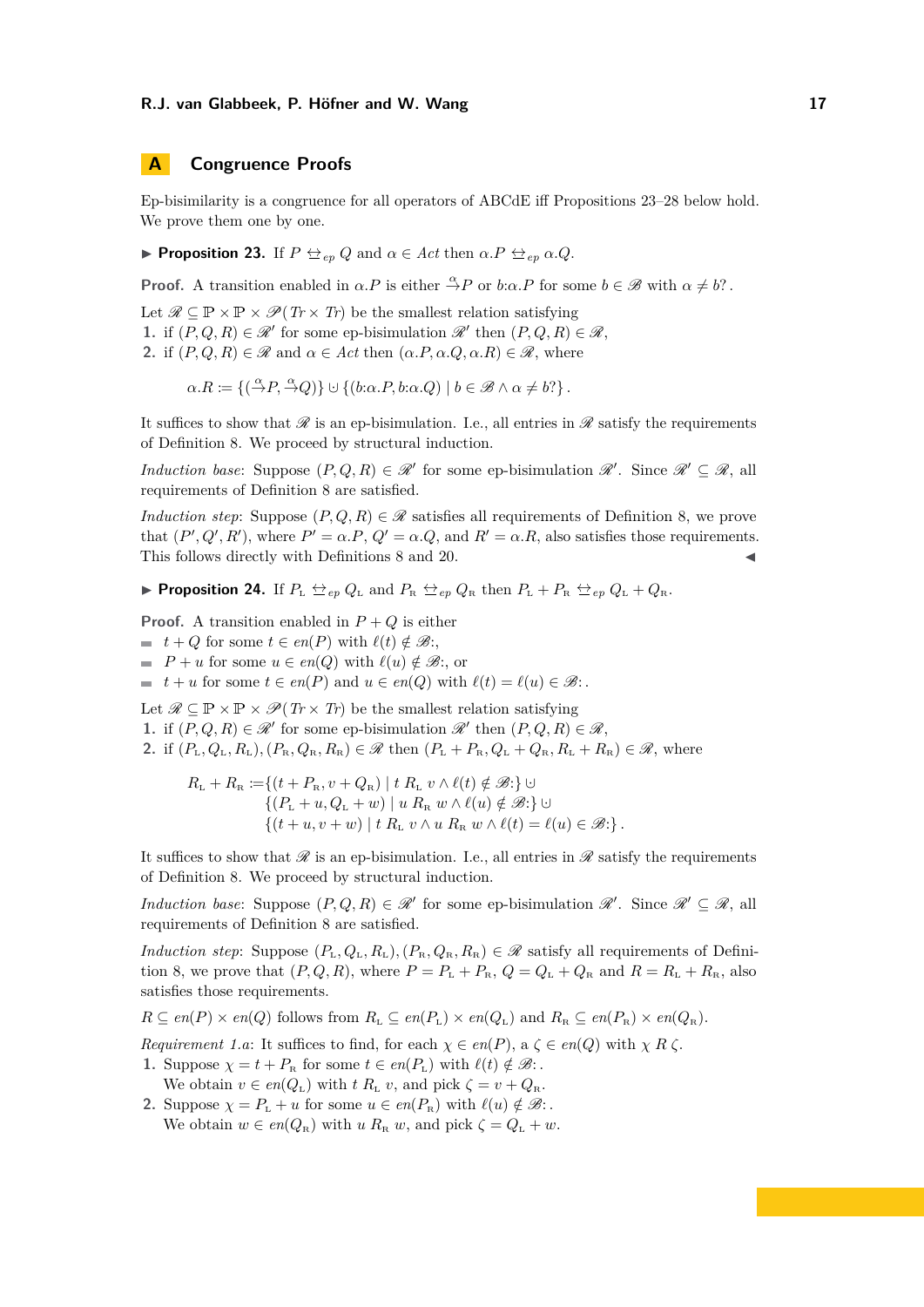**3.** Suppose  $\chi = t + u$  for some  $t \in en(P_L)$  and  $u \in en(P_R)$  with  $\ell(t) = \ell(u) \in \mathcal{B}$ : We obtain  $v \in en(Q_L)$  and  $w \in en(Q_R)$  with  $t R_L v$  and  $u R_R w$ , and pick  $\zeta = v + w$ . In all cases,  $\zeta \in en(Q)$  and  $\chi R \zeta$  hold trivially.

*Requirement 1.b:* The proof is similar to that of Requirement 1.(a) and is omitted.

*Requirement 1.c*: This follows directly from the observations that

- $\implies \ell(t) = \ell(v) \implies \ell(t + P_{R}) = \ell(v + Q_{R}),$
- $\ell(u) = \ell(w) \implies \ell(P_L + u) = \ell(Q_L + w)$ , and
- $\ell(t) = \ell(v) \wedge \ell(u) = \ell(w) \implies \ell(t+u) = \ell(v+w)$ ;

provided that the composed transitions exist.

*Requirement 2*: It suffices to find, for arbitrary Υ, Υ' with Υ *R* Υ', an *R'* with  $(target(\Upsilon), target(\Upsilon'), R') \in \mathcal{R}$ , such that

(a) for arbitrary  $\chi, \chi'$  with  $\chi R \chi'$  and  $\chi \rightarrow \gamma \zeta$ , we can find a  $\zeta'$  with  $\chi' \rightarrow \gamma' \zeta'$  and  $\zeta R' \zeta'$ , **(b)** for arbitrary  $\chi, \chi'$  with  $\chi R \chi'$  and  $\chi' \sim_{\Upsilon'} \zeta'$ , we can find a  $\zeta$  with  $\chi \sim_{\Upsilon} \zeta$  and  $\zeta R' \zeta'$ . Below we focus merely on (a), as (b) will follow by symmetry.

 $\text{Suppose } \ell(\Upsilon) \in \mathscr{B}: \cup \overline{\mathscr{S}}. \text{ Pick } R' = R. \text{ Then } (\text{target}(\Upsilon), \text{target}(\Upsilon'), R') = (P, Q, R) \in \mathscr{R}.$ From  $\chi \rightarrow \gamma \zeta$  we have  $\zeta = \chi$ . Pick  $\zeta' = \chi'$ . Then  $\chi' \rightarrow \gamma' \zeta'$ .  $\zeta R' \zeta'$  is given by  $\chi R \chi'$ .

We further split the cases when  $\ell(\Upsilon) \in Act$ .

- **1.** Suppose  $\Upsilon = v + P_R$  and  $\Upsilon' = v' + Q_R$  with *v R<sub>L</sub> v'*. We obtain  $R'_{\text{L}}$  that satisfies Requirement 2 with respect to *v* and *v'*. Pick  $R' = R'_{\mathcal{L}}$ . Then  $(\text{target}(\Upsilon), \text{target}(\Upsilon'), R') =$  $(\text{target}(v), \text{target}(v'), R'_{L}) \in \mathcal{R}.$ 
	- **a.** Suppose  $\chi = t + P_{\text{R}}$  and  $\chi' = t' + Q_{\text{R}}$  with *t R<sub>L</sub> t'*. From  $\chi \rightarrow \gamma \zeta$  we have  $t \rightarrow v \zeta$ . Then we obtain  $x'$  with  $t' \sim_{v'} x'$  and  $\zeta R'_{L} x'$ . Pick  $\zeta' = x'$ . Then  $\chi' \sim_{\Upsilon'} \zeta'$  follows from  $t' \sim_{v'} x'$ .
	- **b.** Suppose  $\chi = P_{\text{L}} + u$  and  $\chi' = Q_{\text{L}} + u'$  with *u*  $R_{\text{R}} u'$ . We obtain  $x'$  with  $\zeta R'_{\text{L}} x'$  and pick  $\zeta' = x'$ . From  $\chi \to \gamma \zeta$  we have  $\ell(\chi) = b$ ? and  $\ell(\zeta) \in \{b$ ?*, b*:} for some  $b \in \mathcal{B}$ . Then  $\chi' \rightarrow \gamma' \zeta'$  follows from  $\ell(\chi') = b$ ? and  $\ell(x') \in \{b$ ?*, b*: }.
	- **c.** Suppose  $\chi = t + u$  and  $\chi' = t' + u'$  with  $t R_L t'$  and  $u R_R u'$ . From  $\chi \rightarrow \gamma \zeta$  we have *t*  $\sim_v \zeta$ . Then we obtain *x'* with *t'*  $\sim_{v'} x'$  and  $\zeta R'_{L} x'$ . Pick  $\zeta' = x'$ . Then  $\chi' \sim_{\Upsilon'} \zeta'$ follows from  $t' \sim_{v'} x'$ .

In all cases,  $\zeta R' \zeta'$  is given by  $\zeta R'_{\rm L} x'$ .

**2.** Suppose  $\Upsilon = P_L + w$  and  $\Upsilon' = Q_L + w'$  with *w*  $R_R w'$ . The proof is similar to that of the previous case.

▶ **Proposition 25.** If  $P_{\text{L}} \Leftrightarrow_{ep} Q_{\text{L}}$  and  $P_{\text{R}} \Leftrightarrow_{ep} Q_{\text{R}}$  then  $P_{\text{L}}|P_{\text{R}} \Leftrightarrow_{ep} Q_{\text{L}}|Q_{\text{R}}$ .

**Proof.** A transition enabled in *P*|*Q* is either

- $\bullet$  *t*|*Q* for some *t* ∈ *en*(*P*) with  $\ell(t) \notin \mathcal{B}! \cup \mathcal{B}! \cup \mathcal{B}$ ;
- $P|u$  for some  $u \in en(Q)$  with  $\ell(u) \notin \mathscr{B}! \cup \mathscr{B}! \cup \mathscr{B}$ :
- $t \in \ell^p$  *t*|*u* for some  $t \in \ell^p(P)$  and  $u \in \ell^p(Q)$  with  $\ell(t) = \overline{\ell(u)} \in \mathscr{C} \cup \overline{\mathscr{C}} \cup \mathscr{S} \cup \overline{\mathscr{S}}$ , or
- $t = t|u$  for some  $t \in en(P)$  and  $u \in en(Q)$  with  $\{\ell(t), \ell(u)\} \in \{\{b1, b?\}, \{b1, b:\}, \{b?\}, \{b?\}, \{b?\}, \{b!\}$ for some  $b \in \mathcal{B}$ .

Let  $\mathcal{R} \subseteq \mathbb{P} \times \mathbb{P} \times \mathcal{P}(Tr \times Tr)$  be the smallest relation satisfying

**1.** if  $(P, Q, R) \in \mathcal{R}'$  for some ep-bisimulation  $\mathcal{R}'$  then  $(P, Q, R) \in \mathcal{R}$ ,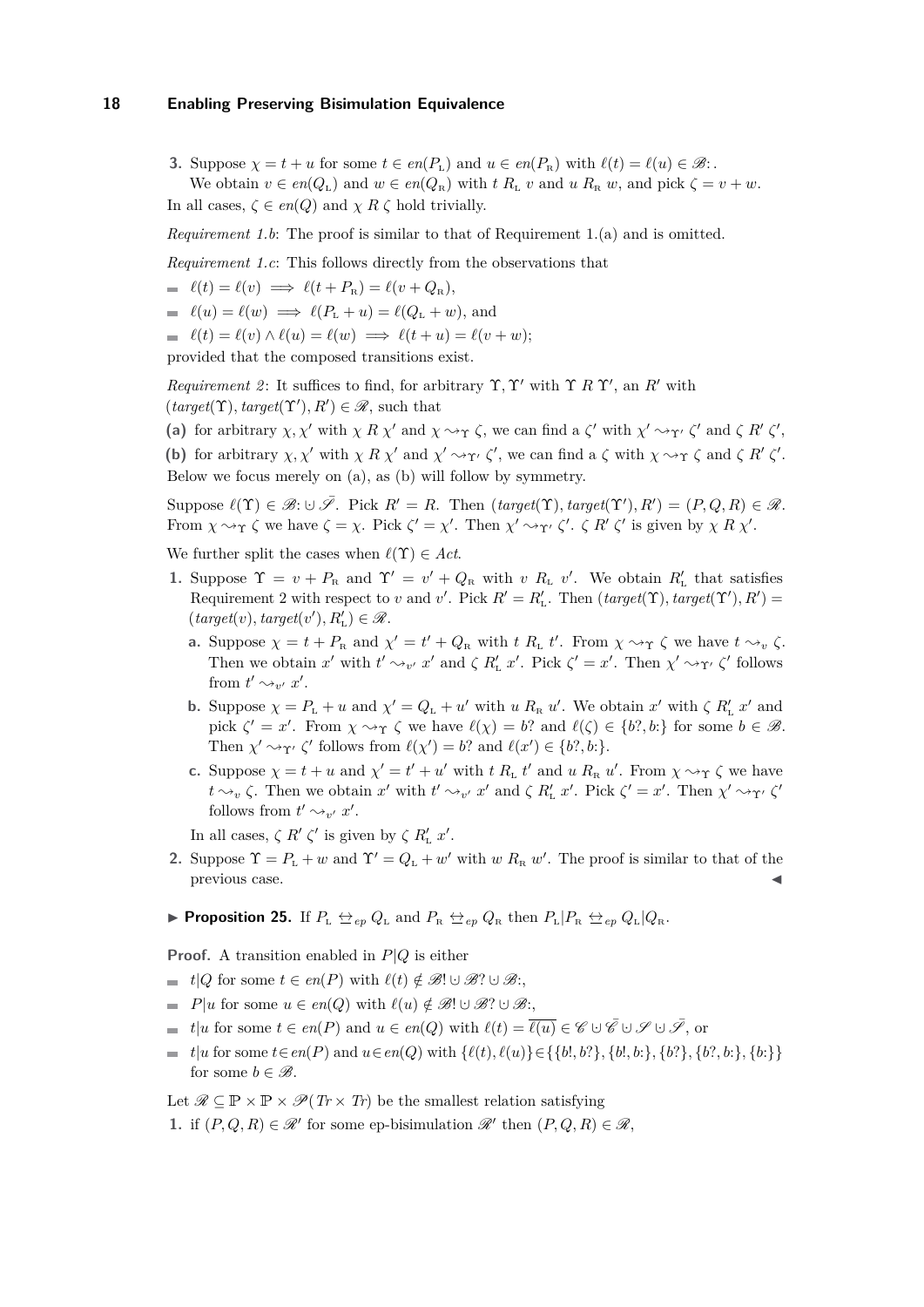**2.** if  $(P_L, Q_L, R_L)$ ,  $(P_R, Q_R, R_R) \in \mathcal{R}$  then  $(P_L|P_R, Q_L|Q_R, R_L|R_R) \in \mathcal{R}$ , where

$$
R_{\rm L}|R_{\rm R} := \{(t|P_{\rm R}, v|Q_{\rm R}) \mid t \ R_{\rm L} \ v \wedge \ell(t) \notin \mathcal{B}! \cup \mathcal{B}! \cup \mathcal{B}! \cup \mathcal{C}! \} \cup \{P_{\rm L}|u, Q_{\rm L}|w) \mid u \ R_{\rm R} \ w \wedge \ell(u) \notin \mathcal{B}! \cup \mathcal{B}! \cup \mathcal{B}! \cup \mathcal{C}! \} \cup \{t|u, v|w) \mid t \ R_{\rm L} \ v \wedge u \ R_{\rm R} \ w \wedge \ell(t) = \overline{\ell(u)} \in \mathcal{C} \cup \mathcal{C} \cup \mathcal{F} \cup \mathcal{F} \} \cup \{t|u, v|w) \mid t \ R_{\rm L} \ v \wedge u \ R_{\rm R} \ w \wedge \exists b \in \mathcal{B}. \ \{\ell(t), \ell(u)\} \in \{\{b!, b?\}, \{b!, b:\}, \{b?\}, \{b?, b:\}, \{b:\}\}\}
$$

It suffices to show that  $\mathscr R$  is an ep-bisimulation. I.e., all entries in  $\mathscr R$  satisfy the requirements of Definition [8.](#page-3-0) We proceed by structural induction.

*Induction base*: Suppose  $(P,Q,R) \in \mathcal{R}'$  for some ep-bisimulation  $\mathcal{R}'$ . Since  $\mathcal{R}' \subseteq \mathcal{R}$ , all requirements of Definition [8](#page-3-0) are satisfied.

*Induction step*: Suppose  $(P_L, Q_L, R_L)$ ,  $(P_R, Q_R, R_R) \in \mathcal{R}$  satisfy all requirements of Defini-tion [8,](#page-3-0) we prove that  $(P, Q, R)$ , where  $P = P_L|P_R$ ,  $Q = Q_L|Q_R$  and  $R = R_L|R_R$ , also satisfies those requirements.

 $R \subseteq en(P) \times en(Q)$  follows from  $R_{\text{L}} \subseteq en(P_{\text{L}}) \times en(Q_{\text{L}})$  and  $R_{\text{R}} \subseteq en(P_{\text{R}}) \times en(Q_{\text{R}})$ .

*Requirement 1.a*: It suffices to find, for each  $\chi \in en(P)$ ,  $a \zeta \in en(Q)$  with  $\chi R \zeta$ .

- **1.** Suppose  $\chi = t | P_R$  for some  $t \in en(P_L)$  with  $\ell(t) \notin \mathcal{B}! \cup \mathcal{B}! \cup \mathcal{B}$ : We obtain  $v \in en(Q_L)$  with  $t R_L v$  and pick  $\zeta = v |Q_R$ .
- **2.** Suppose  $\chi = P_L|u$  for some  $u \in en(P_R)$  with  $\ell(u) \notin \mathcal{B}! \cup \mathcal{B}! \cup \mathcal{B}$ : We obtain  $w \in en(Q_R)$  with  $u R_R w$  and pick  $\zeta = Q_L|w$ .
- **3.** Suppose  $\chi = t | u$  for some  $t \in en(P_L)$ ,  $u \in en(P_R)$  with  $\ell(t) = \overline{\ell(u)} \in \mathscr{C} \cup \overline{\mathscr{C}} \cup \mathscr{S} \cup \overline{\mathscr{S}}$ . We obtain  $v \in en(Q_L)$  and  $w \in en(Q_R)$  with  $t R_L v$  and  $u R_R w$ , and pick  $\zeta = v | w$ .
- **4.** Suppose  $\chi = t | u$  for some  $t \in en(P_L)$  and  $u \in en(P_R)$  with  $\{\ell(t), \ell(u)\} \in \{\{b!, b?\}, \{b!, b:\}, \{b?\}, \{b?\}, \{b:\}, \{b:\}\}\$  for some  $b \in \mathcal{B}$ . We obtain  $v \in en(Q_L)$  and  $w \in en(Q_R)$  with  $t R_L v$  and  $u R_R w$ , and pick  $\zeta = v | w$ .

In all cases,  $\zeta \in en(Q)$  and  $\chi R \zeta$  hold trivially.

*Requirement 1.b*: The proof is similar to that of Requirement 1.(a) and is omitted.

*Requirement 1.c*: This follows directly from the observation that

$$
\qquad \qquad \blacksquare \quad \ell(t) = \ell(v) \implies \ell(t|P_{\rm R}) = \ell(v|Q_{\rm R}),
$$

 $\ell(u) = \ell(w) \implies \ell(P_L|u) = \ell(Q_L|w)$ , and

 $\ell(t) = \ell(v) \wedge \ell(u) = \ell(w) \implies \ell(t|u) = \ell(v|w);$ 

provided that the composed transitions exist.

*Requirement 2* : It suffices to find, for arbitrary Υ*,* Υ′ with Υ *R* Υ′ , an *R*′ with  $(target(\Upsilon), target(\Upsilon'), R') \in \mathcal{R}$ , such that

(a) for arbitrary  $\chi$ ,  $\chi'$  with  $\chi$  *R*  $\chi'$  and  $\chi \rightarrow \gamma \zeta$ , we can find a  $\zeta'$  with  $\chi' \rightarrow \gamma' \zeta'$  and  $\zeta$  *R'*  $\zeta'$ ,

**(b)** for arbitrary  $\chi, \chi'$  with  $\chi R \chi'$  and  $\chi' \sim_{\Upsilon'} \zeta'$ , we can find a  $\zeta$  with  $\chi \sim_{\Upsilon} \zeta$  and  $\zeta R' \zeta'$ . Below we focus merely on (a), as (b) will follow by symmetry.

- **1.** Suppose  $\Upsilon = v | P_R$  and  $\Upsilon' = v' | Q_R$  with *v R<sub>L</sub> v'*. We obtain  $R'_{\text{L}}$  that satisfies Requirement 2 with respect to *v* and *v'*. Pick  $R' = R'_{L}|R_{R}$ . Then  $(target(\Upsilon), target(\Upsilon'), R') =$  $(\text{target}(v)|P_{\text{R}}, \text{target}(v')|Q_{\text{R}}, R'_{\text{L}}|R_{\text{R}}) \in \mathcal{R}.$ 
	- **a.** Suppose  $\chi = t|P_R$  and  $\chi' = t'|Q_R$  with *t R<sub>L</sub> t'*. From  $\chi \rightarrow \gamma \zeta$  we have  $\zeta = x|P_R$  for some *x* with  $t \sim_v x$ . Then we obtain *x'* with  $t' \sim_{v'} x'$  and  $x R'_{L} x'$ . Pick  $\zeta' = x' | Q_{R}$ . Then  $\chi' \rightarrow \gamma' \zeta'$  follows from  $t' \rightarrow_{v'} x'; \zeta R' \zeta'$  is given by  $x R'_{L} x'$ .
	- **b.** Suppose  $\chi = P_L | u \text{ and } \chi' = Q_L | u' \text{ with } u R_R u'$ . From  $\chi \to \gamma \zeta$  we have  $\zeta = target(v) | u$ . Pick  $\zeta' = \text{target}(v')|u'$ . Then  $\chi' \leadsto_{\Upsilon'} \zeta'$  follows directly;  $\zeta R' \zeta'$  is given by  $u R_R u'$ .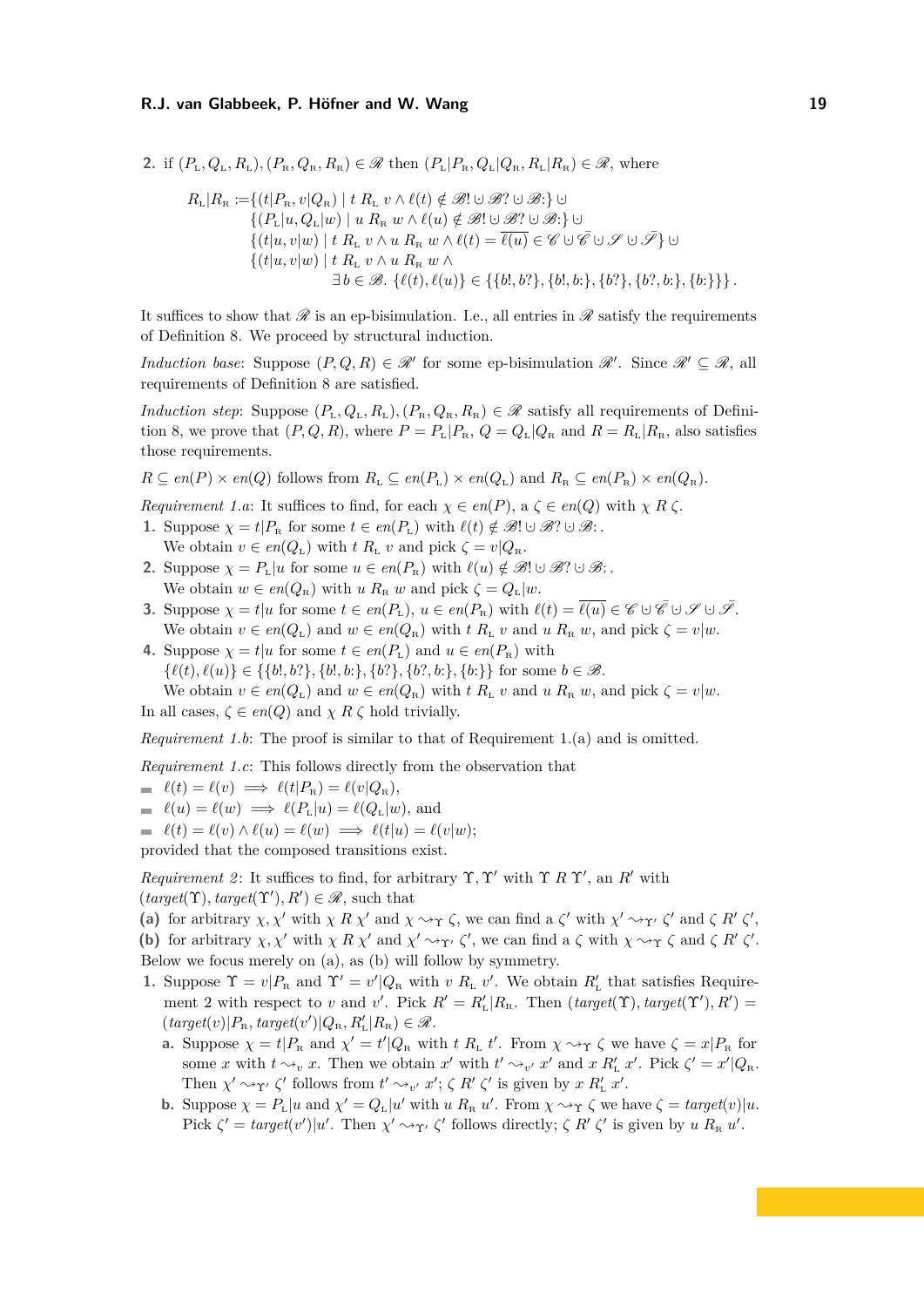- **c.** Suppose  $\chi = t | u$  and  $\chi' = t' | u'$  with *t R<sub>L</sub> t'* and *u R<sub>R</sub> u'*. From  $\chi \rightarrow \gamma \zeta$  we have  $\zeta = x | u$  for some *x* with  $t \sim_v x$ . Then we obtain  $x'$  with  $t' \sim_{v'} x'$  and  $x R'_{L} x'$ . Pick  $\zeta' = x'|u'$ . Then  $\chi' \sim_{\Upsilon'} \zeta'$  follows from  $t' \sim_{v'} x'; \zeta R' \zeta'$  is given by  $x R'_{L} x'$  and  $u R_{\rm R} u'$ .
- **2.** Suppose  $\Upsilon = P_L|w$  and  $\Upsilon' = Q_L|w'$  with *w*  $R_R w'$ . The proof is similar to that of the previous case.
- **3.** Suppose  $\Upsilon = v/w$  and  $\Upsilon' = v'|w'$  with *v R*<sub>L</sub> *v'* and *w R*<sub>R</sub> *w'*. We obtain  $R'_{\text{L}}$  that satisfies Requirement 2 with respect to *v* and  $v'$ , and  $R'_{R}$  that satisfies Requirement 2 with respect to *w* and *w'*. Pick  $R' = R'_{L} | R'_{R}$ . Then  $(target(\Upsilon), target(\Upsilon'), R') =$  $(\text{target}(v)|\text{target}(w), \text{target}(v')|\text{target}(w'), R'_{L}|R'_{R}) \in \mathcal{R}.$ 
	- **a.** Suppose  $\chi = t | P_R$  and  $\chi' = t' | Q_R$  with *t*  $R_L t'$ . From  $\chi \rightarrow \gamma \zeta$  we have  $\zeta = x | target(w)$ for some *x* with  $t \sim_v x$ . Then we obtain  $x'$  with  $t' \sim_{v'} x'$  and  $x R'_{L} x'$ . Pick  $\zeta' = x'| \text{target}(w')$ . Then  $\chi' \sim_{\Upsilon'} \zeta'$  follows from  $t' \sim_{v'} x'; \zeta R' \zeta'$  is given by  $x R'_{L} x'$ .
	- **b.** Suppose  $\chi = P_L |u \text{ and } \chi' = Q_L |u' \text{ with } u R_R u'$ . From  $\chi \rightarrow \gamma \zeta$  we have  $\zeta = target(v) | y$ for some *y* with  $u \sim_w y$ . Then we obtain *y'* with  $u' \sim_w y'$  and *y R'*<sub>R</sub> *y'*. Pick  $\zeta' = \text{target}(v')|y'.$  Then  $\chi' \rightarrow_{\Upsilon'} \zeta'$  follows from  $u' \rightarrow_{w'} y'; \zeta R' \zeta'$  is given by  $y R'_{R} y'.$
	- c. Suppose  $\chi = t | u$  and  $\chi' = t' | u'$  with *t R*<sub>L</sub> *t'* and *u R*<sub>R</sub> *u'*. From  $\chi \rightarrow \gamma \zeta$  we have  $\zeta = x | y$ for some  $x, y$  with  $t \sim_v x$  and  $u \sim_w y$ . Then we obtain  $x', y'$  with  $t' \sim_{v'} x', u' \sim_{w'} y'$ , *x R'*<sub>*x*</sub> *x'*, and *y R'*<sub>*x*</sub> *y'*. Pick  $\zeta' = x'|y'$ . Then  $\chi' \sim_{\Upsilon'} \zeta'$  follows from  $t' \sim_{v'} x'$  and  $u' \sim_{w'} y'$ ;  $\zeta R' \zeta'$  is given by  $x R'_{L} x'$  and  $y R'_{R} y'$ . ◀

<span id="page-19-1"></span>▶ **Proposition 26.** If  $P \triangleq_{ep} Q$  and  $L \subseteq \mathscr{C} \cup \mathscr{S}$  then  $P \setminus L \triangleq_{ep} Q \setminus L$ .

**Proof.** A transition enabled in *P*\*L* is *t*\*L* for some  $t \in en(P)$  with  $\ell(t) \notin L \cup \overline{L}$ .

Let  $\mathscr{R} \subseteq \mathbb{P} \times \mathbb{P} \times \mathscr{P}(Tr \times Tr)$  be the smallest relation satisfying **1.** if  $(P, Q, R) \in \mathcal{R}'$  for some ep-bisimulation  $\mathcal{R}'$  then  $(P, Q, R) \in \mathcal{R}$ , **2.** if  $(P,Q,R) \in \mathcal{R}$  and  $L \subseteq \mathcal{C} \cup \mathcal{S}$  then  $(P \setminus L, Q \setminus L, R \setminus L) \in \mathcal{R}$ , where

 $R\setminus L := \{(t\setminus L, v\setminus L) \mid t \mathrel R v \wedge \ell(t) \notin L \cup \overline{L}\}.$ 

It suffices to show that  $\mathscr R$  is an ep-bisimulation. I.e., all entries in  $\mathscr R$  satisfy the requirements of Definition [8.](#page-3-0) We proceed by structural induction.

*Induction base:* Suppose  $(P,Q,R) \in \mathcal{R}'$  for some ep-bisimulation  $\mathcal{R}'$ . Since  $\mathcal{R}' \subseteq \mathcal{R}$ , all requirements of Definition [8](#page-3-0) are satisfied.

*Induction step*: Suppose  $(P, Q, R) \in \mathcal{R}$  satisfies all requirements of Definition [8,](#page-3-0) we prove that  $(P', Q', R')$ , where  $P' = P \setminus L$ ,  $Q' = Q \setminus L$ , and  $R' = R \setminus L$ , also satisfies those requirements. This follows directly with Definitions [8](#page-3-0) and [20.](#page-11-0)

▶ **Proposition 27.** If  $P \Leftrightarrow_{ep} Q$  and  $f$  is a relabelling then  $P[f] \Leftrightarrow_{ep} Q[f]$ .

**Proof.** An easy structural induction on the structure of *P*; similar to the proof for restriction  $(Proposition 26).$  $(Proposition 26).$  $(Proposition 26).$ 

<span id="page-19-0"></span>▶ **Proposition 28.** If  $P \Leftrightarrow_{ep} Q$  and  $s \in \mathcal{S}$   $P^s s \Leftrightarrow_{ep} Q^s s$ .

**Proof.** An easy structural induction on the structure of *P*; similar to the proof for restriction  $(Proposition 26)$  $(Proposition 26)$ .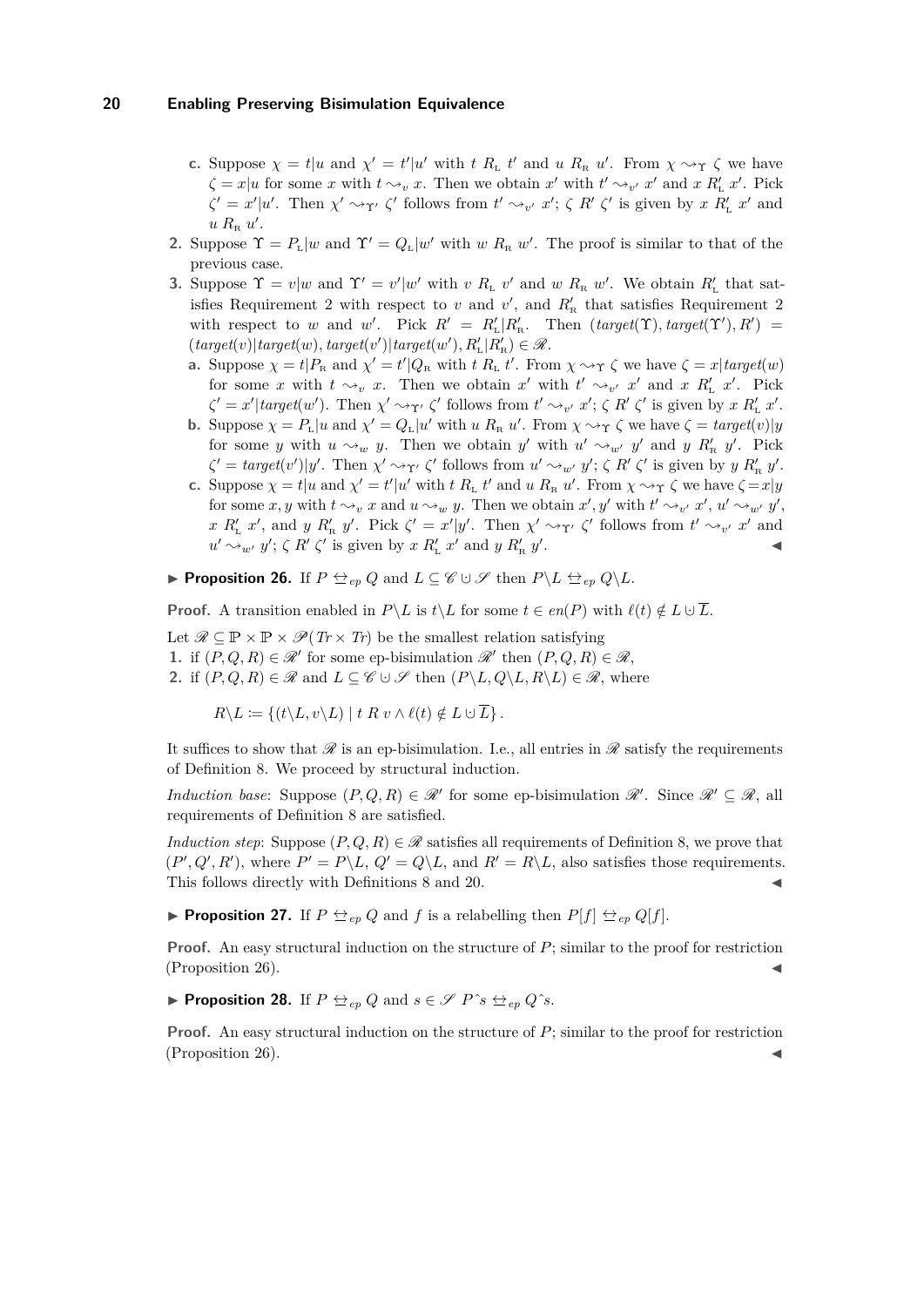# <span id="page-20-0"></span>**B Synchrons – an Alternative Interpretation of ABCdE as an LTSS**

In [\[9\]](#page-15-6), each transition is seen as the synchronisation of a number of so-called synchrons. Each synchron of a transition  $t \in Tr$  represents a path in the proof tree t from its root to a leaf. If  $source(t) = P \in \mathbb{P}$  a synchron of *t* is also a synchron of *P*, and can be seen as a path in the parse tree of *P* to an unguarded subexpression **0**,  $\alpha$ . *Q* or *Q*<sup> $\alpha$ </sup> of *P* – except that recursion  $A \stackrel{def}{=} P$  gets unfolded in the construction of such a path. Here a subexpression of *P* occurs *unguarded* if it does not lay within a subexpression  $\beta.O$  of  $P$ .

 $\triangleright$  **Definition 29** (Synchrons [\[9\]](#page-15-6)). Let the set *Arg* of *arguments* be  $\{+_{\text{L}},+_{\text{R}},\vert_{\text{L}},\vert_{\text{R}},\setminus L,[f],A:\hat{r}\}\$  $L \subseteq \mathscr{C} \cup \mathscr{S} \wedge f$  is a relabelling  $\wedge A \in \mathscr{A} \wedge r \in \mathscr{S}$ . A *synchron* is an expression  $\sigma(\stackrel{\alpha}{\rightarrow} P)$ ,  $\sigma(b)$ : or  $\sigma(P \to s)$  with  $\sigma \in Arg^*$ ,  $\alpha \in Act$ ,  $b \in \mathcal{B}$ ,  $s \in \mathcal{S}$  and  $P \in \mathbb{P}$ . An arguments  $\iota \in Arg$ is applied componentwise to a set  $\Sigma$  of synchrons:  $\iota(\Sigma) := {\iota \varsigma \mid \varsigma \in \Sigma}$ . The set  $\varsigma(P)$  of synchrons of an ABCdE process *P* is inductively defined by

$$
\begin{array}{lll}\n\varsigma(\mathbf{0}) & = \{ (b:) \mid b \in \mathcal{B} \} & \varsigma(\alpha.P) = \{ (\overset{\alpha}{\rightarrow} P) \} \cup \{ (b:) \mid b \in \mathcal{B} \land b? \neq \alpha \} \\
\varsigma(P+Q) & = \underset{\varsigma(P)}{\downarrow} \varsigma(P) \cup +_{\kappa} \varsigma(Q) & \varsigma(P|Q) = |_{\kappa} \varsigma(P) \cup |_{\kappa} \varsigma(Q) \\
\varsigma(P\backslash L) & = \underset{\varsigma(P)}{\downarrow} \varsigma(P) \quad \text{when } A \stackrel{\text{def}}{=} P & \varsigma(P^{\star}s) = \{ (P^{\to s}) \} \cup \, \varsigma_{S}(P) \,.\n\end{array}
$$

The set  $\varsigma(t)$  of synchrons of a transition *t* is inductively defined by

| $\varsigma(b:0) = \{(b:\})\}$                             |  | $\varsigma(\stackrel{\alpha}{\rightarrow}P) = \{(\stackrel{\alpha}{\rightarrow}P)\}$ | $\varsigma(b:\alpha.P)=\{(b:\})$          |
|-----------------------------------------------------------|--|--------------------------------------------------------------------------------------|-------------------------------------------|
| $\varsigma(t+Q) = +_{L}\varsigma(t)$                      |  | $\varsigma(t+u) = +_{L}\varsigma(t) \cup +_{R}\varsigma(u)$                          | $\varsigma(P+u) = +_{\rm R} \varsigma(u)$ |
| $\varsigma(t Q) =  _{L}\varsigma(t) $                     |  | $\varsigma(t u) =  _{\mathsf{L}}\varsigma(t) \cup  _{\mathsf{R}}\varsigma(u)$        | $\varsigma(P u) =  \kappa \varsigma(u) $  |
| $\varsigma(t\backslash L) = \backslash L \, \varsigma(t)$ |  | $\varsigma(t[f]) = [f]\varsigma(t)$                                                  | $\varsigma(A:t) = A \cdot \varsigma(t)$   |
| $\varsigma(P^{\to s}) = \{(P^{\to s})\}$                  |  | $\zeta(t\,\hat{\,\,}r) = \hat{r}\,\zeta(t)\,.$                                       |                                           |

Note that we use the symbol *ς* as a variable ranging over synchrons, and as the name of two functions – disambiguated by context. Also *υ*, *ν* and *ξ* will range over synchrons. Here *υ* – the Greek letter  $upsilon -$  should not be confused with the Latin letter  $v$ , denoting a transition.

▶ **Lemma 30** ([\[9\]](#page-15-6)). If  $t \in Tr$  and  $P = source(t)$  then  $\varsigma(t) \subseteq \varsigma(P)$ .

**Proof.** A structural induction on *t*.

<span id="page-20-1"></span> $\blacktriangleright$  **Lemma 31.** A transition *t* is uniquely identified by *source*(*t*) and *ς*(*t*).

**Proof.** We support this lemma with a partial function *retrieve* to retrieve the transition from its source and set of synchrons – provided that the corresponding transition exists. *retrieve*( $P, \Sigma$ ) where  $P \in \mathbb{P}$  and  $\Sigma \subseteq \varsigma(P)$  is inductively defined by

$$
metricve(0, \{(b:)\}) = b:0
$$
  
\n
$$
metricve(\alpha.P, \{(c\rightarrow P)\}) = \frac{\alpha}{\rightarrow}P
$$
  
\n
$$
metricve(P + Q, +_L\Sigma_L) = retrieve(P, \Sigma_L) + Q
$$
  
\n
$$
metricve(P + Q, +_R\Sigma_R) = P + retrieve(Q, \Sigma_R)
$$
  
\n
$$
metricve(P + Q, +_L\Sigma_L \cup +_R\Sigma_R) = retrieve(P, \Sigma_L) + retrieve(Q, \Sigma_R)
$$
 when  $\Sigma_L, \Sigma_R \neq \emptyset$   
\n
$$
metricve(P|Q, \{L\Sigma_L\}) = retrieve(P, \Sigma_L)|Q
$$
  
\n
$$
metricve(P|Q, \{L\Sigma_L\}) = retrieve(P, \Sigma_L)|Q
$$
  
\n
$$
metricve(P|Q, \{L\Sigma_L\}) = P||
$$
  
\n
$$
metricve(P|Q, \{L\Sigma_L\} = P||)
$$
  
\n
$$
metricve(P|Q, \{L\Sigma_L\} = retrieve(P, \Sigma_L)|
$$
  
\n
$$
metricve(P|f, \{L\Sigma\}) = retrieve(P, \Sigma)|
$$
  
\n
$$
metricve(P|f, \{f\}\Sigma) = retrieve(P, \Sigma)|f|
$$
  
\n
$$
metricve(A, A:\Sigma) = A: retrieve(P, \Sigma)
$$
  
\n
$$
metricve(P^* , \{P^*S\}) = P^{\rightarrow s}
$$
  
\n
$$
metricve(P^* , \{P^*S\}) = P^{\rightarrow s}
$$
  
\n
$$
metricve(P^* , \{P^*S\}) = retrieve(P, \Sigma) \uparrow
$$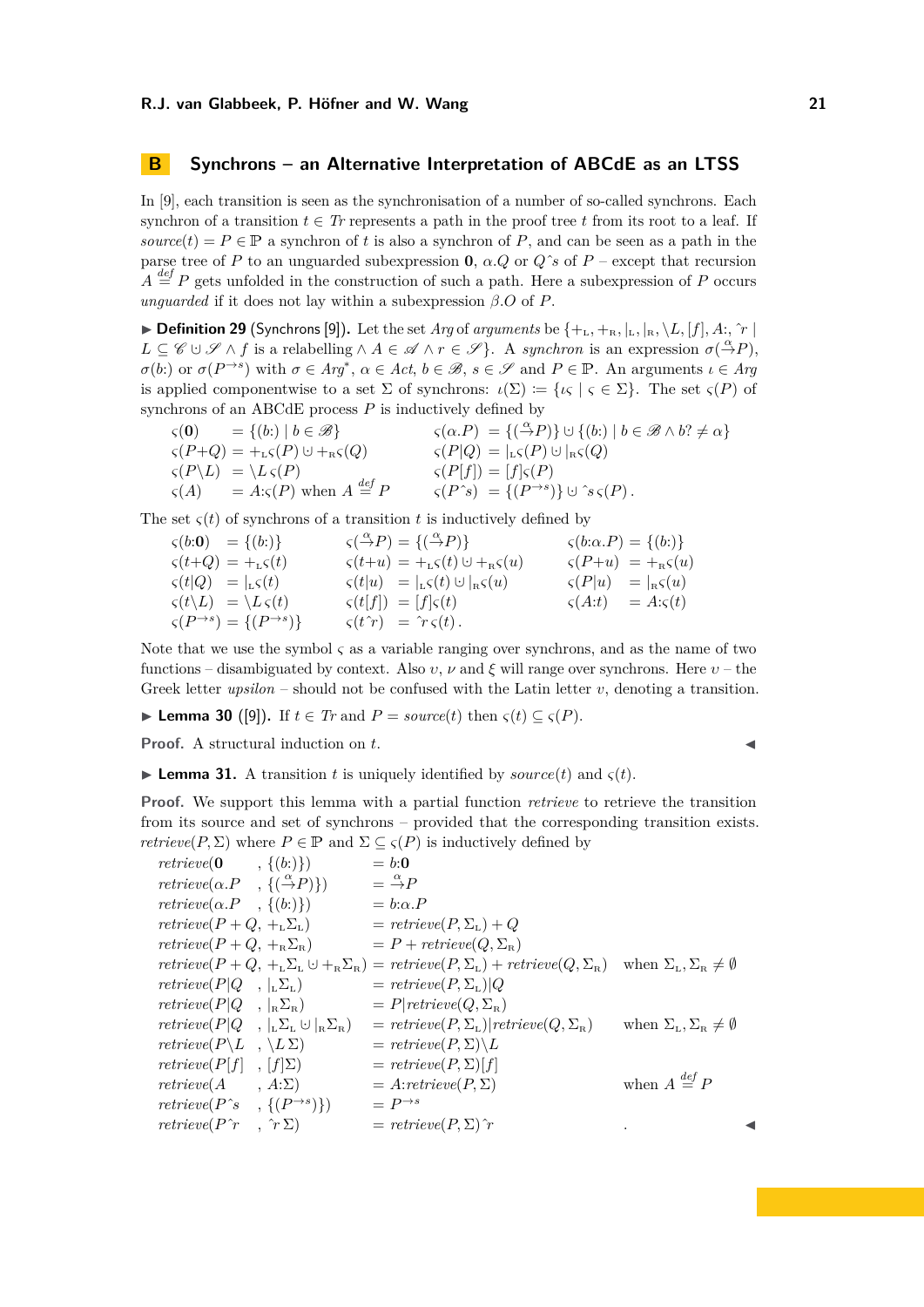# **B.1 Concurrency Relations between Synchrons and Transitions**

**▶ Definition 32** (Active and Necessary Synchrons). All synchrons of the form  $σ($ <sup>α</sup> $\rightarrow$ *P*) are *active*; synchrons  $\sigma(P^{\to s})$  and  $\sigma(b)$  are *passive*. Moreover, all synchrons that are not of the form  $\sigma(\frac{b?}{\rightarrow}P)$  or  $\sigma(b)$  are *necessary*. Let  $a\varsigma(t)$  denote the set of active synchrons of the transition *t*, and  $n\varsigma(t)$  its set of necessary synchrons.

Intuitively, the execution of an active synchron  $\sigma(\stackrel{\alpha}{\to}P)$  causes a transition  $\alpha.P \stackrel{\alpha}{\longrightarrow} P$  in the relevant component of the represented system, whereas the execution of a passive synchron does not cause any state change. Moreover, since for any  $b \in \mathcal{B}$  a translation labelled *b*? or *b*: is enabled by any ABCdE process in any state, whether a broadcast action *b*! can take place depends only on the presence of a b!-synchron; its synchronisation partners of the form  $\sigma$ ( $\stackrel{b?}{\rightarrow}$ *P*) or  $\sigma$ (*b*:) are not necessary for a *b*!-transition to occur. In this paper we choose to see a transition labelled *b*? or *b*: merely as the potential for receiving or discarding a broadcast *b*!; none of the synchrons of such a transition is necessary.

<span id="page-21-0"></span> $\triangleright$  **Definition 33** (Concurrency [\[9\]](#page-15-6)). Two synchrons *ς* and *v* are *concurrent*, notation  $\varsigma \smile_d v$ , if  $\varsigma = \sigma|_{\text{D}}\varsigma'$  and  $v = \sigma|_{\text{E}}v'$  with  $\sigma \in Arg^*$ ,  $\{\text{D},\text{E}\} = \{\text{L},\text{R}\}$ , and  $\varsigma', v'$  synchrons.

A synchron *ς* is *unaffected* by a transition *u*, notation  $\varsigma \searrow_d u$ , if  $\forall v \in a\varsigma(u)$ .  $\varsigma \searrow_d v$ .

A transition *t* is *unaffected* by a transition *u*, notation  $t \rightarrow u$ , iff *source*(*t*) = *source*(*u*) and  $\forall \varsigma \in n\varsigma(t)$ *.*  $\varsigma \rightarrow_d u$ .

► Example 34. Let  $P = (b!/0)$  s  $| (s.0 + b?0) \in \mathbb{P}$ ,  $t = (\stackrel{b!}{\rightarrow} 0)$  s  $| (s.0 + (\stackrel{b?}{\rightarrow} 0)) \in Tr$  and  $u = (b!.0)^{\rightarrow s} \mid ((\stackrel{s}{\rightarrow} 0) + b?.0) \in Tr$ . Then  $\ell(t) = b!$ ,  $\ell(u) = \tau$ , source $(t) = source(u) = P$ .  $target(t) = 0$ |**0** and  $target(u) = (b!.0)$ ˆ $s$  | **0**. Transition *t* has exactly two synchrons, namely  $\mathbf{y} := \int_{\mathbb{R}} \hat{\mathbf{y}} \left( \frac{b}{2} \mathbf{0} \right)$ , and  $v := \int_{\mathbb{R}} \mathbf{y} \left( \frac{b}{2} \mathbf{0} \right)$ . Also *u* has two synchrons, namely  $\nu := \int_{\mathbb{R}} (b \cdot \mathbf{0})^{-s}$  and  $\xi = \vert_{R} + \hat{L}(0, \frac{s}{c})$ . Of these synchrons, *ς*, *v* and *ξ* are active, whereas *ς*, *ν* and *ξ* are necessary.

We have  $\zeta \searrow_d v$ , since these two synchrons stem from opposite sides of a parallel composition. Likewise  $\varsigma \smile_d \xi$ ,  $v \smile_d \nu$  and  $v \smile_d \xi$ , yet  $\varsigma \not\downarrow_d \nu$  and  $v \not\downarrow_d \xi$ .

Transition *u* is affected by *t*,  $u \not\smile' t$ , since its necessary synchron  $\nu$  is affected by *t*. I.e.,  $\nu \neq d$ , *t*. This is because *ς* is an active synchron of *t*. This verdict is consistent with the observation that after doing  $t$  it is no longer possible to perform a  $\tau$ -action.

Yet  $t \rightarrow u$ . I.e., *t* is not affected by *u*. Namely *ς*, the only necessary synchron of *t*, is not affected by *u*; i.e.,  $\varsigma \searrow_d u$ . This holds because  $\varsigma \searrow_d \xi$ . The fact that  $\varsigma \not\downarrow_d \nu$  does not stand in the way of  $\zeta \searrow_d u$ , because the synchron  $\nu$  is not active. The fact that  $v \not\downarrow_d \xi$  and hence  $v \not\downarrow_d u$  does not stand in the way of  $t \searrow' u$ , because the synchron *v* is not necessary. This verdict is consistent with the observation that after doing *u* it is still possible to perform a *b*!-action.

Let  $Tr^s \subset Tr$  be the set of transitions *t* with  $\ell(t) \notin \mathcal{B}$ ? ∪  $\mathcal{B}$ : . In [\[9\]](#page-15-6), a concurrency relation  $\mathcal{I} \subset T_r^{s\bullet} \times T_r$  that also relates transitions that do not share the same source, was defined. Restricted to pairs of transitions that do share the same source it coincides with the relation  $\rightarrow'$  of Definition [33,](#page-21-0) as was remarked in [\[9,](#page-15-6) Section 11]. In [\[9\]](#page-15-6) the relation  $\rightarrow_d$  between synchrons was called *direct* concurrency, which explains the subscript *d*. There it was used to define a more liberal relation *⌣* between synchrons, which in turn was used to define the relation  $\mathcal{S} \subseteq T^s$ • × *Tr*. Since in this paper we study concurrency relations merely between transitions that share the same source, we may use  $\smile_d$  instead of  $\smile$ .

Later on, we will show that the relation  $\checkmark$  coincides with the relation  $\checkmark$  from the present paper, which is derived from Definition [20.](#page-11-0)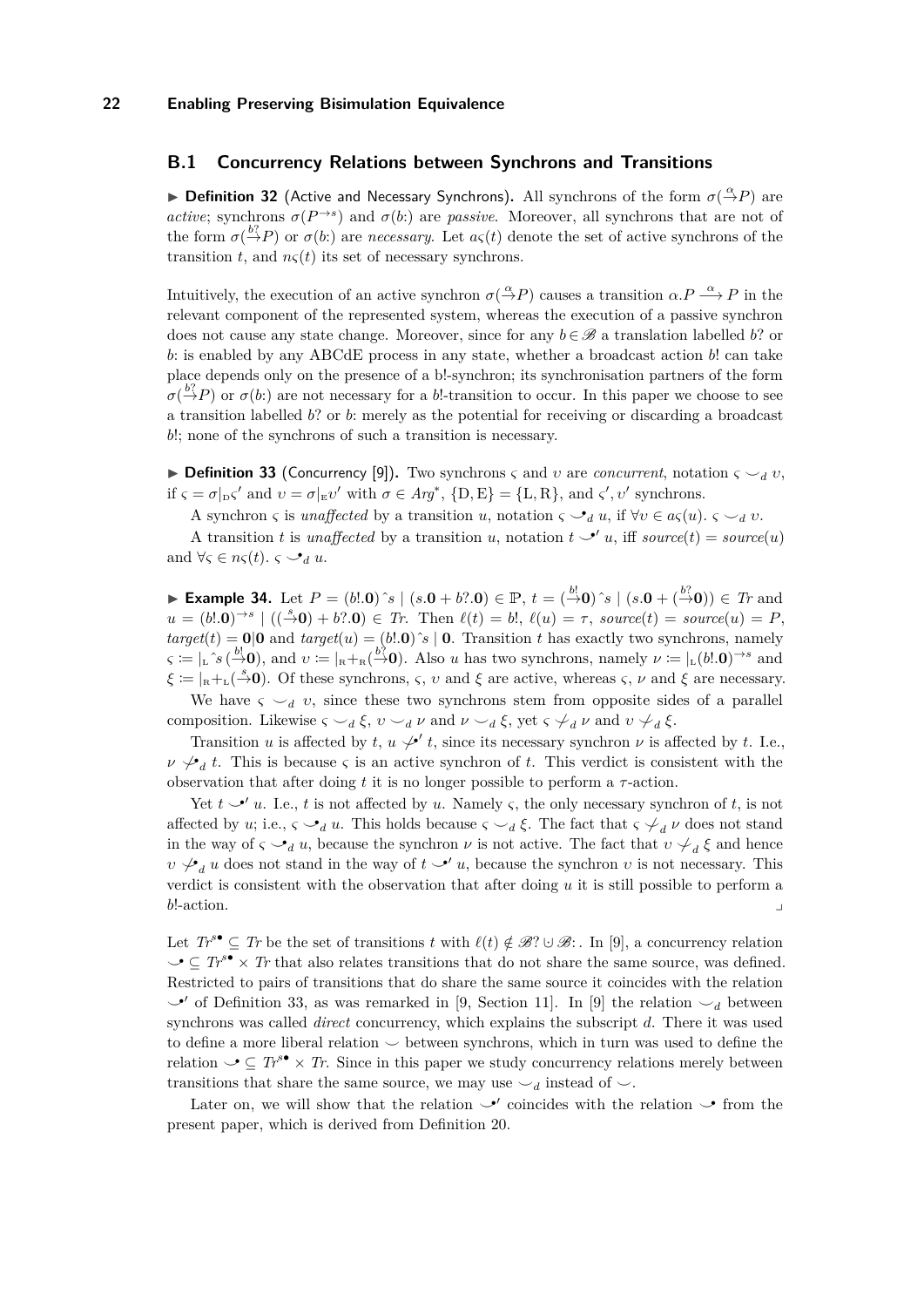# **B.2 Classifying the Sets of Synchrons of Transitions**

<span id="page-22-0"></span>Define the *label* of a synchron by  $\ell(\sigma(\stackrel{\alpha}{\to}P)) = \alpha$ ,  $\ell(\sigma(b:)) = b$ : and  $\ell(\sigma(P^{\to s})) = \overline{s}$ .

▶ **Lemma 35.** Let *t* ∈ *Tr*.

Either *t* has exactly one synchron *ς*, with  $\ell(\varsigma) = \ell(t) \in \mathscr{C} \cup \overline{\mathscr{C}} \cup \{\tau\} \cup \mathscr{S} \cup \overline{\mathscr{S}}$ ,

 $\bullet$  or  $\varsigma(t) = {\varsigma, v}$ , with  $\ell(\varsigma) \in \mathscr{C} \cup \overline{\mathscr{C}} \cup \mathscr{S} \cup \mathscr{S}, \ell(v) = \overline{\ell(\varsigma)}, \varsigma \smile_d v \text{ and } \ell(t) = \tau$ ,

 $\blacksquare$  or *ς*(*t*) ≠  $\emptyset$ , there is a *b* ∈  $\mathscr B$  such that  $\ell(\varsigma) \in \{b!, b?, b:\}$  for all  $\varsigma \in \varsigma(t)$ , and

 $\ell(t) = b!$  and  $\ell(\varsigma) = b!$  for exactly one  $\varsigma \in \varsigma(t)$ , or

- $\ell(t) = b$ ? and  $b$ ?  $\in \{ \ell(\varsigma) \mid \varsigma \in \varsigma(t) \} \subset \{ b$ ?*, b*: }, or
- $\ell(t) = b$ : and  $\ell(\varsigma) = b$ : for all  $\varsigma \in \varsigma(t)$ .

**Proof.** A trivial induction on the definition of  $\varsigma(t)$ .

The next result classifies exactly which sets of synchrons  $\Sigma \subseteq \varsigma(P)$  arise as  $\Sigma = \varsigma(t)$  for some transition  $t \in en(P)$ .

<span id="page-22-1"></span>**► Definition 36.** A set of synchrons  $\Sigma \subseteq \varsigma(P)$  is *P-complete* if

- **1.** either  $\Sigma = \{\varsigma\}$  with  $\ell(\varsigma) \in \mathscr{C} \cup \overline{\mathscr{C}} \cup \{\tau\} \cup \mathscr{S} \cup \overline{\mathscr{S}},$
- **2.** or  $\Sigma = \{\varsigma, v\}$ , with  $\ell(\varsigma) \in \mathscr{C} \cup \bar{\mathscr{C}} \cup \mathscr{S} \cup \mathscr{S} \cup \bar{\mathscr{S}}, \ell(v) = \overline{\ell(\varsigma)}$ , and  $\varsigma \smile_d v$ ,
- <span id="page-22-4"></span>**3.** or there is a  $b \in \mathcal{B}$  such that
	- $\ell$  (*ς*) ∈ {*b*!*, b*?*, b*:} for all *ς* ∈ Σ,
	- $\ell(\varsigma) = b!$  for at most one  $\varsigma \in \Sigma$ ,
	- $\leq \zeta \leq d$  *v* for each pair  $\zeta, v \in \Sigma$  with  $\zeta \neq v$  and either  $\ell(\zeta) \neq b$ : or  $\ell(v) \neq b$ :
	- $\leq$  if *ς* ∈ *ς*(*P*) with  $\ell$ (*ς*)=*b*? and *ς*  $\sim$ <sub>*d</sub> v* for each active synchron *v* ∈ Σ\{*ς*}, then *ς* ∈ Σ, and</sub>
	- $\leq$  if *ς* ∈ *ς*(*P*) with  $\ell$ (*ς*)=*b*: and *ς →*<sub>*d</sub> v* for each active synchron *ν* ∈ Σ, then *ς* ∈ Σ.</sub>

<span id="page-22-2"></span>▶ **Theorem 37.** A set of synchrons Σ ⊆ *ς*(*P*) is *P*-complete iff *ς*(*t*) = Σ for some *t* ∈ *en*(*P*).

**Proof.** 'If' follows by a straightforward induction on the definition of  $\varsigma(t)$ , using Lemma [35.](#page-22-0)

For 'only if', the first case of Definition [36](#page-22-1) follows by structural induction on *ς*. Using this, the second case of Definition [36](#page-22-1) follows by structural induction on the common prefix *σ* of the two synchrons in Σ. The third case of Definition [36](#page-22-1) proceeds by induction on the well-founded order  $\lt$  on sets  $\Sigma$  of synchrons, defined by  $\Sigma' \lt \Sigma$  iff  $\iota \Sigma' \subseteq \Sigma$  for some  $\iota \in Arg$ . All steps are straightforward.

# <span id="page-22-3"></span>**B.3 From Source to Target**

We now explore how the sets of synchrons of processes evolve with transitions  $-$  i.e., how  $\varsigma(P)$  becomes  $\varsigma(Q)$  when a transition *w* with *source*(*w*) = *P* and *target*(*w*) = *Q* is taken.

If a process *P* has a synchron  $\varsigma$  that is not affected by a transition  $w \in en(P)$ , then after executing *w* a variant of *ς* ought to remain a synchron of the target state  $target(w)$ . We will denote this variant as *ς*@*w*.

► Example 38. Let  $P = (a.0|d.0) + c.0$ ,  $\varsigma = +_L|_{\mathbb{R}}(\stackrel{d}{\to}0) \in \varsigma(P)$  and  $w = ((\stackrel{a}{\to}0)|d.0) + c.0 \in en(P)$ . Then  $\varsigma \rightarrow_d w$  and  $\varsigma \circ w = |_{\mathbb{R}}(\stackrel{d}{\rightarrow}0) \in en(Q)$ , where  $Q = target(w) = 0|d.\mathbf{0}$ .

<span id="page-22-5"></span>▶ **Definition 39** (Dynamic and Static Arguments [\[9\]](#page-15-6)). The arguments  $+$ <sub>L</sub>,  $+$ <sub>R</sub>, *A*: and  $\hat{r}$  are called *dynamic*; the others are *static*. For  $\sigma \in Arg^*$ , let *static*( $\sigma$ ) be the result of removing all dynamic arguments from  $\sigma$ . Moreover, for  $\varsigma = \sigma v$  with  $v \in \{(\stackrel{\alpha}{\to} P), (P^{\to s}), (b:\})\}$ , define  $static(\varsigma) := static(\sigma)v$ .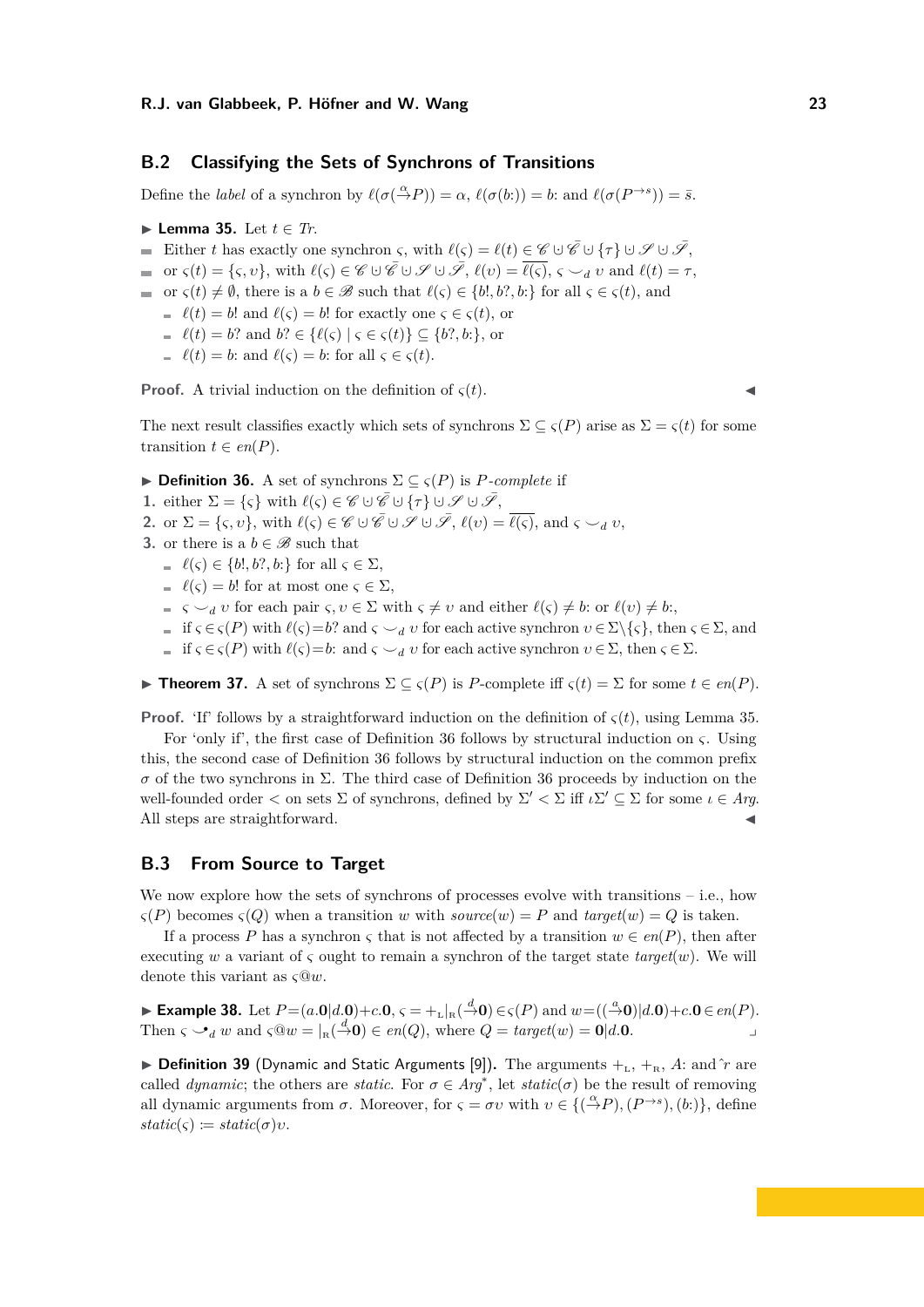**• Definition 40** (After Function [\[9\]](#page-15-6)). Let *ς, v* be synchrons with  $\varsigma \smile_d v$ , i.e.,  $\varsigma = \sigma|_{\text{D}}\varsigma'$  and  $\nu = \sigma|_{E}v'$  with  $\sigma \in Arg^*$ ,  $\{D, E\} = \{L, R\}$ , and  $\zeta', v'$  synchrons. Define  $\zeta \circ v$ , where  $\circledcirc$  is pronounced 'after', to be  $static(\sigma)|_D \varsigma'.$ 

For  $w \in Tr$  with  $\ell(w) \in Act$  and  $\varsigma \smile_d w$ , i.e.,  $\forall v \in a\varsigma(w)$ .  $\varsigma \smile_d v$ , let  $\varsigma @w \coloneqq \varsigma @v$  for the  $v \in a\varsigma(w)$  that is 'closest' to  $\varsigma$ , in the sense that it has the largest prefix in common with *ς*. Note that  $\ell(w) \in Act$  implies  $a\varsigma(w) \neq \emptyset$ .

For  $w \in Tr$  with  $\ell(w) \in \mathscr{B} : \cup \overline{\mathscr{S}}$ , let  $\varsigma @ w := \varsigma$ . In this case,  $\varsigma \circ \mathscr{S}_d w$  trivially holds. For a set  $\Sigma$  of synchrons, define  $\Sigma @w \coloneqq {\varsigma @w \mid {\varsigma \in \Sigma \wedge {\varsigma \smile_d w}}}$ .

The next lemma says that the concurrency relation between synchrons is not affected by the execution of a concurrent transition.

<span id="page-23-1"></span>**Example 41.** Let  $w \in Tr$  and  $\varsigma, v$  be synchrons with  $\varsigma \searrow_d w$  and  $v \searrow_d w$ . Then  $\varsigma \smile_d v \Leftrightarrow \varsigma @w \smile_d v @w.$ 

**Proof.** The case  $\ell(w) \in \mathcal{B}: \cup \overline{\mathcal{S}}$  is trivial, so suppose  $\ell(w) \in \Lambda$ ct. We obtain  $\nu \in a_{\mathcal{S}}(w)$  that is 'closest' to *ς* and  $\xi \in a_{\varsigma}(w)$  that is 'closest' to *v*. Then  $\varsigma @ w = \varsigma @ \nu$  and  $v @ w = v @ \xi$ . Suppose  $\nu = \xi$ .

If the common prefix shared by  $\varsigma$  and  $\nu$  is the same as that shared by  $\nu$  and  $\nu$ , then  $\varsigma = \sigma|_{\text{D}}\varsigma', v = \sigma|_{\text{D}}v'$  and  $\nu = \sigma|_{\text{E}}\nu'$  with  $\sigma \in Arg^*$ ,  $\{\text{D}, \text{E}\} = \{\text{L}, \text{R}\}$ , and  $\varsigma', v', \nu'$  synchrons. Thus  $\varsigma @ w = static(\sigma)|_{\mathcal{D}} \varsigma'$  and  $v @ w = static(\sigma)|_{\mathcal{D}} v'$ . Hence  $\varsigma \smile_d v \Leftrightarrow \varsigma' \smile_d v' \Leftrightarrow \varsigma @ w \smile_d v @ w$ .

If the common prefix shared by  $\varsigma$  and  $\nu$  is shorter than that shared by *v* and  $\nu$ , then  $\zeta = \sigma|_{\mathcal{D}}\zeta', \ v = \sigma|_{\mathcal{E}}\sigma'|_{\mathcal{D}'}v' \text{ and } \nu = \sigma|_{\mathcal{E}}\sigma'|_{\mathcal{E}'}\nu' \text{ with } \sigma, \sigma' \in \mathit{Arg}^*, \{\mathcal{D}, \mathcal{E}\} = {\mathcal{D}', \mathcal{E}'} = {\mathcal{L}', \mathcal{R}}$ and *ς'*,  $v'$ ,  $\nu'$  synchrons. Hence  $\varsigma \smile_d v$  and  $\varsigma @ w \smile_d v @ w$  always hold.

If the common prefix shared by  $\varsigma$  and  $\nu$  is longer than that shared by  $\nu$  and  $\nu$ , the proof is similar to that of the previous case.

Suppose  $\nu \neq \xi$  and the first argument where  $\nu$  and  $\xi$  differ is a  $+_{\text{L}}$  versus  $+_{\text{R}}$ . We have  $\nu = \sigma +_{\text{D}} \nu'$  and  $\xi = \sigma +_{\text{E}} \xi'$  with  $\sigma \in \text{Arg}^*$ ,  $\{\text{D}, \text{E}\} = \{\text{L}, \text{R}\}$ , and  $\nu', \xi'$  synchrons.

If either the common prefix shared by *ς* and *ν* or that shared by *υ* and *ξ* is shorter than *σ*, then the proof is similar to that for the case where  $ν = ξ$ . Alternatively, in this case we could have chosen  $\nu = \xi$ , thereby reducing this case to the previous one.

Otherwise, *ς* has a prefix  $\sigma +_D$  and *ν* has a prefix  $\sigma +_E$ . Then *ς*  $\neq_d$  *ξ* and *ν*  $\neq_d$  *ν*, contradicting the assumptions  $\varsigma \smile_d w$  and  $v \smile_d w$ .

Suppose  $\nu \neq \xi$  and the first argument where  $\nu$  and  $\xi$  differ is a  $\vert_L$  versus  $\vert_R$ . We have  $\nu = \sigma|_{\mathcal{D}}\nu'$  and  $\xi = \sigma|_{\mathcal{E}}\xi'$  with  $\sigma \in Arg^*$ ,  $\{\mathcal{D}, \mathcal{E}\} = \{\mathcal{L}, \mathcal{R}\}$ , and  $\nu', \xi'$  synchrons.

Again, if either the common prefix shared by  $\varsigma$  and  $\nu$  or that shared by  $\nu$  and  $\xi$  is shorter than  $\sigma$ , then the proof is similar to that for the case where  $\nu = \xi$ .

Otherwise, *ς* has a prefix  $\sigma|_D$ , *υ* has a prefix  $\sigma|_E$ , *ςQw* has a prefix *static*(*σ*)|<sub>D</sub> and *νQw* has a prefix  $static(\sigma)|_E$ . Hence  $\varsigma \smile_d v$  and  $\varsigma @w \smile_d v @w$  always hold.

The following lemma says that, for  $w \in Tr$ , the operation  $@w$  on synchrons of the same process *P* is injective.

<span id="page-23-0"></span>▶ **Lemma 42.** If *ς,*  $v \in \varsigma(P)$  with  $\varsigma \neq v$  and  $\varsigma \circ \mathcal{A}_d w$ ,  $v \circ \mathcal{A}_d w$  for some  $w \in Tr$ , then  $\varsigma @w \neq v @w$ .

**Proof.** If  $\ell(w) \in \mathcal{B}: \cup \overline{\mathcal{S}}$  then  $\varsigma @ w = \varsigma \neq v = v @ w$ . If  $\ell(w) \in Act$ , then let  $\nu \in a\varsigma(w)$  be the synchron 'closest' to *ς*, and  $\xi \in a\varsigma(w)$  be the one 'closest' to *v*, so that  $\varsigma @ w = \varsigma @ v$  and *ν* $\mathbb{Q}w = v \mathbb{Q} \xi$ . Suppose *ς* $\mathbb{Q}w = v \mathbb{Q}w$ . Since *ς* and *ν* are synchrons of the same process, the first argument where they differ must be either (a)  $a +_L$  versus  $+_R$  or (b)  $a \mid_L$  versus  $\mid_R$ . and *υ* cannot become the same after the @*w* operation in the case of (b), because @*w* can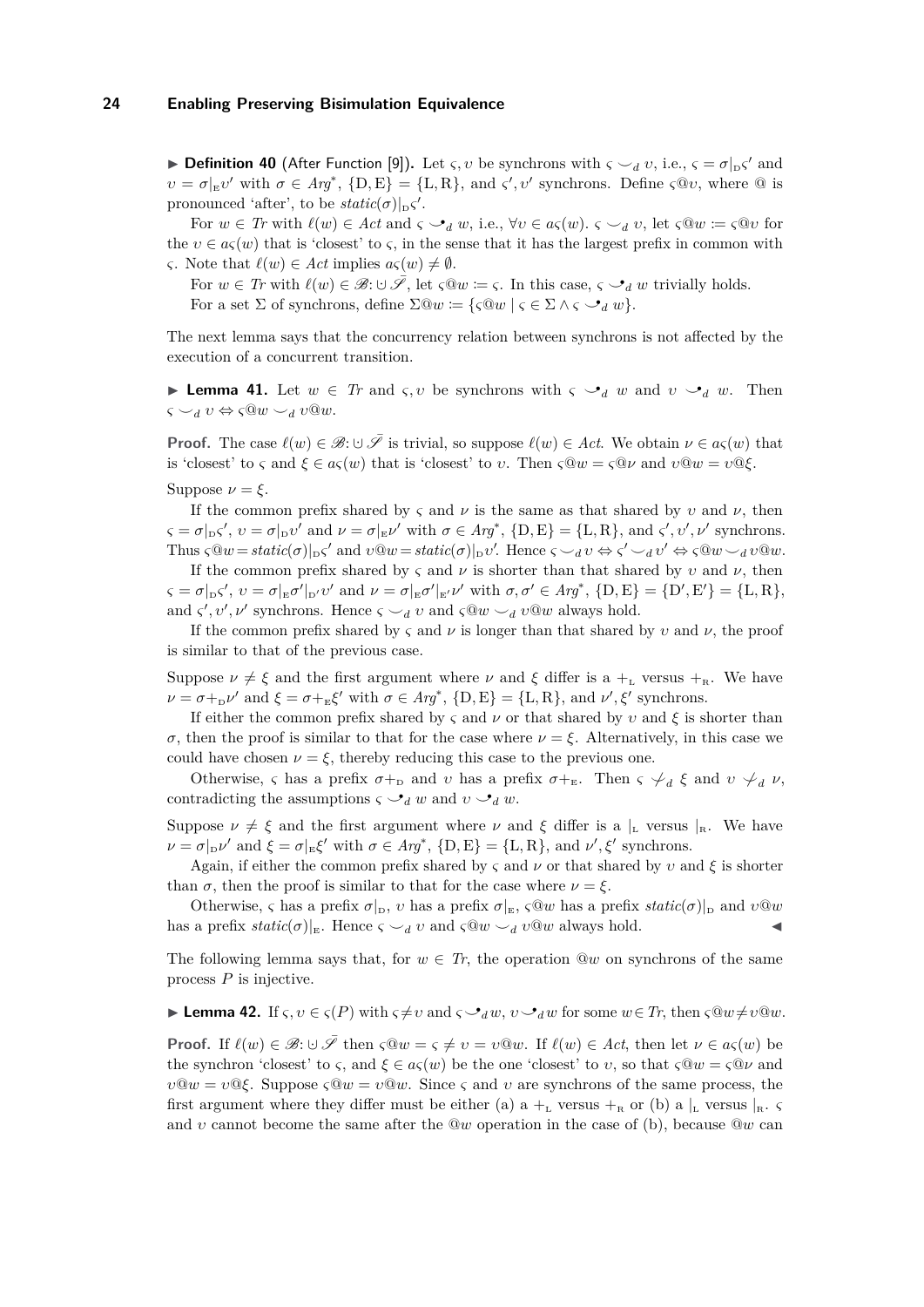only remove dynamic arguments. The only possibility is (a) and @*w* removes at least one of these arguments. Let  $\varsigma = \sigma +_{\text{D}} \varsigma'$  and  $v = \sigma +_{\text{E}} v'$  with  $\sigma \in \text{Arg}^*$ ,  $\{\text{D}, \text{E}\} = \{\text{L}, \text{R}\},\$  and  $\varsigma', v'$ synchrons. Assume that  $+$ <sub>D</sub> is removed from *ς* by  $@w$ ; the other case will follow by symmetry. Then  $\nu = \sigma +_{\text{D}} \nu'$  for some active synchron  $\nu'$ . Hence  $v \neq_d \nu \in a\varsigma(w)$ , contradicting the assumption  $v \rightarrow_d w$ . Thus  $\varsigma \mathbb{Q}w \neq v\mathbb{Q}w$ .

The synchrons affected by a transition are 'destroyed' after that transition is taken. At the same time, some new synchrons are introduced. We denotes the set of new synchrons introduced by taking  $w \in Tr$  as  $new(w)$ .

**► Example 43.** Let  $P = \alpha \cdot Q$  and  $w = (\stackrel{\alpha}{\rightarrow} Q) \in en(P)$ . Taking the transition *w* 'activates' the active synchron  $(\stackrel{\alpha}{\rightarrow} Q)$ , which removes the 'guard'  $\alpha$  and 'reveals' the synchrons in *Q*. Then  $new(w) = \varsigma(Q) \subseteq \varsigma(target(w)).$ 

<span id="page-24-0"></span>**• Definition 44** (New Function). Let *v* be an active synchron. I.e.,  $v = \sigma(\frac{\alpha}{r})P$  for some  $\sigma \in Arg^*$ ,  $\alpha \in Act$  and  $P \in \mathbb{P}$ . Define  $new(v) := \{static(\sigma) \in \mathcal{C} \in \mathcal{C}(P)\}.$ For  $w \in Tr$ , let  $new(w) := \bigcup \{new(v) \mid v \in a\varsigma(w)\}.$ 

<span id="page-24-1"></span>**Example 45.** Let  $\nu, \xi$  be two active synchrons,  $\varsigma \in new(\nu)$  and  $\nu \in new(\xi)$ . If  $\nu \smile_d \xi$  then *ς ⌣<sup>d</sup> υ*.

**Proof.** From  $\nu \sim_d \xi$ , we have  $\nu = \sigma|_{\text{D}}\nu'$  and  $\xi = \sigma|_{\text{E}}\xi'$  with  $\sigma \in Arg^*$ ,  $\{\text{D},\text{E}\} = \{\text{L},\text{R}\}$ , and  $\nu'$ ,  $\xi'$  synchrons. By Definition [44,](#page-24-0) *ς* has a prefix *static*(*σ*)|<sub>D</sub> and *v* has a prefix *static*(*σ*)|<sub>E</sub>. Thus  $\varsigma \smile_d v$ .

The opposite direction of Lemma [45](#page-24-1) does not hold.

► **Example 46.** Let  $\nu = \xi = (\stackrel{a}{\rightarrow}(c.\mathbf{0} \mid d.\mathbf{0}))$ ,  $\varsigma = |_{\text{L}}(\stackrel{c}{\rightarrow}\mathbf{0})$  and  $\nu = |_{\text{R}}(\stackrel{d}{\rightarrow}\mathbf{0})$ . Then  $\nu, \xi$  are active synchrons,  $\varsigma \in \text{new}(\nu)$ ,  $v \in \text{new}(\xi)$  and  $\varsigma \smile_d v$ . However,  $\nu \not\sim_d \xi$ . *ξ*. ⌟

The next result says that the inherited synchrons after a transition are always concurrent with the new ones.

<span id="page-24-2"></span> $\blacktriangleright$  **Lemma 47.** Let  $w \in en(P)$ . If  $\varsigma \in new(w)$  and  $v \in \varsigma(P)@w$  then  $\varsigma \smile_d v$ .

**Proof.** From  $\varsigma \in new(w)$  we obtain  $\nu \in a_{\varsigma}(w)$  such that  $\varsigma \in new(\nu)$ . From  $v \in \varsigma(P)@w$ we obtain  $\xi \in \varsigma(P)$  with  $\xi \searrow_d w$  such that  $v = \xi \mathbb{Q}w$ . From  $\xi \searrow_d w$  we have  $\xi \searrow_d v$ . Thus  $\nu = \sigma|_{\mathcal{D}}\nu'$  and  $\xi = \sigma|_{\mathcal{E}}\zeta'$  with  $\sigma \in \mathcal{A}r\mathcal{g}^*, \{\mathcal{D}, \mathcal{E}\} = \{\mathcal{L}, \mathcal{R}\}, \text{ and } \nu', \xi'$  synchrons. From  $\varsigma \in \text{new}(\nu)$  we have  $\varsigma = \text{static}(\sigma)|_{\text{D}}\varsigma'$  for some synchron  $\varsigma'$ . From  $v = \xi \circ w$  and the fact that *ν* shares the prefix  $\sigma$  with  $\xi$ , we have  $v = static(\sigma)|_{E}v'$  for some synchron *v'*. Thus  $\varsigma \smile_d v.$ 

▶ **Corollary 48.** Let  $w \in en(P)$ .  $\varsigma(P)@w$  and  $new(w)$  are disjoint.

**Proof.** This follows from Lemma [47](#page-24-2) and the fact that  $\smile_d$  is irreflexive.

We conclude this section with an algorithm to calculate the set of synchrons of a state *Q* reached after a doing a transition  $w \in enP$  as a function of *w* and the set of synchrons of *P*.

<span id="page-24-3"></span>▶ **Theorem 49.** If  $w \in Tr$ ,  $P = source(w)$  and  $Q = target(w)$  then  $\varsigma(Q) = \varsigma(P)@w \cup new(w)$ .

**Proof.** First suppose  $\ell(w) \in \mathcal{B}: \cup \bar{\mathcal{S}}$ . Then  $a\varsigma(w) = \emptyset$  and  $Q = P$ . We have  $\varsigma(P)@w = \varsigma(P)$ and  $new(w) = \emptyset$ . Hence  $\varsigma(Q) = \varsigma(P) = \varsigma(P) \mathbb{Q} w \cup new(w)$ .

Now suppose  $\ell(w) \in Act$ . We proceed by structural induction on  $\varsigma(w)$ , using the same well-founded order *<* on sets of synchrons as in the proof of Theorem [37.](#page-22-2)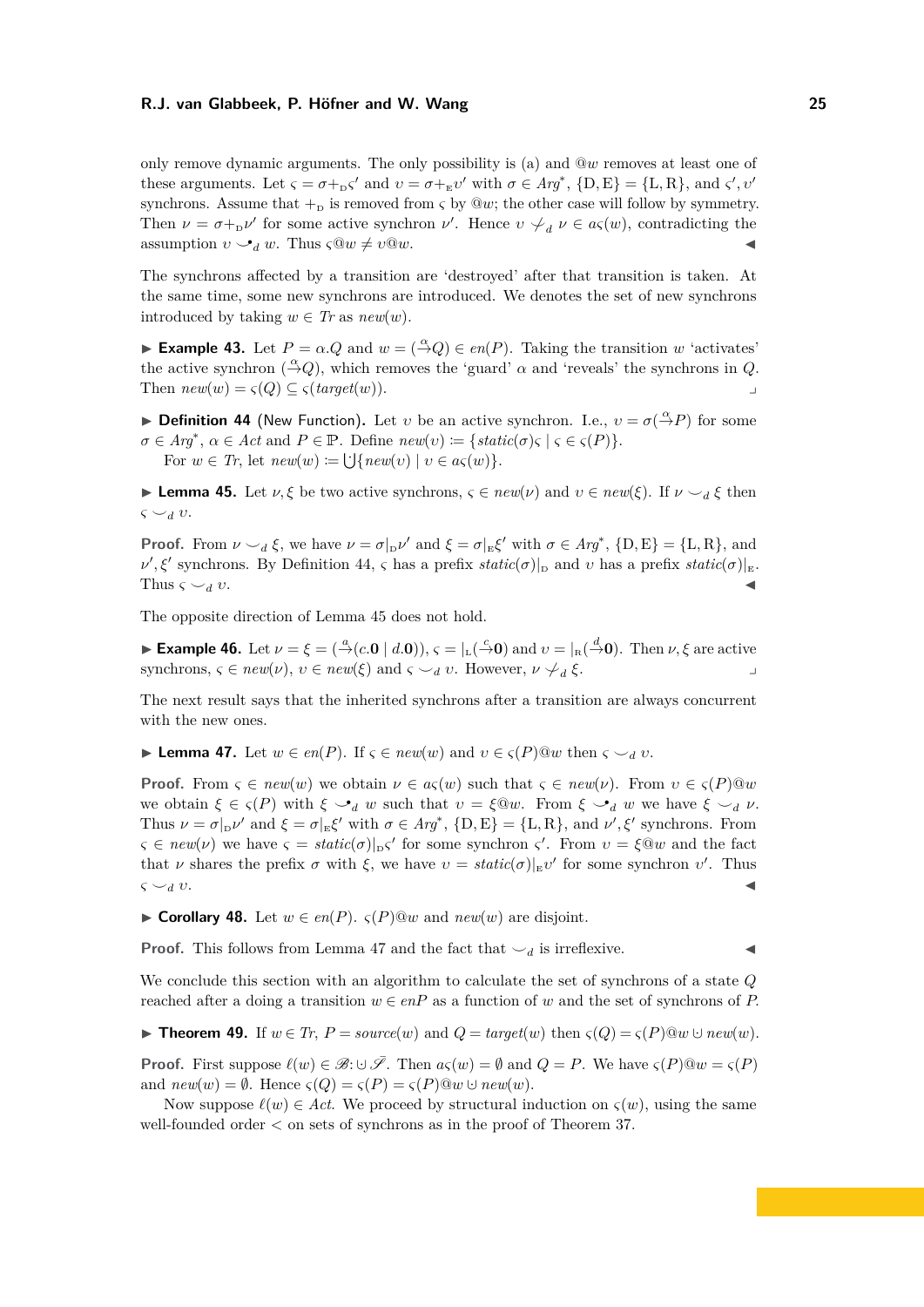*Induction base:* Suppose  $\varsigma(w) = \{(\stackrel{\alpha}{\to} Q')\}$  for some  $\alpha \in \text{Act}$  and  $Q' \in \mathbb{P}$ . Then  $P = \alpha.Q'$  and  $Q = Q'$ . We have  $\varsigma(P) @ w = \emptyset$  and  $new(w) = \varsigma(Q')$ . Hence  $\varsigma(Q) = \varsigma(Q') = \varsigma(P) @ w \cup new(w)$ .

*Induction step*: Given  $w \in Tr$ ,  $P = source(w)$  and  $Q = target(w)$ , we assume that  $\varsigma(Q') =$  $\varsigma(P')@w' \cup new(w')$  for all  $w' \in Tr$ ,  $P' = source(w')$  and  $Q' = target(w')$  such that  $\varsigma(w') < \varsigma(w)$ .

Suppose  $\varsigma(w) = +_L \Sigma_L$  for some  $\Sigma_L$ . Then  $P = P_L + P_R$  and  $w = w_L + P_R$  for some  $P_L, P_R \in \mathbb{P}$ and  $w_L \in en(P_L)$  with  $\varsigma(w_L) = \Sigma_L$ . Thus  $Q = Q_L$  for some  $Q_L \in \mathbb{P}$  with  $Q_L = target(w_L)$ . Using that  $+_{L} \mathcal{S} \mathbb{Q} +_{L} \mathcal{V} = \mathcal{S} \mathbb{Q} \mathcal{V}$  whenever  $\mathcal{S} \setminus \mathcal{A} \mathcal{V}$ , we have  $\mathcal{S}(P) \mathbb{Q} \mathcal{W} = \mathcal{S}(P_L) \mathbb{Q} \mathcal{W}_L$  and  $new(w) =$  $new(w_L)$ . By (IH),  $\varsigma(Q_L) = \varsigma(P_L)@w_L \cup new(w_L)$ . Hence  $\varsigma(Q) = \varsigma(Q_L) = \varsigma(P)@w \cup new(w_L)$ .

Suppose  $\zeta(w) = +_{\mathbb{R}} \Sigma_{\mathbb{R}}$  for some  $\Sigma_{\mathbb{R}}$ . The proof is similar to that of the previous case.

Suppose  $\varsigma(w) = |_{L} \Sigma_{L}$  for some  $\Sigma_{L}$ . Then  $P = P_{L} | P_{R}$  and  $w = w_{L} | P_{R}$  for some  $P_{L}$ ,  $P_{R} \in \mathbb{P}$ and  $w_L \in en(P_L)$  with  $\varsigma(w_L) = \Sigma_L$ . Thus  $Q = Q_L | P_R$  for some  $Q_L \in \mathbb{P}$  with  $Q_L = target(w_L)$ . Using that  $|_L \varsigma \otimes |_L v = |_L \varsigma \otimes v$  whenever  $\varsigma \smile_d v$ , we have  $\varsigma(P) \otimes w = |_L \varsigma(P_L) \otimes w_L \cup |_R \varsigma(P_R)$ and  $new(w) = \vert_{\mathbb{L}} new(w_{\mathbb{L}})$ . By (IH),  $\varsigma(Q_{\mathbb{L}}) = \varsigma(P_{\mathbb{L}}) \oplus w_{\mathbb{L}} \cup new(w_{\mathbb{L}})$ . Hence  $\varsigma(Q) = \vert_{\mathbb{L}} \varsigma(Q_{\mathbb{L}}) \cup$  $\bigcap_{B} \varsigma(P_B) = \varsigma(P) \mathbb{Q} w \cup \text{new}(w).$ 

Suppose  $\zeta(w) = |_{R}\Sigma_{R}$  for some  $\Sigma_{R}$ . The proof is similar to that of the previous case.

Suppose  $\varsigma(w) = |L \Sigma_L \cup R \Sigma_R$  for some non-empty  $\Sigma_L, \Sigma_R$ . Then  $P = P_L | P_R$  and  $w = w_L | w_R$ for some  $P_L, P_R \in \mathbb{P}, w_L \in en(P_L)$  and  $w_R \in en(P_R)$  with  $\varsigma(w_L) = \Sigma_L$  and  $\varsigma(w_R) = \Sigma_R$ . Thus  $Q = Q_{\text{L}}|Q_{\text{R}}$  for some  $Q_{\text{L}}$ ,  $Q_{\text{R}} \in \mathbb{P}$  with  $Q_{\text{L}} = target(w_{\text{L}})$  and  $Q_{\text{R}} = target(w_{\text{R}})$ . Using that  $|D \varsigma \otimes |D \upsilon| = |D \varsigma \otimes \upsilon|$  for  $D \in \{L, R\}$  whenever  $\varsigma \smile_d \upsilon$ , we have  $\varsigma(P) \otimes w = |L \varsigma(P_L) \otimes w_L \cup$  $|R|_{\mathcal{R}} \zeta(P_{\mathcal{R}}) @ w_{\mathcal{R}} \text{ and } new(w) = |L| \cdot new(w_{\mathcal{L}}) \cup |R| \cdot new(w_{\mathcal{R}}). \text{ By (IH)}, \ \zeta(Q_{\mathcal{L}}) = \zeta(P_{\mathcal{L}}) @ w_{\mathcal{L}} \cup new(w_{\mathcal{L}}) \cdot new(w_{\mathcal{L}}) \cdot new(w_{\mathcal{R}}).$ and  $\varsigma(Q_{\rm R}) = \varsigma(P_{\rm R})@w_{\rm R} \cup new(w_{\rm R})$ . Hence  $\varsigma(Q) = |_{\rm L}\varsigma(Q_{\rm L}) \cup |_{\rm R}\varsigma(Q_{\rm R}) = \varsigma(P)@w \cup new(w)$ .

Suppose  $\varsigma(w) = \langle L \Sigma' \rangle$  for some  $L \subseteq \mathscr{C} \cup \mathscr{S}$  and  $\Sigma'$ . Then  $P = P' \setminus L$  and  $w = w' \setminus L$  for some  $P' \in \mathbb{P}$  and  $w' \in en(P')$  with  $\varsigma(w') = \Sigma'$ . Thus  $Q = Q' \setminus L$  for some  $Q' \in \mathbb{P}$  with  $Q' = target(w')$ . Using that  $\{L \in \mathbb{Q} \mid Lv = \{L \in \mathbb{Q}v \text{ whenever } \varsigma \setminus u \text{ and } v, \text{ we have } \varsigma(P) \mathbb{Q}w = \varsigma(P) \mathbb{Q}w\}$  $\langle L \varsigma(P') \mathbb{Q} w' \text{ and } new(w) = \langle L \text{ new}(w') \rangle$ . By (IH),  $\varsigma(Q') = \varsigma(P') \mathbb{Q} w' \cup new(w')$ . Hence  $\varsigma(Q) = \langle L \, \varsigma(Q') \rangle = \varsigma(P) @w \cup \textit{new}(w).$ 

Suppose  $\varsigma(w) = [f] \Sigma'$  for some relabelling f and  $\Sigma'$ . The proof is similar to that of the previous case.

Suppose  $\varsigma(w) = A \cdot \Sigma'$  for some  $A \in \mathcal{A}$  and  $\Sigma'$ . Then  $P = A$ ,  $A \stackrel{def}{=} P'$  and  $w = A \cdot w'$  for some  $P' \in \mathbb{P}$  and  $w' \in en(P')$  with  $\varsigma(w') = \Sigma'$ . Thus  $Q = Q'$  for some  $Q' \in \mathbb{P}$  with  $Q' = target(w')$ . Using that  $A:\varsigma \t Q A:\upsilon = \varsigma \t Q \upsilon$  whenever  $\varsigma \smile_d \upsilon$ , we have  $\varsigma(P) \t Q \omega = \varsigma(P') \t Q \omega'$  and  $new(w)$  $new(w')$ . By (IH),  $\varsigma(Q') = \varsigma(P')@w' \cup new(w')$ . Hence  $\varsigma(Q) = \varsigma(Q') = \varsigma(P)@w \cup new(w)$ .

Suppose  $\varsigma(w) = \hat{\sigma} s \Sigma'$  for some  $r \in \mathscr{S}$  and  $\Sigma'$ . The proof is similar to that of the previous case.

### **B.4 What Happens to a Transition after a Concurrent Transition?**

If a process *P* enables a transition *t* that is not affected by a transition  $w \in en(P)$ , then a variant  $t'$  of  $t$  ought to remain enabled in the state  $target(w)$  reached after executing  $w$ . We denote this by  $t \sim_w' t'$ . Unlike the situation for synchrons in Section [B.3,](#page-22-3) the transition  $t'$  is not fully determined by *t* and *w*.

<span id="page-25-0"></span>► Example 50. Let  $P = a.(b? \cdot P_1 + b? \cdot P_2) | b! \cdot 0$ ,  $t = b:a.(b? \cdot P_1 + b? \cdot P_2) | (\stackrel{b!}{\rightarrow} 0)$ , and let w be the transition  $\left(\frac{a}{r}(b^2 \cdot P_1 + b^2 \cdot P_2)\right) | b! \cdot \mathbf{0}$ . Since the *b*:-synchron of *t* is not necessary, *t* is not affected by *w*, i.e.,  $t \sim' w$ . So there must be a transition *t'* with  $t \sim'_{w} t'$ . However, the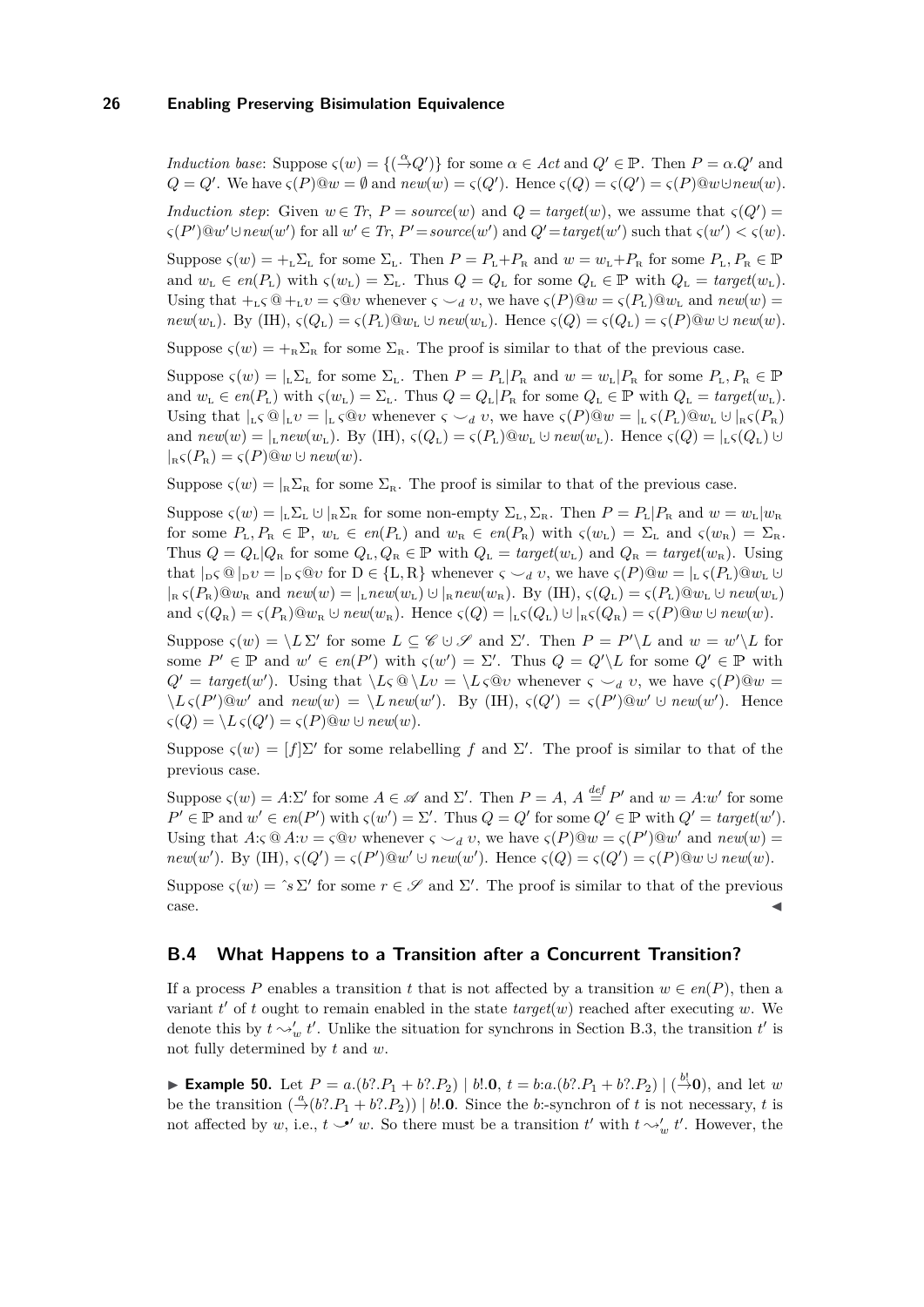process  $target(w)$  enables exactly two  $b!$ -transitions, and they are equally plausible candidates for  $t'$ .

The same example applies when leaving out the parallel component *b*!*.***0**. In that case  $\ell(t) = b$ : and  $\ell(t)$  $) = b$ ? .

<span id="page-26-2"></span>▶ **Definition 51** (Possible Successor Transition). A transition *t'* is a *possible successor* of a transition *t* after a transition *w*, notation  $t \sim v'_w t'$ , iff

1.  $source(t) = source(w)$ ,

- 2.  $source(t') = target(w),$
- <span id="page-26-5"></span>**3.**  $t \searrow^{\prime} w$ ,
- <span id="page-26-3"></span>**4.** for all  $\varsigma \in \varsigma(t)$  with  $\varsigma \circ d$  *w*, one has  $\varsigma @ w \in \varsigma(t')$ , and
- <span id="page-26-1"></span>**[5](#page-26-0).**  $\ell(t) = \ell(t') \lor \exists b \in \mathcal{B}$ .  $\{\ell(t), \ell(t')\} = \{b?, b:\}$ .<sup>5</sup>

The first two conditions are obvious, and the third states that a successor  $t'$  of  $t$  after  $w$ exists only if *t* is unaffected by *w*. The fourth condition requires that all synchrons *ς* of *t* that are unaffected by  $w$ , return in the form  $\varsigma \mathbb{Q} w$  as a synchron of  $t'$ . The last condition states that the label of *t'* should be the same as that of *t*, with the exception of Footnote 5. We would have imposed one more condition, but by the following lemma it is implied.

<span id="page-26-4"></span>**Lemma 52.** If  $t \sim_w' t'$  then  $|n\varsigma(t)| = |n\varsigma(t')|$  and  $\mathbb{Q}w$  is a bijection between the necessary synchrons of  $t$  and  $t'$ .

**Proof.** By Lemma [42](#page-23-0)  $|n\varsigma(t)| \leq |n\varsigma(t')|$  and  $@w$  is an injection from  $n\varsigma(t)$  to  $n\varsigma(t')$ . It remains to show that  $|n\varsigma(t)| = |n\varsigma(t')|$ . Note that  $\ell(\varsigma \circledcirc w) = \ell(\varsigma)$  for all synchrons  $\varsigma$  with  $\varsigma \rightarrow_{d} w$ , and thus for all  $\varsigma \in n\varsigma(t)$ .

By Lemma [35,](#page-22-0) either (i)  $n\varsigma(t') = \emptyset$  and  $\ell(t') \in \mathcal{B}$ ?  $\cup \mathcal{B}$ ;, or (ii)  $n\varsigma(t') = \{v\}$  for a synchron *v* with  $\ell(v) = \ell(t') \notin \mathcal{B}$ ?  $\cup \mathcal{B}$ ;, or (iii)  $|n\varsigma(t')| = 2$  and  $\ell(t') = \tau$ , yet  $\ell(v) \neq \tau$  for all  $v \in n\varsigma(t')$ . A similar classification applies to  $n\varsigma(t)$ .

In Case (i)  $|n\varsigma(t)| = |n\varsigma(t')|$  follows from  $|n\varsigma(t)| \leq |n\varsigma(t')|$ , and we are done.

In Case (ii)  $|n\varsigma(t)| < |n\varsigma(t')|$  would imply that  $n\varsigma(t) = \emptyset$  and  $\ell(t) \in \mathscr{B}$ ? $\cup \mathscr{B}$ :, contradicting Requirement [5](#page-26-1) of Definition [51.](#page-26-2)

In Case (iii)  $|n\varsigma(t)| < |n\varsigma(t')|$  would imply that either  $n\varsigma(t) = \emptyset$ , leading to a contradiction just as above, or  $n\varsigma(t) = {\varsigma}$  for some synchron  $\varsigma$ . In the latter case  $\varsigma @ w \in n\varsigma(t')$ , so  $\ell(t) = \ell(\varsigma) = \ell(\varsigma \mathbb{Q} w) \neq \tau = \ell(t')$ , again a contradiction.

The main result of this appendix, delivered in Section [B.5,](#page-28-0) says that the relation  $\sim'$  defined above coincides with the relation  $\sim$  of Definition [20.](#page-11-0) This justifies the clauses of Definition 20.

The concurrency relation  $\mathcal{S}$  in Section [2](#page-2-0) is defined as the projection of  $\sim$  on its first two arguments. The next theorem says that likewise  $\checkmark'$  is the projection of  $\checkmark'$  on its first two arguments. As a result,  $\sim' = \sim$  will imply  $\checkmark' = \checkmark$ .

▶ **Theorem 53.**  $t$   $\rightarrow' w$  iff  $\exists t'. t \rightsquigarrow' w t'.$ 

**Proof.** By Condition 3 of Definition [51,](#page-26-2)  $\exists t'. t \sim'_{w} t' \implies t \sim' w$  trivially holds. It remains to prove  $t \searrow' w \implies \exists t'. t \rightsquigarrow' w$ . So assume  $t \searrow' w$  and let  $P = source(t) = source(w)$ . By Theorem [37,](#page-22-2) the set  $\varsigma(t)$  of synchrons is *P*-complete, so one of the three possibilities listed in Definition [36](#page-22-1) applies.

<span id="page-26-0"></span><sup>5</sup> This allows a broadcast-receive transition to be a possible successor of a broadcast-discard transition, and vice versa, as required for Example [50b](#page-25-0).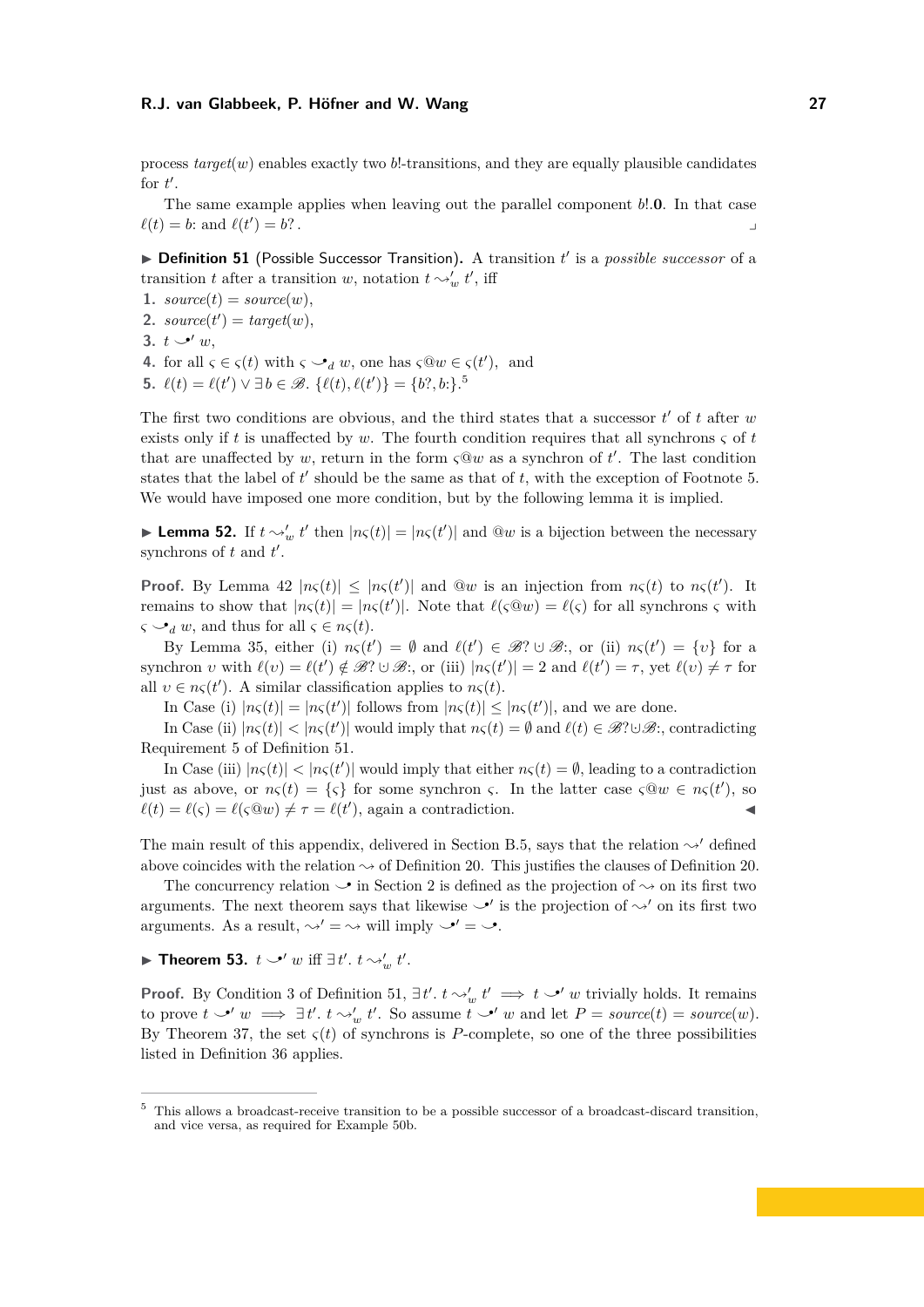In the first case,  $\varsigma(t) = n\varsigma(t) = {\varsigma}$  with  $\ell(\varsigma) \in \mathscr{C} \cup \overline{\mathscr{C}} \cup {\varsigma}$   $\tau$   $\} \cup \mathscr{S} \cup \overline{\mathscr{S}}$ , and  $\varsigma \searrow_d w$ . By Theorem [49,](#page-24-3)  $\varsigma \mathbb{Q} w \in \varsigma (target(w))$ . Now  $\Sigma := {\varsigma \mathbb{Q} w}$  is *P*-complete by Definition [36,](#page-22-1) using that  $\ell(\varsigma \circledcirc w) = \ell(\varsigma)$ . So by Theorem [37](#page-22-2) there is a transition *t'* with *source*(*t'*) = *target*(*w*) and  $\varsigma(t') = \Sigma$ . Now  $t \sim'_{w} t'$ , as all conditions of Definition [51](#page-26-2) are trivially satisfied. In particular,  $\ell(t) = \ell(\varsigma) = \ell(\varsigma \mathbb{Q} w) = \ell(t')$ , by Lemma [35.](#page-22-0)

In the second case,  $\varsigma(t) = n\varsigma(t) = {\varsigma, v}$  with  $\ell(\varsigma) \in \mathscr{C} \cup \overline{\mathscr{C}} \cup \mathscr{S} \cup \overline{\mathscr{S}}, \ell(v) = \overline{\ell(\varsigma)},$ and  $\varsigma \smile_d v$ . Moreover,  $\varsigma \smile_d w$  and  $v \smile_d w$ . By Theorem [49,](#page-24-3)  $\varsigma \mathcal{Q}w, v\mathcal{Q}w \in \varsigma (target(w))$ . From  $\varsigma \smile_d v$  we have  $\varsigma @w \smile_d v @w$  by Lemma [41.](#page-23-1) So  $\Sigma := {\varsigma @w, v @w}$  is *P*-complete by Definition [36.](#page-22-1) By Theorem [37](#page-22-2) there is a transition  $t'$  with  $source(t') = target(w)$  and  $\varsigma(t') = \Sigma$ . Now  $t \sim_w' t'$ , as all conditions of Definition [51](#page-26-2) are trivially satisfied. In particular,  $\ell(t) = \tau = \ell(t')$ , by Lemma [35.](#page-22-0)

Finally suppose the third case applies, for some  $b \in \mathcal{B}$ . Let  $\Sigma = \varsigma(t) @w$ . Then  $\Sigma \subset$  $\varsigma(target(w))$  by Theorem [49.](#page-24-3) Note that  $\Sigma$  satisfies the first two requirements of Definition [36.](#page-22-1)[3,](#page-22-4) since  $\varsigma(t)$  satisfies them. By Lemma [41](#page-23-1) the third requirement also holds for  $\Sigma$ .

Now we extend  $\Sigma$  to  $\Sigma'$  to by adding one synchron at a time. Namely, if there exists any  $\zeta \in \zeta$  (*target*(*w*)) with  $\ell(\zeta) = b$ ? and  $\zeta \smile_d v$  for each active synchron *v* currently in  $\Sigma$ , then we add *ς* to Σ. The set Σ ′ has been obtained when no further such synchrons *ς* can be found. By construction,  $\Sigma'$  satisfies the first four requirements of Definition [36.](#page-22-1)[3.](#page-22-4)

In particular, a newly added *b*?-synchron will not affect any *b*:-synchron already existing in  $\Sigma$ . Note that according to Theorem [49,](#page-24-3) this *b*?-synchron must be either (a) a member of  $new(w)$  or (b) a member of  $\left(\frac{\varsigma(P)}{\varsigma(t)}\right)@w$ . In Case (a), it will be concurrent with all the existing *b*:-synchrons in  $\Sigma$  thanks to Lemma [47.](#page-24-2) In Case (b), it will be  $\varsigma \mathbb{Q} w$  for some  $\zeta \in \zeta(P) \setminus \zeta(t)$  with  $\zeta \to_d w$ . Since  $\zeta \notin \zeta(t)$ , by Definition [36](#page-22-1) and Theorem [37](#page-22-2) we can obtain  $\nu \in a_{\varsigma}(t)$  such that  $\varsigma \neq_d \nu$ . If  $\nu \searrow_d w$ , then  $\nu @ w \in \Sigma$  and, by Lemma [41,](#page-23-1)  $\varsigma @ w \neq_d \nu @ w$ , contradicting the requirement that  $\varsigma \mathbb{Q} w$  is not affected by any active synchron currently in  $\Sigma$ . So *ν γ*<sub>*d*</sub> *w*. We obtain *ξ* ∈ *aς*(*w*) with *ν √*<sub>*d*</sub> *ξ*.

- **1.** If the common prefix shared by *ς* and *ν* is shorter than that shared by *ν* and  $\xi$ , we have  $\zeta = \sigma + {}_{\text{D}}\zeta'$   $\nu = \sigma + {}_{\text{E}}\sigma' + {}_{\text{D'}}\nu'$  and  $\xi = \sigma + {}_{\text{E}}\sigma' + {}_{\text{E'}}\zeta'$  with  $\sigma, \sigma' \in \text{Arg}^*, \{\text{D}, \text{E}\} = {\{\text{D}', \text{E}'\}} = {\{\text{D}', \text{E}'\}}$ {L, R}, and  $\varsigma', \nu', \xi'$  synchrons. Then  $\varsigma \neq_d \xi$ , contradicting  $\varsigma \searrow_d w$ .
- **2.** If the common prefix shared by *ς* and *ν* is the same as that shared by *ν* and  $\xi$ , we have  $\varsigma = \sigma + {}_{\rm D} \varsigma' \; \nu = \sigma + {}_{\rm E} \nu' \text{ and } \xi = \sigma + {}_{\rm D} \xi' \text{ with } \sigma \in Arg^*, \text{ } \{D, E\} = \{L, R\}, \text{ and } \varsigma', \nu', \xi'$ synchrons. A *b*:-synchrons in  $\Sigma$  must be  $v@w$  for some  $v \in \varsigma(t)$  with  $\ell(v) = b$ : and *υ* → *d w*. From *v* → *d w* we have  $v$  → *d*  $\xi$ ; by Definition [36](#page-22-1) and Theorem [37,](#page-22-2)  $v$  → *d*  $\nu$ . Thus *υ* has a prefix  $\sigma'|_{D'}$  and *ν* has a prefix  $\sigma'|_{E'}$  with  $\{D', E'\} = \{L, R\}$ . Moreover,  $\sigma'$  must be a proper prefix of  $\sigma$ , as otherwise  $v \nless \iota_d \xi$ . Hence  $\varsigma \sim_d v$ . By Lemma [41](#page-23-1)  $\varsigma \mathbb{Q}w \sim_d v \mathbb{Q}w$ .
- **3.** If the common prefix shared by *ς* and *ν* is longer than that shared by *ν* and  $\xi$ , we have  $\zeta = \sigma + {}_{\mathbf{D}}\sigma' + {}_{\mathbf{D}}\zeta'$   $\nu = \sigma + {}_{\mathbf{D}}\sigma' + {}_{\mathbf{E}}\iota \nu'$  and  $\xi = \sigma + {}_{\mathbf{E}}\xi'$  with  $\sigma, \sigma' \in \mathit{Arg}^*, \{\mathbf{D}, \mathbf{E}\} = {\{\mathbf{D}', \mathbf{E}'\}} = {\{\mathbf{D}', \mathbf{E}'\}}$ {L, R}, and  $\varsigma', \nu', \xi'$  synchrons. Then  $\varsigma \neq_d \xi$ , contradicting  $\varsigma \searrow_d w$ .

Next we extend  $\Sigma'$  to  $\Sigma''$  by adding one synchron at a time. Namely, if there exists any  $\zeta \in \zeta(\text{target}(w))$  with  $\ell(\zeta) = b$ : and  $\zeta \smile_d v$  for each active synchron *v* currently in  $\Sigma'$ , then we add *ς* to Σ ′ . The set Σ ′′ has been obtained when no further such synchrons *ς* can be found. By construction, Σ ′′ satisfies all requirements of Definition [36](#page-22-1)[.3,](#page-22-4) and thus is *P*-complete.

By Theorem [37](#page-22-2) there is a transition *t'* with *source*(*t'*) = *target*(*w*) and  $\varsigma(t') = \Sigma''$ . Now  $t \sim_w' t'$ , as all conditions of Definition [51](#page-26-2) are satisfied. Regarding the last condition, if  $n\varsigma(t) \neq \emptyset$  then  $n\varsigma(t') \neq \emptyset$  and  $\ell(t) = b! = \ell(t')$ . If  $n\varsigma(t) = \emptyset$  then  $n\varsigma(t') = \emptyset$  and  $\ell(t), \ell(t') \in \{b?, b:\}$ , by Lemma [35.](#page-22-0) Either way, the last condition holds.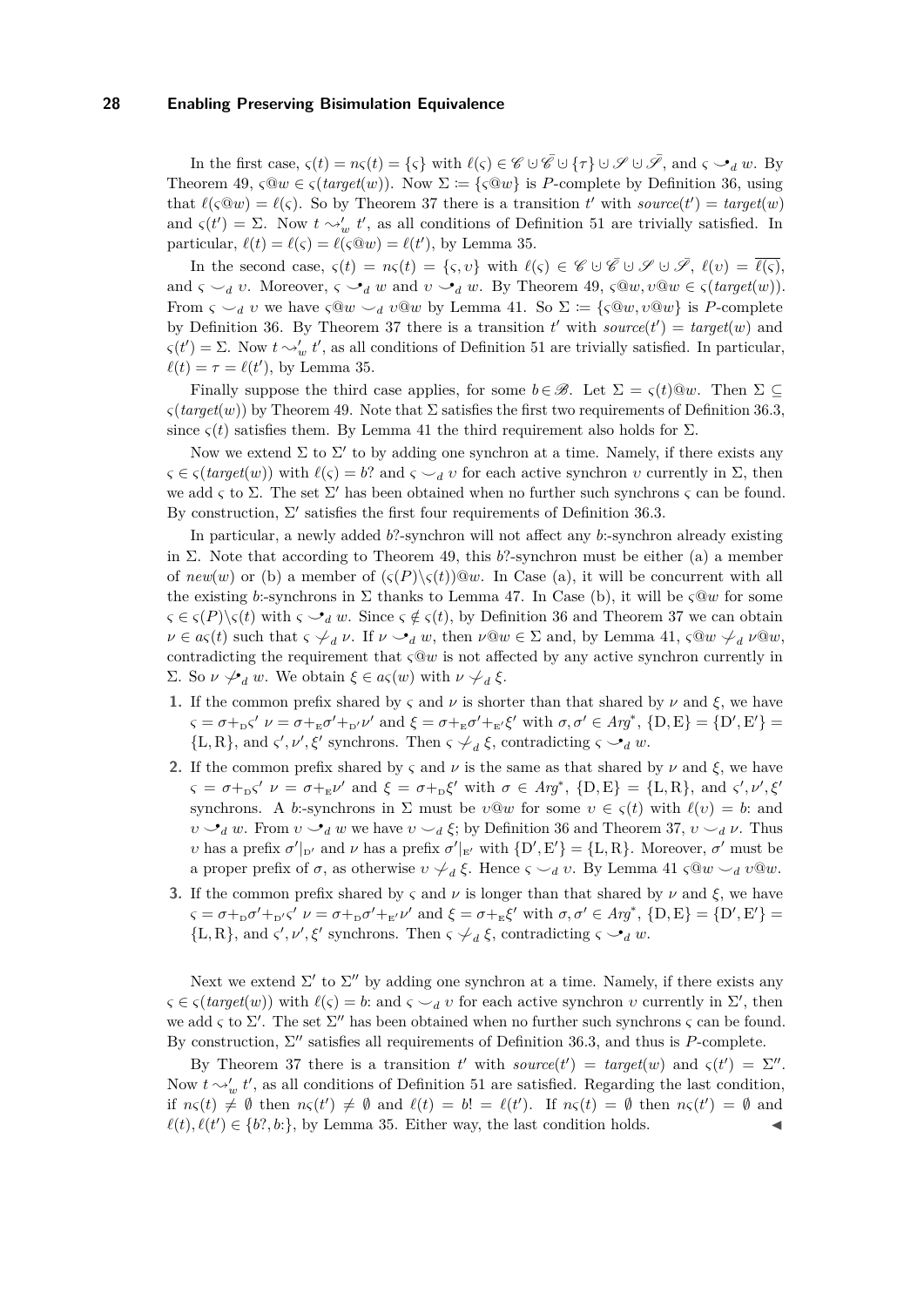## **Digression: A Successor Relation between Synchrons**

In this section we provide an alternative form of Condition [4](#page-26-3) of Definition [51,](#page-26-2) which does not use the function  $@.$  We use it to relate our  $\rightsquigarrow'$ -relation with the  $\rightsquigarrow$ -relation from [\[9\]](#page-15-6).

▶ **Definition 54** (Possible Successor Synchron [\[9\]](#page-15-6))**.** A synchron *ς* ′ is a *possible successor* of a synchron *ς*, notation  $\varsigma \sim \varsigma'$ , if either  $\varsigma' = \varsigma$  or  $\varsigma = \sigma|_{\text{D}}\varsigma''$  with  $\sigma \in Arg^*$ ,  $D \in \{L, R\}$ , and  $\varsigma''$ a synchron, and  $\varsigma' = static(\sigma)|_D \varsigma''$ .

<span id="page-28-1"></span>▶ **Lemma 55.** Let  $w \in Tr$ ,  $P = source(w)$ ,  $Q = target(w)$ ,  $\varsigma \in \varsigma(P)$  and  $\varsigma' \in \varsigma(Q)$ , such that  $\varsigma \rightarrow d$  *w*. Then  $\varsigma \rightarrow \varsigma'$  iff  $\varsigma' = \varsigma @ w$ .

**Proof.** By Definition [40](#page-22-5)  $\varsigma \rightsquigarrow \varsigma @ w$ , so 'only if' is trivial.

For 'if', suppose  $\varsigma \rightarrow \varsigma'$ . Then  $\varsigma'$  and  $\varsigma \mathbb{Q}w$  are both obtained from  $\varsigma$  by deleting a prefix of their dynamic arguments. So  $\zeta' = \sigma_1 \sigma_2' \zeta_3$  and  $\zeta \mathbb{Q} w = \sigma_1 \sigma_2 \zeta_3$  with either  $\sigma_2' = static(\sigma_2)$ or  $\sigma_2 = static(\sigma_2')$ . Moreover, if  $\sigma_2$  is non-empty, then  $\varsigma_3$  must start with an argument  $\vert_L$ or  $|_{R}$ . Furthermore, since  $\varsigma \mathbb{Q} w \in \varsigma(Q)$  by Theorem [49,](#page-24-3) both  $\varsigma'$  and  $\varsigma \mathbb{Q} w$  describe paths in the (unfolded) parse tree of *Q*. So the first argument on which they differ, if any, must be  $op_{\text{L}}$  versus  $op_{\text{R}}$  for the same binary ABCdE operator  $op \in \{+, |\}$ . Together, these conditions imply that  $\varsigma' = \varsigma @ w$ .  $\mathcal{L}' = \varsigma @w.$ 

Consequently, Condition [4](#page-26-3) of Definition [51](#page-26-2) can be restated as [4.](#page-26-3) for all  $\varsigma \in \varsigma(t)$  with  $\varsigma \smile_d w$ , there exists a  $\varsigma' \in \varsigma(t')$  with  $\varsigma \leadsto \varsigma'$ .

Recall that  $Tr^s \subseteq Tr$  is the set of transitions *t* with  $\ell(t) \notin \mathcal{B}$ ? ∪  $\mathcal{B}$ : . In [\[9\]](#page-15-6) a binary relation  $\sim \subseteq T r^{s\bullet} \times T r^{s\bullet}$  was defined by  $t \sim t'$  iff  $|n\varsigma(t)| = |n\varsigma(t')|$  and  $\forall \varsigma' \in n\varsigma(t')$ .  $\exists \varsigma \in n\varsigma(t)$ .  $\varsigma \sim \varsigma'$ . By Lemmas [52](#page-26-4) and [55](#page-28-1) it follows that  $t \sim_v' y'$  for  $t, t' \in T^{s\bullet}$  and  $w \in T_r$  implies  $t \sim t'$ .

# <span id="page-28-0"></span>**B.5 The two Successor Relations between Transitions Coincide**

Theorems [56](#page-28-2) and [57](#page-31-0) below yield the main result of this appendix, that  $\sim$  equals  $\sim'$ .

<span id="page-28-2"></span>**Find 56.**  $\rightsquigarrow \subseteq \rightsquigarrow'$ . I.e., if  $\chi \rightsquigarrow_{\zeta} \chi'$  then  $\chi \rightsquigarrow'_{\zeta} \chi'$ .

**Proof.** Since the  $\sim$  relation is defined inductively,  $\chi \sim_\zeta \chi'$  must stem from some rules in Definition [20,](#page-11-0) which means at least one statement below holds for some  $t, t', u, u', v, w \in Tr$ ,  $P, Q \in \mathbb{P}, \alpha, L, f, A, b, r$  with  $source(t) = source(v) = P$ ,  $source(u) = source(w) = Q$ ,  $source(t') = target(v)$ ,  $source(u') = target(w)$ ,  $\alpha \in Act$ ,  $L \subseteq \mathscr{C} \cup \mathscr{S}$ ,  $f$  a relabelling,  $A \in \mathscr{A}$ ,  $b \in \mathscr{B}$  and  $r \in \mathscr{S}$ .

1.a  $\ell(\zeta) \in \mathcal{B}: \cup \bar{\mathcal{S}}$ , source $(\zeta) = source(\chi)$  and  $\chi' = \chi$ ; 2.a  $\chi = \frac{b^2}{2}P$ ,  $\zeta = \frac{b^2}{2}P$  and  $\chi' = t$  with  $\ell(t) \in \{b^2, b^2\}$ ; 2.b  $\chi = b:\alpha.P, \zeta = \stackrel{\alpha}{\to}P$  and  $\chi' = t$  with  $\ell(t) \in \{b?, b:\};$ 3.a  $\chi = t + Q$ ,  $\zeta = v + Q$  and  $\chi' = t'$  with  $\ell(v) \notin \bar{\mathscr{S}}$  and  $t \sim_v t'$ ; 3.b  $\chi = t + u$ ,  $\zeta = v + Q$  and  $\chi' = t'$  with  $\ell(v) \notin \bar{\mathscr{S}}$  and  $t \sim_v t'$ ; 4.a  $\chi = P + u, \zeta = P + w$  and  $\chi' = u'$  with  $\ell(w) \notin \bar{\mathscr{S}}$  and  $u \sim_w u'$ ; 4.b  $\chi = t + u, \zeta = P + w$  and  $\chi' = u'$  with  $\ell(w) \notin \bar{\mathscr{S}}$  and  $u \rightsquigarrow_w u';$ 5.a  $\chi = t + Q$ ,  $\zeta = P + w$  and  $\chi' = u'$  with  $\ell(w) \notin \overline{\mathscr{S}}$ ,  $\ell(t) = b$ ? and  $\ell(u') \in \{b$ ?,  $b$ :}; 6.a  $\chi = P + u, \zeta = v + Q$  and  $\chi' = t'$  with  $\ell(v) \notin \overline{\mathscr{S}}, \ell(u) = b$ ? and  $\ell(t') \in \{b$ ?*, b*:}; 7.a  $\chi = t|Q, \zeta = P|w \text{ and } \chi' = t| target(w);$ 7.b  $\chi = P|u, \zeta = v|Q$  and  $\chi' = target(v)|u;$ 8.a  $\chi = t|Q, \zeta = v|Q \text{ and } \chi' = t'|Q \text{ with } t \sim_t v'$ ; 8.b  $\chi = t|Q, \zeta = v|w$  and  $\chi' = t'|target(w)$  with  $t \rightsquigarrow_v t'$ ;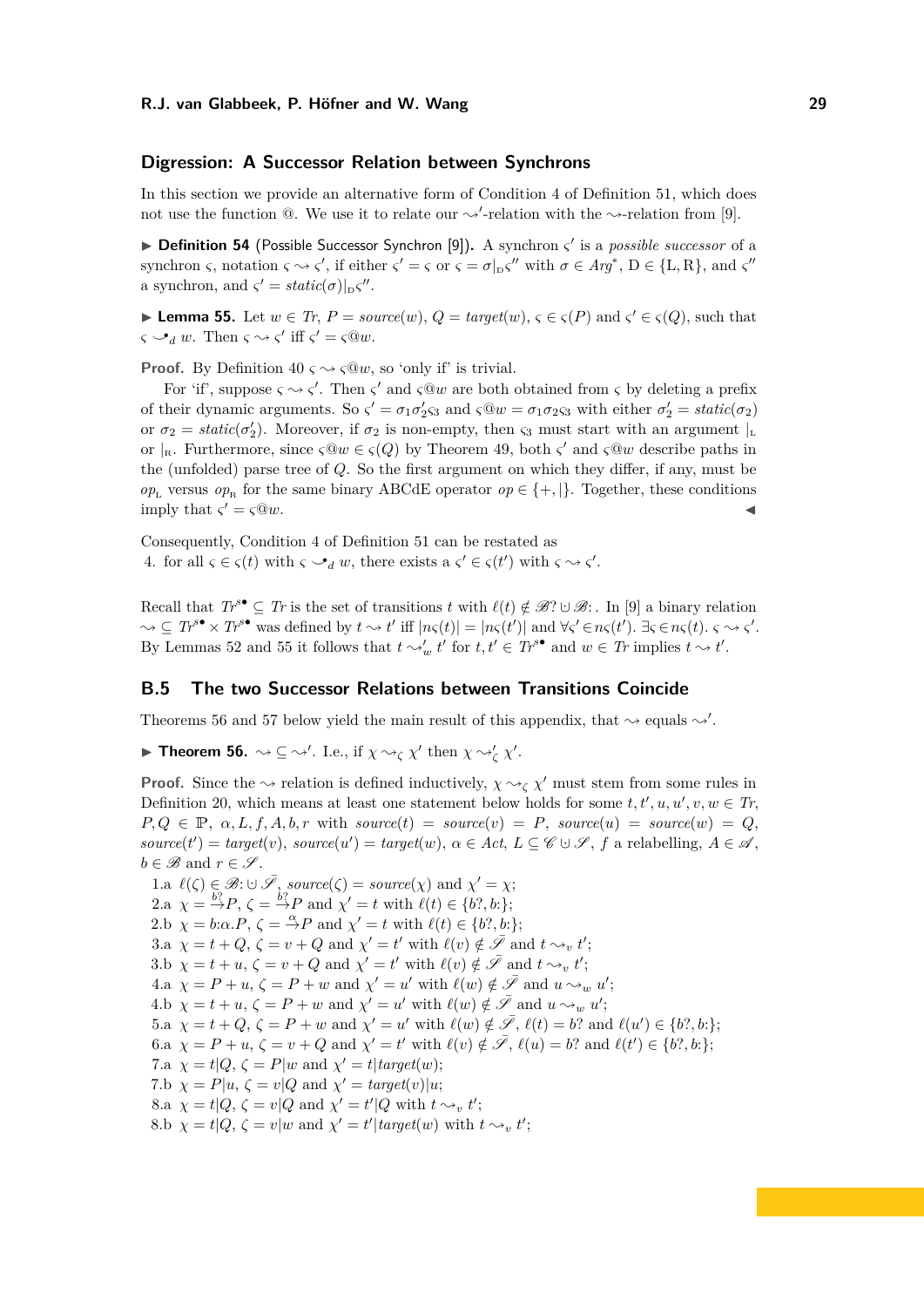8.c  $\chi = t | u, \zeta = v | Q$  and  $\chi' = t' | u$  with  $t \sim_v t'$ ; 9.a  $\chi = P|u, \zeta = P|w$  and  $\chi' = P|u'$  with  $u \rightsquigarrow_w u'$ ; 9.b  $\chi = P|u, \zeta = v|w$  and  $\chi' = target(v)|u'$  with  $u \rightsquigarrow_w u'$ ; 9.c  $\chi = t | u, \zeta = P | w$  and  $\chi' = t | u'$  with  $u \sim_w u'$ ; 10.a  $\chi = t | u, \zeta = v | w$  and  $\chi' = t' | u'$  with  $t \leadsto_v t'$  and  $u \leadsto_w u'$ ; 11.a  $\chi = t \backslash L$ ,  $\zeta = v \backslash L$  and  $\chi' = t' \backslash L$  with  $\ell(v) \in Act$  and  $t \sim_v t'$ ; 11.b  $\chi = t[f], \zeta = v[f]$  and  $\chi' = t'[f]$  with  $\ell(v) \in Act$  and  $t \sim_v t'$ ; 11.c  $\chi = A:t, \zeta = A:v \text{ and } \chi' = t' \text{ with } \ell(v) \in Act \text{ and } t \sim_v t';$ 11.d  $\chi = t\hat{r}$ ,  $\zeta = v\hat{r}$  and  $\chi' = t'$  with  $\ell(v) \in Act$  and  $t \rightarrow_v t'$ . The numbers of the above statements correspond to the numbers of the rules in Definition [20.](#page-11-0) For example, Statement [2.](#page-11-3)a or 2.b holds if  $\chi \sim_\zeta \chi'$  stems from Rule 2.

It suffices to prove that each statement above implies  $\chi \sim'_{\zeta} \chi'$  under the assumptions  $t \rightarrow v$ ,  $t' \implies t \rightarrow v'$ ,  $t'$  and  $u \rightarrow w$ ,  $u' \implies u \rightarrow v'$ ,  $u'$ . This gives us a structural induction proof of Theorem [56.](#page-28-2) Namely, cases for Statements 1.a, 2.a, 2.b, 5.a, 6.a, 7.a and 7.b – where the two assumptions will not be used – form the induction base, while the other cases represent the induction step with the two assumptions being the induction hypothesis.

By Definition [51,](#page-26-2) in each case we need to prove

- (a)  $source(\chi) = source(\zeta)$ , (b)  $source(\chi') = target(\zeta)$ ,
- 
- (c) *χ ⌣*•′ *ζ*,
- (d) for all  $\varsigma \in \varsigma(\chi)$  with  $\varsigma \circ \mathcal{A}$   $\zeta$ , one has  $\varsigma \mathcal{Q} \zeta \in \varsigma(\chi')$ , and
- (e)  $\ell(\chi) = \ell(\chi') \lor \exists b \in \mathcal{B}$ .  $\{\ell(\chi), \ell(\chi')\} = \{b?, b:\}.$

Below we use the number of statements for cases.

*Case 1.a*:

- $\qquad \qquad \bullet$  (a) is given in the statement.
- From  $\ell(\zeta) \in \mathcal{B}: \cup \overline{\mathcal{S}}$  we have  $target(\zeta) = source(\zeta)$ . With  $source(\zeta) = source(\chi)$  and  $\chi' = \chi$  we have (b).
- From  $\ell(\zeta) \in \mathcal{B}: \cup \overline{\mathcal{S}}$  we have  $\alpha_{\zeta}(\zeta) = \emptyset$ . Thus (c) trivially holds.
- Suppose  $\varsigma \in \varsigma(\chi)$ . From  $\ell(\zeta) \in \mathscr{B} : \cup \overline{\mathscr{S}}$  we have  $\varsigma \mathbb{Q} \zeta = \varsigma$ . Using  $\chi' = \chi$  we have (d).
- From  $\chi' = \chi$  we have  $\ell(\chi) = \ell(\chi')$ . Thus (e) holds.

#### *Case 2.a*:

- $\blacksquare$  *source*(*χ*) = *b*?.*P* = *source*(*ζ*).
- $source(\chi') = P = target(\zeta).$
- We have  $\ell(\chi) = b$ ?. Then  $n\varsigma(\chi) = \emptyset$ . Thus (c) trivially holds.
- We have  $\left(\frac{b_1^2}{2}P\right) \in a_{\varsigma}(\zeta)$  and  $\forall \varsigma \in \varsigma(\chi)$ *.*  $\varsigma \neq_d \left(\frac{b_1^2}{2}P\right)$ *.* Thus (d) trivially holds.
- We have  $\ell(\chi) = b$ ? and  $\ell(\chi') \in \{b$ ?*, b*:}. Thus (e) holds.

#### *Case 2.b*:

- $\blacksquare$  *source*(*χ*) =  $\alpha.P = source(\zeta)$ .
- $source(\chi') = P = target(\zeta).$
- We have  $\ell(\chi) = b$ : Then  $n\varsigma(\chi) = \emptyset$ . Thus (c) trivially holds.
- We have  $(\stackrel{\alpha}{\to} P) \in a_{\varsigma}(\zeta)$  and  $\forall \varsigma \in \varsigma(\chi)$ *.*  $\varsigma \neq a(\stackrel{\alpha}{\to} P)$ *.* Thus (d) trivially holds.
- We have  $\ell(\chi) = b$ : and  $\ell(\chi') \in \{b$ ?, *b*:}. Thus (e) holds.

#### *Case 3.a*:

 $\blacksquare$   $source(\chi) = P + Q = source(\zeta).$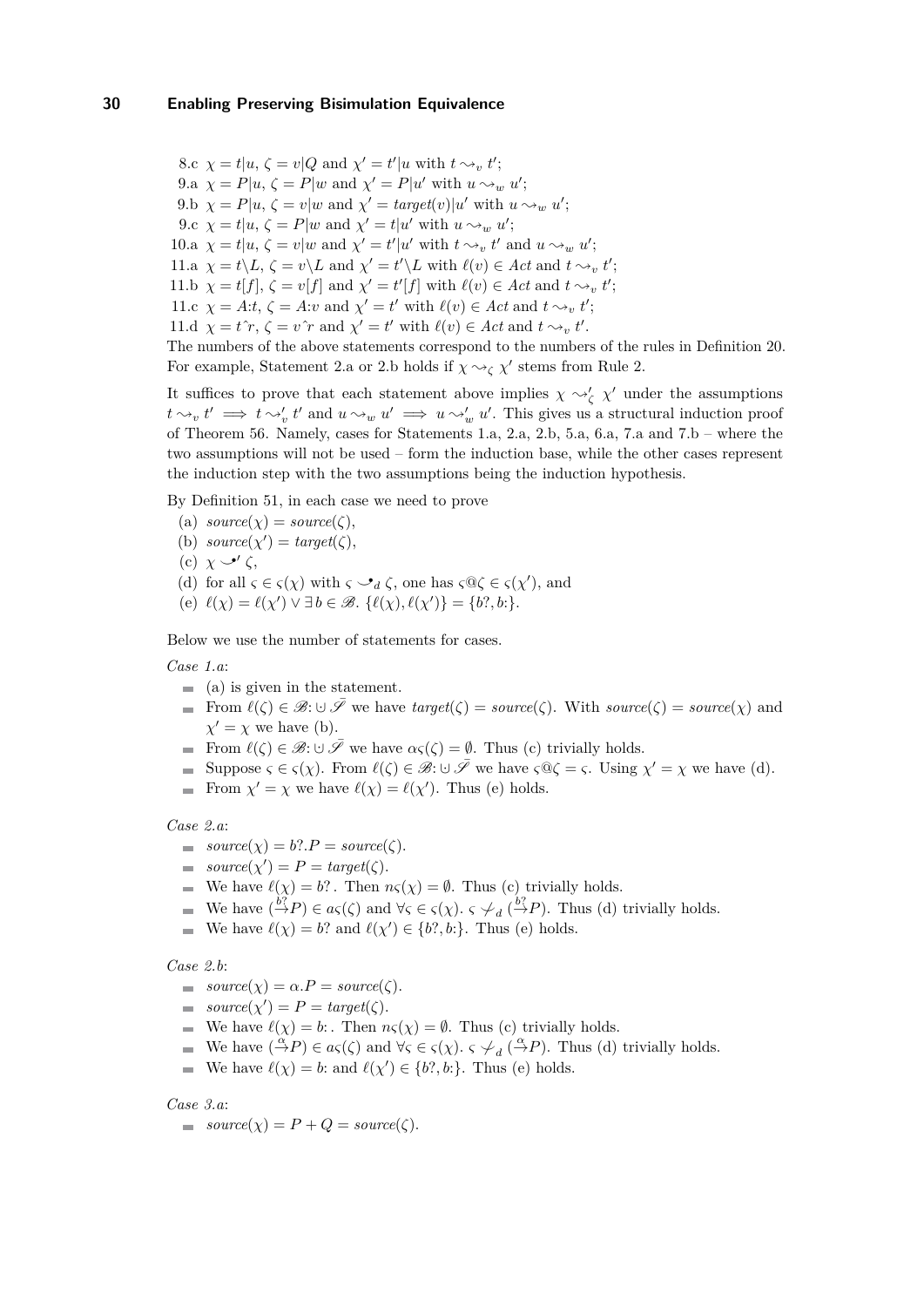- $source(\chi') = target(v) = target(\zeta).$
- Suppose  $\varsigma \in n\varsigma(\chi)$  and  $v \in a\varsigma(\zeta)$ . Then  $\varsigma = +L\varsigma_t$  and  $v = +L\nu_v$  for some  $\varsigma_t \in n\varsigma(t)$  $\sim$ and  $v_v \in a\varsigma(v)$ . From  $t \sim'_v t'$  we have  $\varsigma_t \smile_d v_v$ . Then  $\varsigma \smile_d v$ . Thus (c) holds.
- Suppose  $\varsigma \in \varsigma(\chi)$  and  $\varsigma \circ d\zeta$ . Then  $\varsigma = +L\varsigma_t$  for some  $\varsigma_t \in \varsigma(t)$  with  $\varsigma_t \circ d\zeta$ . From  $t \sim_v' t'$  we have  $\varsigma_t @ v \in \varsigma(t')$ . Using that  $+_{\text{L}} \varsigma' @ +_{\text{L}} v' = \varsigma' @ v'$  whenever  $\varsigma' \smile_d v'$ , we have  $\zeta \mathbb{Q} \zeta = \zeta_t \mathbb{Q} v$ . Thus (d) holds.
- From  $t \sim_t^{\prime} t'$  we have  $\ell(t) = \ell(t') \vee \exists b \in \mathcal{B}$ .  $\{\ell(t), \ell(t')\} = \{b^2, b^2\}$ . Also, we have  $\ell(\chi) = \ell(t)$  and  $\ell(\chi') = \ell(t')$ . Thus (e) holds.

*Case 3.b*:

- $\blacksquare$   $source(\chi) = P + Q = source(\zeta).$
- $source(\chi') = target(v) = target(\zeta).$
- We have  $\ell(\chi) \in \mathcal{B}$ : Then  $n\varsigma(\chi) = \emptyset$ . Thus (c) trivially holds.
- Suppose  $\varsigma \in \varsigma(\chi)$  and  $\varsigma \smile_d \zeta$ . From  $\zeta = v + Q$  and  $\ell(v) \notin \bar{\mathscr{S}}$  we have  $\ell(v) \in Act$ . Thus  $a_{\varsigma}(\zeta) \neq \emptyset$ . We have that  $\varsigma$  cannot be  $+_{\kappa}$ -prefixed or it will be affected by some +<sub>L</sub>-prefixed synchrons in  $a\varsigma(\zeta)$ . Thus  $\varsigma = +_L\varsigma_t$  for some  $\varsigma_t \in \varsigma(t)$  with  $\varsigma_t \smile_d v$ . From  $t \sim_v' t'$  we have  $\varsigma_t @ v \in \varsigma(t')$ . Using that  $+_{\text{L}} \varsigma' @ +_{\text{L}} v' = \varsigma' @ v'$  whenever  $\varsigma' \smile_d v'$ , we have  $\varsigma \mathcal{Q} \zeta = \varsigma_t \mathcal{Q} v$ . Thus (d) holds.
- From  $t \sim_t^{\prime} t'$  we have  $\ell(t) = \ell(t') \vee \exists b \in \mathcal{B}$ .  $\{\ell(t), \ell(t')\} = \{b^2, b^2\}$ . Also, we have  $\ell(\chi) = \ell(t)$  and  $\ell(\chi') = \ell(t')$ . Thus (e) holds.

*Case 4.a*: The proof is similar to that for Case 3.a and is omitted.

*Case 4.b*: The proof is similar to that for Case 3.b and is omitted.

*Case 5.a*:

- $\bullet$  *source*(*χ*) = *P* + *Q* = *source*(*ζ*).
- $source(\chi') = target(w) = target(\zeta).$
- We have  $\ell(\chi) = b$ ?. Then  $n\varsigma(\chi) = \emptyset$ . Thus (c) trivially holds.
- Suppose *ς* ∈ *ς*(*χ*). Then *ς* is +<sub>L</sub>-prefixed. From *ζ* = *P* + *w* and  $\ell(w) \notin \overline{S}$  we have  $\ell(w) \in \text{Act. Thus } a_{\varsigma}(\zeta) \neq \emptyset$ . We have that  $\varsigma$  will be affected by some  $+_{\kappa}$ -prefixed synchrons in  $a\varsigma(\zeta)$ . Thus (d) trivially holds.
- We have  $\ell(\chi) = b$ ? and  $\ell(\chi') \in \{b$ ?*, b*:}. Thus (e) holds.

*Case 6.a*: The proof is similar to that for Case 5.a and is omitted.

*Case 7.a*:

- $\blacksquare$   $source(\chi) = P|Q = source(\zeta).$
- $source(\chi') = P|target(w) = target(\zeta).$
- We have that all synchrons in  $n\varsigma(\chi)$  are  $|L$ -prefixed and all synchrons in  $a\varsigma(\zeta)$ , if any, are  $|R$ -prefixed. Thus (c) holds.
- Suppose  $\varsigma \in \varsigma(\chi)$  and  $\varsigma \smile_d \zeta$ . Then  $\varsigma = |_{L} \varsigma_t$  for some  $\varsigma_t \in \varsigma(t)$ . If  $\ell(\zeta) \in \bar{\mathscr{S}}$ , then  $\zeta \mathcal{Q} \zeta = \zeta = |_{L} \zeta_t \in \zeta(t | target(w))$ . Otherwise, we have that all synchrons in  $a\zeta(\zeta)$  are  $|R|_{\mathbb{R}}$ -prefixed. Using that  $|L|\zeta' \otimes |R|\psi' = |L|\zeta'$ , again we have  $\zeta \otimes \zeta = \zeta = |L|\zeta_t \in \zeta(t| \text{target}(w)).$ Thus (d) holds.
- We have  $\ell(\chi) = \ell(t) = \ell(\chi')$ . Thus (e) holds.

*Case 7.b*: The proof is similar to that for Case 7.a and is omitted.

#### *Case 8.a*:

- $\blacksquare$   $source(\chi) = P|Q = source(\zeta).$
- $source(\chi') = target(v)|Q = target(\zeta).$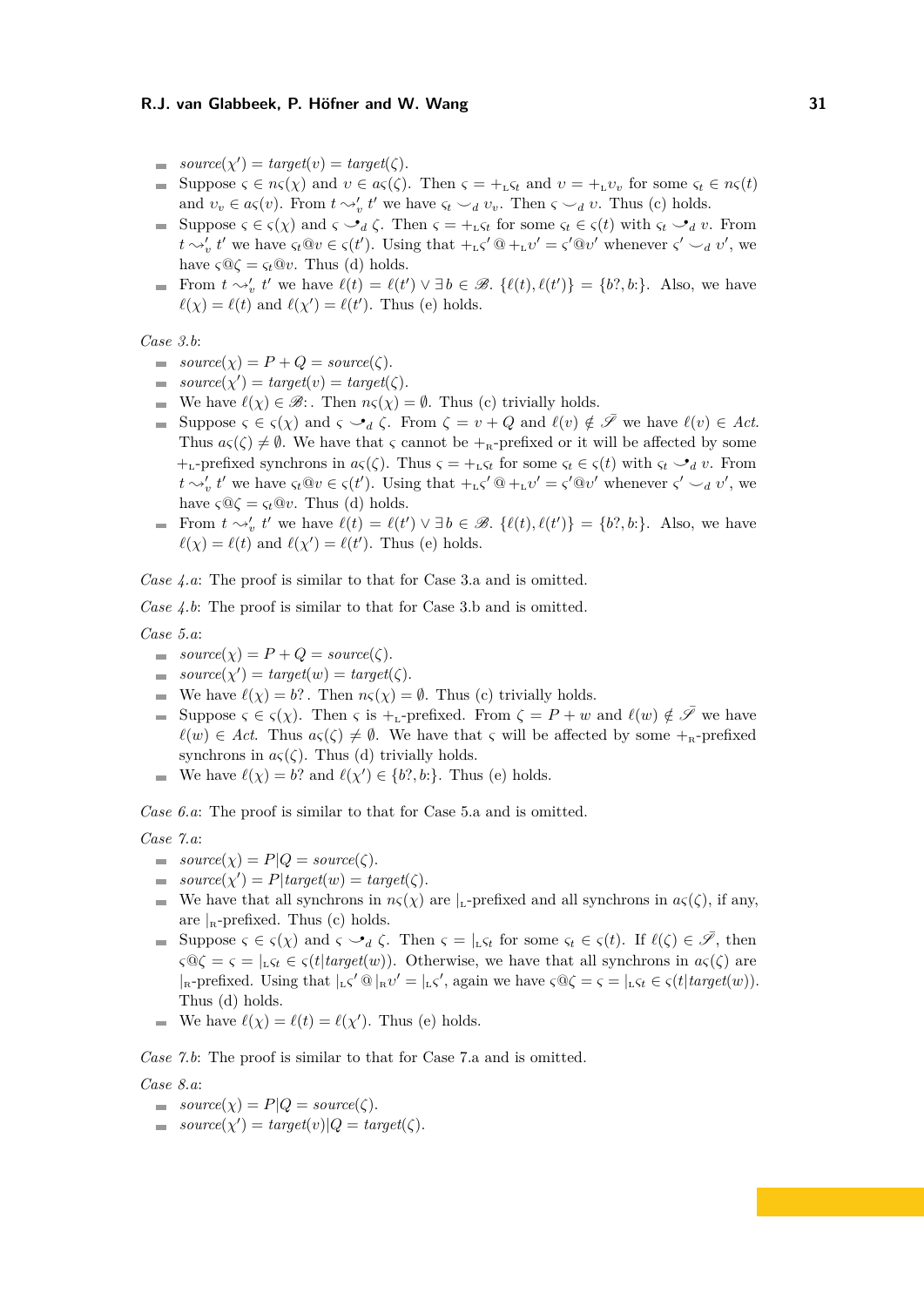- Suppose  $\varsigma \in n\varsigma(\chi)$  and  $v \in a\varsigma(\zeta)$ . Then  $\varsigma = |_{L}\varsigma_t$  and  $v = |_{L}v_v$  for some  $\varsigma_t \in n\varsigma(t)$  and  $v_v \in a\varsigma(v)$ . From  $t \sim'_v t'$  we have  $\varsigma_t \smile_d v_v$ . Then  $\varsigma \smile_d v$ . Thus (c) holds.
- Suppose  $\varsigma \in \varsigma(\chi)$  and  $\varsigma \circ \mathcal{A}_d \zeta$ . Then  $\varsigma = |_{L} \varsigma_t$  for some  $\varsigma_t \in \varsigma(t)$  with  $\varsigma_t \circ \mathcal{A}_d v$ .
- If  $\ell(\zeta) = \ell(v) \in \mathcal{B} : \cup \overline{\mathcal{S}}$ , then  $\zeta \mathbb{Q} \zeta = \zeta = |_{L} \zeta_t \in \zeta(t|Q)$ . Also, from  $t \leadsto_v t'$  we have  $t' = t$ . Thus (d) holds.

Otherwise, using that  $\vert L \zeta' \mathcal{Q} \vert_L v' = \vert L \zeta' \mathcal{Q} v'$  whenever  $\zeta' \smile_d v'$ , we have  $\zeta \mathcal{Q} \zeta = \vert L \zeta_t \mathcal{Q} v$ . From  $t \sim'_v t'$  we have  $\varsigma_t @ v \in \varsigma(t')$ . Thus (d) holds.

From  $t \sim_v' t'$  we have  $\ell(t) = \ell(t') \vee \exists b \in \mathcal{B}$ .  $\{\ell(t), \ell(t')\} = \{b$ ?,  $b$ :}. Also,  $\ell(\chi) = \ell(t)$ and  $\ell(\chi') = \ell(t')$ . Thus (e) holds.

```
Case 8.b:
```
- $\bullet$  *source*(*χ*) = *P*| $Q = source(\zeta)$ .
- $source(\chi') = target(v)|target(w) = target(\zeta).$
- Suppose  $\varsigma \in n\varsigma(\chi)$  and  $v \in a\varsigma(\zeta)$ . Then  $\varsigma = |_{L}\varsigma_t$  for some  $\varsigma_t \in n\varsigma(t)$  and either  $v = |_{L}v_v$ for some  $v_v \in a\varsigma(v)$  or  $v = |_{\mathbb{R}}v_w$  for some  $v_w \in a\varsigma(w)$ . In the first case we have  $\zeta_t \smile_d v_v$  from  $t \rightsquigarrow_v' t'$ . Then  $\zeta \smile_d v$ . In the second case  $\zeta \smile_d v$  holds by definition. Thus (c) holds.
- Suppose  $\varsigma \in \varsigma(\chi)$  and  $\varsigma \circ \mathcal{A}$   $\zeta$ . Then  $\varsigma = |_{L} \varsigma_t$  for some  $\varsigma_t \in \varsigma(t)$  with  $\varsigma_t \circ \mathcal{A}$  *v*. If  $\ell(v) \in \mathscr{B}$ :  $\cup \overline{\mathscr{S}}$ , then either  $\ell(\zeta) \in \mathscr{B}$ :  $\cup \overline{\mathscr{S}}$  or all synchrons in  $a\varsigma(\zeta)$  are  $|_{\mathbb{R}}$ -prefixed, so  $\zeta \circ \zeta = \zeta = |_{L} \zeta_t \in \zeta(t | target(w))$ . Also, from  $t \leadsto_v t'$  we have  $t' = t$ . Thus (d) holds. Otherwise, using that  $\vert_{L}\zeta' @ \vert_{L} \upsilon' = \vert_{L}\zeta' @ \upsilon'$  whenever  $\zeta' \smile_d v'$ , we have  $\zeta @ \zeta = \vert_{L}\zeta_t @ \upsilon$ . From  $t \sim'_v t'$  we have  $\varsigma_t @ v \in \varsigma(t')$ . Thus (d) holds.
- From  $t \sim_v' t'$  we have  $\ell(t) = \ell(t') \vee \exists b \in \mathcal{B}$ .  $\{\ell(t), \ell(t')\} = \{b$ ?,  $b$ :}. Also,  $\ell(\chi) = \ell(t)$ and  $\ell(\chi') = \ell(t')$ . Thus (e) holds.

*Case 8.c*: The proof is similar to that for Cases 7.b and 8.a/b, and is omitted.

*Case 9.a*: The proof is similar to that for Case 8.a and is omitted.

*Case 9.b*: The proof is similar to that for Case 8.b and is omitted.

*Case 9.c*: The proof is similar to that for Case 8.c and is omitted.

*Case 10.a*: The proof is similar to that for Cases 8.b and 9.b, and is omitted.

*Case 11.a*: The proof is similar to that for Case 8.a and is omitted.

*Case 11.b*: The proof is similar to that for Case 11.a and is omitted.

*Case 11.c*: The proof is similar to that for Case 3.a and is omitted.

*Case 11.d*: The proof is similar to that for Case 11.c and is omitted.

<span id="page-31-0"></span>**Fineorem 57.**  $\rightsquigarrow' \subseteq \rightsquigarrow$ . I.e., if  $\chi \rightsquigarrow'_{\zeta} \chi'$  then  $\chi \rightsquigarrow_{\zeta} \chi'$ .

**Proof.** First suppose  $\ell(\zeta) \in \mathcal{B}: \cup \overline{\mathcal{S}}$ . From  $\chi \sim'_\zeta \chi'$  we have source $(\chi') = \text{target}(\zeta) =$  $source(\zeta) = source(\chi)$ . By Definition [20\(](#page-11-0)1) and Lemma [31,](#page-20-1) it suffices to show  $\zeta(\chi') = \zeta(\chi)$ .

By Definition [51](#page-26-2) and Definition [40,](#page-22-5)  $\varsigma(\chi') \supseteq \varsigma(\chi) \mathbb{Q} \zeta = \varsigma(\chi)$ . Suppose  $\varsigma \in \varsigma(\chi') \setminus \varsigma(\chi)$ , then  $\ell(\chi') \in \mathscr{B}$ ? ∪ $\mathscr{B}$ : and  $\ell(\varsigma) \in \mathscr{B}$ ? ∪ $\mathscr{B}$ : by Lemma [52.](#page-26-4) Then  $\varsigma(\chi)$  is not *P*-complete by Definition [36;](#page-22-1) we have a contradiction with Theorem [37.](#page-22-2) So  $\varsigma(\chi') = \varsigma(\chi)$ .

Now suppose  $\ell(\zeta) \in \text{Act.}$  We proceed by structural induction on  $\zeta(\zeta)$ , using the same well-founded order *<* on sets of synchrons as in the proof of Theorem [37.](#page-22-2)

*Induction base:* Suppose  $\varsigma(\zeta) = \{(\overset{\alpha}{\to} Q)\}$  for some  $\alpha \in Act$  and  $Q \in \mathbb{P}$ . Then  $\zeta = (\overset{\alpha}{\to} Q)$  and *source*( $\chi$ ) = *source*( $\zeta$ ) =  $\alpha$ . Q. By Definition [51\(](#page-26-2)[3\)](#page-26-5) we have  $\chi \rightarrow' \zeta$ . Since all synchrons in  $\chi$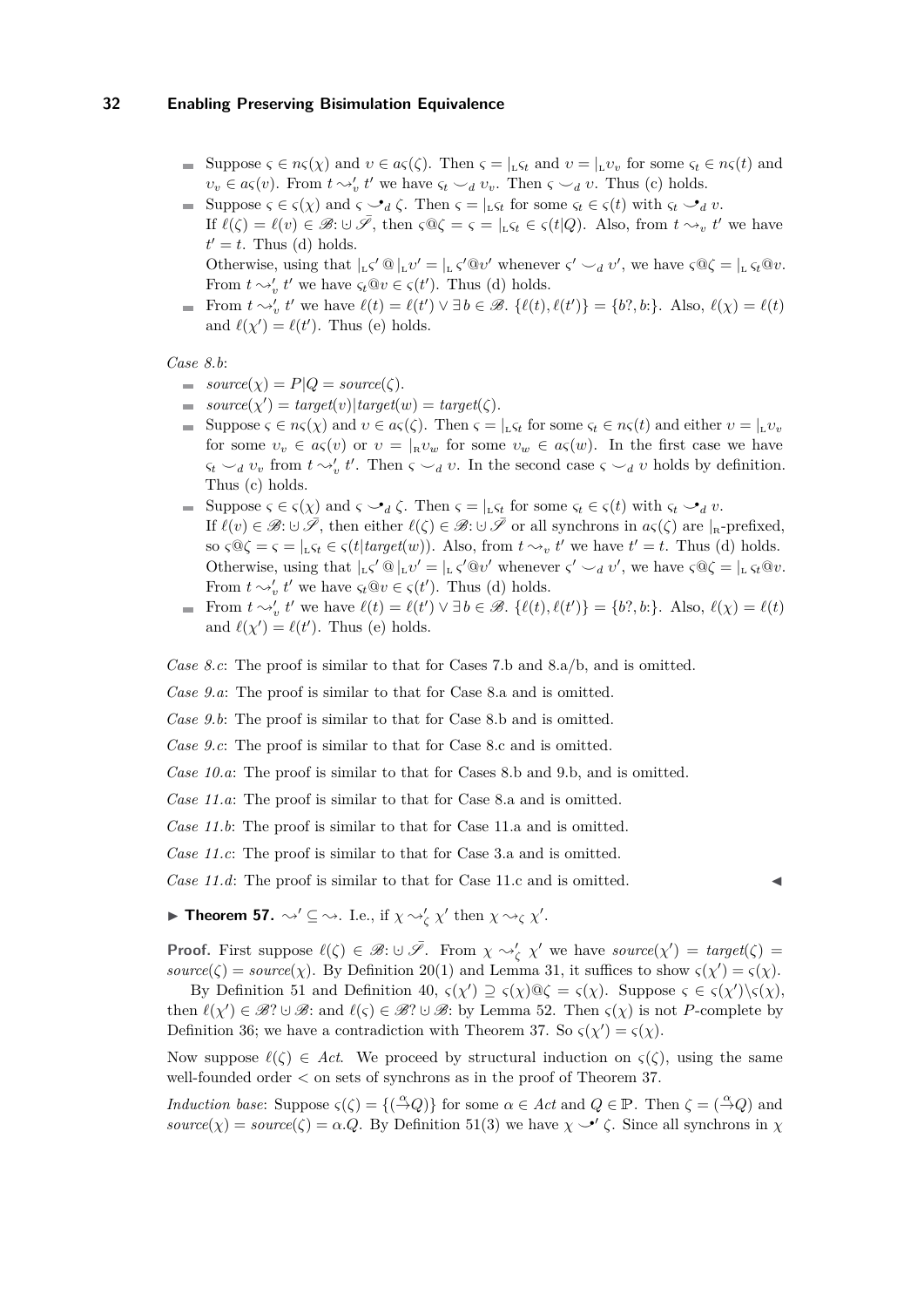will be affected by  $\zeta$ ,  $n\zeta(\chi)$  must be empty; i.e.,  $\ell(\chi) \in \mathscr{B}$ ?  $\cup \mathscr{B}$ : . So either (1)  $\alpha = b$ ? and  $\chi = (\stackrel{\alpha}{\to} P)$  or (2)  $\alpha \neq b$ ? and  $\chi = b$ : $\alpha.P$ , with  $b \in \mathscr{B}$ . In both cases, by Definition [51](#page-26-2)[\(5\)](#page-26-1), we have  $\ell(\chi') \in \{b$ ?, *b*:}. Thus  $\chi \sim_{\zeta} \chi'$  by Definition [20\(](#page-11-0)2).

*Induction step*: Given  $\zeta \in Tr$ , we assume that (IH)  $\Upsilon \sim'_{\zeta'} \Upsilon' \implies \Upsilon \sim_{\zeta'} \Upsilon'$  for all  $\Upsilon, \zeta', \Upsilon' \in \mathit{Tr} \text{ such that } \zeta(\zeta') < \zeta(\zeta).$ 

Suppose  $\varsigma(\zeta) = +_L \Sigma_L$  for some  $\Sigma_L$ . Then  $\zeta = v + Q$  and  $source(\chi) = source(\zeta) = P + Q$  for some  $P, Q \in \mathbb{P}$  and  $v \in en(P)$  with  $\varsigma(v) = \Sigma_L$ . So either (1)  $\chi = t + Q$ , (2)  $\chi = P + u$  or (3)  $\chi = t + u$ , with  $t \in en(P)$  and  $u \in en(Q)$ .

In Cases (1) and (3), by Definition [20\(](#page-11-0)3) and (IH), it suffices to prove  $t \sim_v' \chi'$ .

- *source*(*t*) = *source*(*v*) follows from *source*( $\chi$ ) = *source*( $\zeta$ ).
- $source(\chi') = target(v)$  follows from  $source(\chi') = target(\zeta)$  and  $\ell(\zeta) \in Act$ .  $\equiv$
- *t*  $\overline{\phantom{a}}$  *v* follows from  $\chi \overline{\phantom{a}}$  *ζ*.
- From  $\ell(\zeta) \in \text{Act}$ , we have  $a\varsigma(v) \neq \emptyset \neq a\varsigma(\zeta)$ . Using that  $+_{\mathsf{L}\zeta}\mathbb{Q} +_{\mathsf{L}}v = \varsigma\mathbb{Q}v$  whenever  $\varsigma \smile_d v$ , we have  $\varsigma(t) @v = \varsigma(\chi) @ \zeta \subseteq \varsigma(\chi').$
- $\ell(t) = \ell(\chi') \vee \exists b \in \mathscr{B}$ .  $\{\ell(t), \ell(\chi')\} = \{b$ ?, *b*:} follows from  $\ell(\chi) = \ell(\chi') \vee \exists b \in \mathscr{B}$ .  $\mathscr{B}. \{ \ell(\chi), \ell(\chi') \} = \{ b$ ?, *b*:} and  $\ell(t) = \ell(\chi)$ .

In Case (2), since all synchrons in *χ* will be affected by  $\zeta$ ,  $n\zeta(\chi)$  must be empty; i.e.,  $\ell(\chi) = b$ ? for some  $b \in \mathcal{B}$ . Then we have  $\chi' \in \{b$ ?*, b*:} by Definition [51](#page-26-2)[\(5\)](#page-26-1). Thus  $\chi \rightsquigarrow_{\zeta} \chi'$  by Definition  $20(6)$ .

Suppose  $\zeta(\zeta) = +_{R} \Sigma_{R}$  for some  $\Sigma_{R}$ . The proof is similar to that of the previous case.

Suppose  $\varsigma(\zeta) = |L\Sigma_L|$  for some  $\Sigma_L$ . Then  $\zeta = v|Q$  and  $source(\chi) = source(\zeta) = P|Q$  for some  $P, Q \in \mathbb{P}$  and  $v \in en(P)$  with  $\varsigma(v) = \Sigma_L$ . So either (1)  $\chi = t|Q, (2) \chi = P|u$  or (3)  $\chi = t|u$ , with  $t \in en(P)$  and  $u \in en(Q)$ .

In Case (1), we have  $\ell(\chi') = \ell(\chi) \in \mathscr{C} \cup \overline{\mathscr{C}} \cup \{\tau\} \cup \mathscr{S} \cup \overline{\mathscr{S}}$ . By Lemma [35](#page-22-0)  $\varsigma(\chi) = n\varsigma(\chi)$ and  $\varsigma(\chi') = n\varsigma(\chi')$ . Moreover  $\varsigma(\chi') \supseteq \varsigma(\chi) \otimes \zeta$  since  $\chi \rightsquigarrow'_{\zeta} \chi'$ . Thus  $\varsigma(\chi') = \varsigma(\chi) \otimes \zeta$  by Lemma [52.](#page-26-4) Using that  $|_L \varsigma \otimes |_L v = |_L \varsigma \otimes v$  whenever  $\varsigma \smile_d v$ , we have that  $\chi' = t' | Q$  for some  $t' \in en(target(v))$  with  $\varsigma(t') = \varsigma(t) @v$ . Now  $t \sim'_v t'$ , as all conditions of Definition [51](#page-26-2) are trivially satisfied. Thus  $\chi \sim_{\zeta} \chi'$  by (IH) and Definition [20\(](#page-11-0)8).

In Case (2), as in case (1), using that  $|R \circ \mathbb{Q}|_L v = |R \circ \mathbb{Q}|$ , we have that  $\chi' = \text{target}(v) |u'$ for some  $u' \in en(Q)$  with  $\varsigma(u') = \varsigma(u)$ . By Lemma [31,](#page-20-1) we have  $u' = u$ . Thus  $\chi \rightsquigarrow_{\zeta} \chi'$  by Definition  $20(7)$ .

In Case (3), we have  $\varsigma(\chi) \mathbb{Q} \zeta = |_{L} \varsigma(t) \mathbb{Q} v \cup |_{R} \varsigma(u) \subseteq \varsigma(\chi')$  by Definition [51\(](#page-26-2)[4\)](#page-26-3). Then  $\zeta' = t'|u'$  for some  $t' \in en(target(v))$  and  $u' \in en(Q)$  with  $\zeta(t') \supseteq \zeta(t) @v$  and  $\zeta(u') \supseteq \zeta(u)$ . Note that  $\varsigma(t')$  won't be empty regardless of whether  $\ell(t) \in \mathscr{B}$ ?  $\cup \mathscr{B}$ : . If  $\varsigma(u') \supset \varsigma(u)$ , then either, when  $\ell(u) \in \mathscr{C} \cup \overline{\mathscr{C}} \cup \mathscr{S} \cup \overline{\mathscr{S}}$ , we have  $\ell(u') = \tau$  by Lemma [35,](#page-22-0) preventing  $t', u'$  from synchronising, or, when  $\ell(u) \in \mathcal{B}! \cup \mathcal{B}! \cup \mathcal{B}!$ ; Definition [36](#page-22-1) and Theorem [37](#page-22-2) are violated. Hence we have  $\varsigma(u') = \varsigma(u)$  and thus, by Lemma [31,](#page-20-1)  $u' = u$ . By Definition [20\(](#page-11-0)8) and (IH), it suffices to prove  $t \sim'_v t'$ . All conditions except Item [5](#page-26-1) of Definition [51](#page-26-2) are trivially satisfied. We now show that Condition [5](#page-26-1) also holds for  $t, v, t'$ .

- **If**  $\ell(t) \in \mathscr{C} \cup \overline{\mathscr{C}} \cup \mathscr{S} \cup \overline{\mathscr{S}} \cup \overline{\mathscr{S}}$ !, then  $n\varsigma(t) = {\varsigma}$  for some synchron  $\varsigma$ . By Definition [51\(](#page-26-2)[3,](#page-26-5)[4\)](#page-26-3),  $\varsigma \t0$ *v* ∈  $\varsigma(t)$   $\t0$ *v* ⊆  $\varsigma(t')$ . If *nς*(*t*<sup> $\prime$ </sup>) ⊃ { $\varsigma$   $\t0$ *v*}, then either, when  $\ell(t) \in \mathscr{C} \cup \overline{\mathscr{C}} \cup \mathscr{S} \cup \overline{\mathscr{S}}$ , we have  $\ell(t') = \tau$  by Lemma [35,](#page-22-0) preventing  $t', u'$  from synchronising, or, when  $\ell(t) \in \mathcal{B}$ !, Definition [36](#page-22-1) and Theorem [37](#page-22-2) are violated. Thus  $n\varsigma(t') = {\varsigma \mathbb{Q}v}$  and, using Lemma [35,](#page-22-0)  $\ell(t') = \ell(\varsigma \mathbf{Q} v) = \ell(\varsigma) = \ell(t).$
- If  $\ell(t) \in \{b$ ?, *b*: $\}$  and  $\ell(u) = b!$  for some  $b \in \mathcal{B}$ , then  $\ell(u') = b!$ , so  $\ell(t') \in \{b$ ?, *b*: $\}$ , or  $t'$ ,  $u'$ won't be able to synchronise.